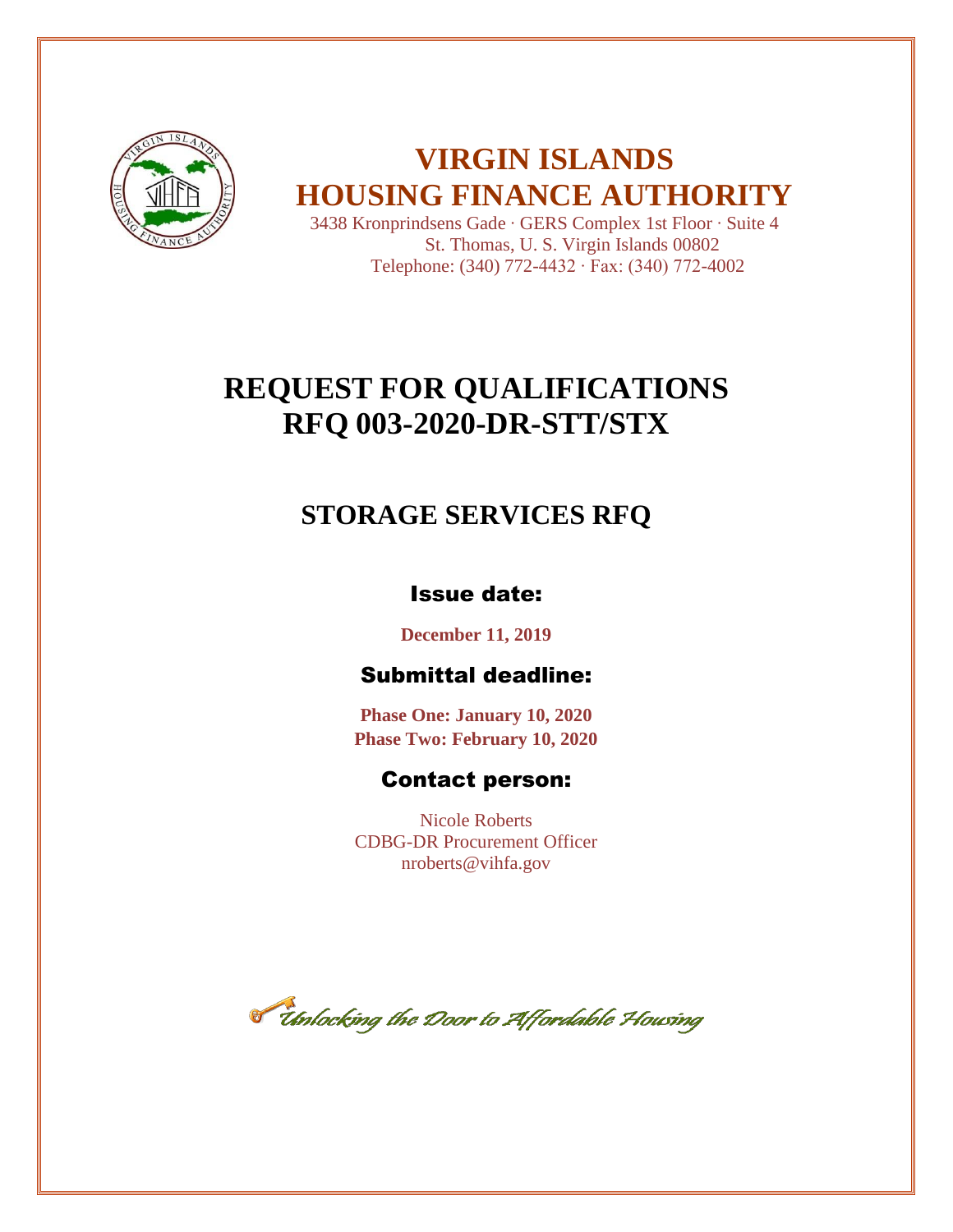| <b>TABLE OF CONTENTS</b>                                |  |
|---------------------------------------------------------|--|
|                                                         |  |
|                                                         |  |
|                                                         |  |
|                                                         |  |
|                                                         |  |
|                                                         |  |
|                                                         |  |
|                                                         |  |
|                                                         |  |
|                                                         |  |
|                                                         |  |
|                                                         |  |
|                                                         |  |
|                                                         |  |
|                                                         |  |
|                                                         |  |
|                                                         |  |
|                                                         |  |
|                                                         |  |
|                                                         |  |
|                                                         |  |
|                                                         |  |
|                                                         |  |
|                                                         |  |
|                                                         |  |
| 19.0 QUALIFICATION PACKAGE FORMAT & PROPOSAL CONTENT 11 |  |
|                                                         |  |
|                                                         |  |
|                                                         |  |
|                                                         |  |
|                                                         |  |
|                                                         |  |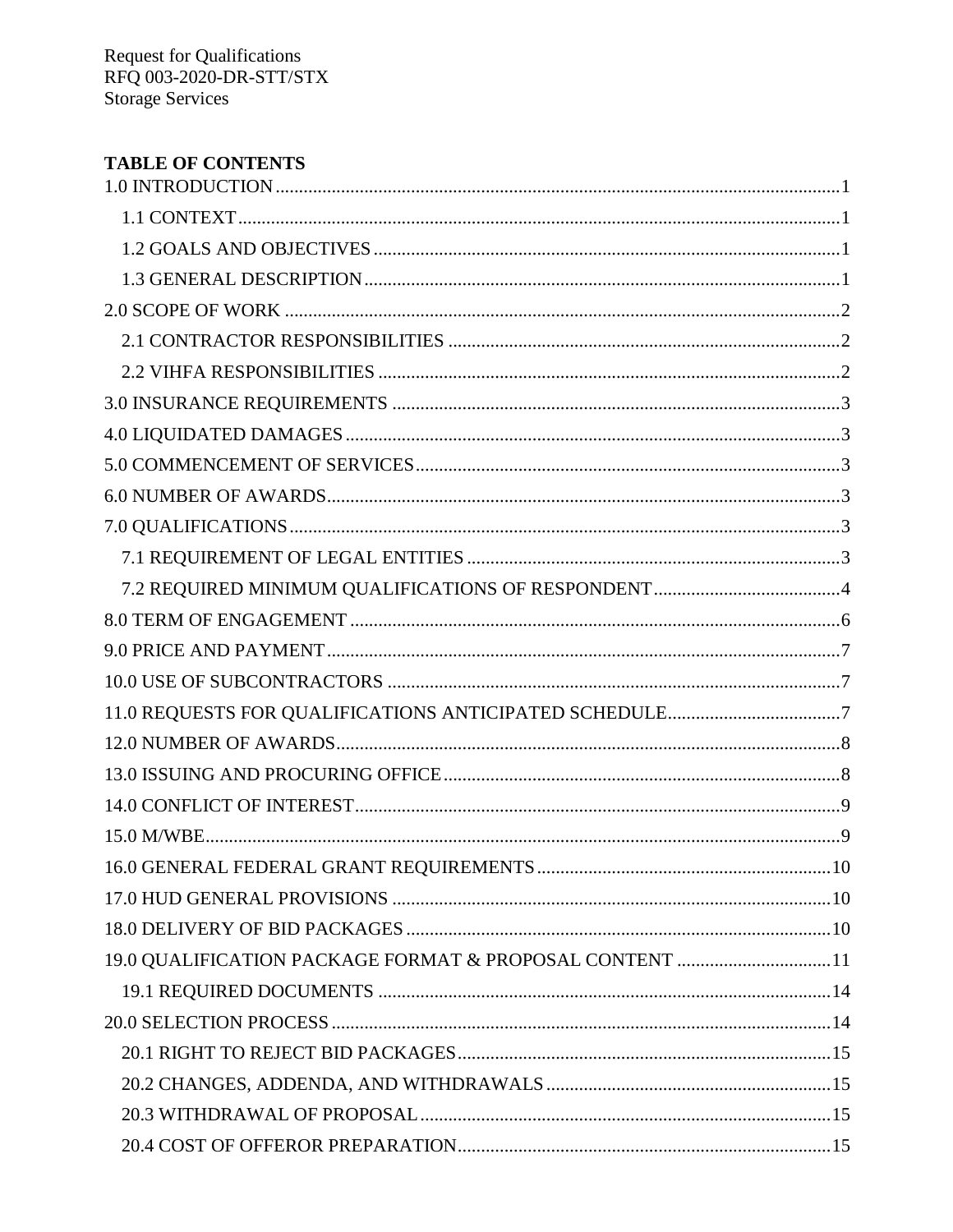| <b>AUTHORIZATION FOR BACKGROUND CHECK &amp; FINANCIAL INFORMATION 25</b> |  |
|--------------------------------------------------------------------------|--|
|                                                                          |  |
|                                                                          |  |
|                                                                          |  |
|                                                                          |  |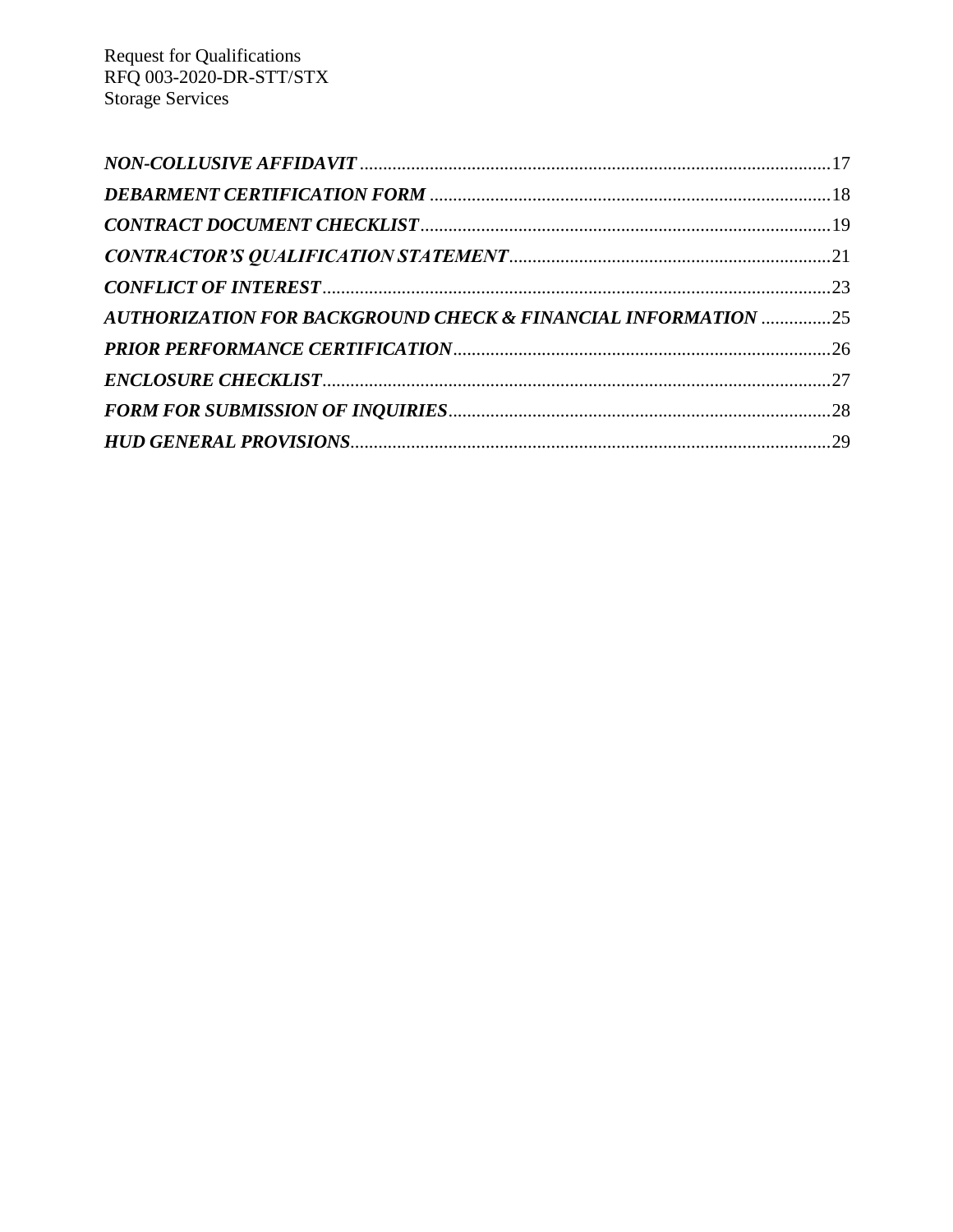## Virgin Islands Housing Finance Authority RFO 003-2020-DR-STT/STX REQUEST FOR QUALIFICATIONS Professional Storage Services

## <span id="page-3-0"></span>**1.0 INTRODUCTION**

The Virgin Islands Housing Finance Authority ("VIHFA") is soliciting qualifications from qualified and licensed firms ("Respondents") to provide Storage Services for a portfolio of housing programs including but not limited to the Community Development Block Grant Disaster Recovery (CDBG-DR) Homeowner Rehabilitation and Reconstruction Program and the CDBG-DR Rental Rehabilitation and Reconstruction Program.

## <span id="page-3-1"></span>**1.1 CONTEXT**

Hurricanes Irma and Maria had a devastating impact on the United States Virgin Islands (U.S. Virgin Islands or "the Territory"). The two back-to-back Category 5 storms in September 2017 caused significant damage and destruction to the islands' housing stock. The entire population—over 100,000 residents—were impacted by the devastation brought on by the storms, with winds of over 185 miles per hour and up to 20 inches of rain in some areas. Irma crossed the islands as a windstorm tearing the roofs off buildings in her path; Maria came behind and caused water damage to all of the unprotected structures in the St. Thomas and St. John district, while inflicting severe damage on St. Croix.

## <span id="page-3-2"></span>**1.2 GOALS AND OBJECTIVES**

VIHFA seeks a qualified contractor to provide storage services in support of its CDBG-DR funded programs.

## <span id="page-3-3"></span>**1.3 GENERAL DESCRIPTION**

The Virgin Islands Housing Finance Authority (VIHFA) seeks to prequalify a pool of contractors from which to solicit bids for storage services to support CDBG-DR funded activities. The selected respondent(s) will provide a storage facility or facilities that are properly shelved, fully secured and equipped with motion, smoke and heat detectors/alarms to prevent loss from theft and fire. The facility may not house any hazardous or flammable materials or be located within a flood area or risk exposure from external hazards. Examples of storage services include: storing personal property of homeowners that are experiencing temporary relocation while their homes are adequately repaired, storing office furniture and materials, and other related tasks in order to support VIHFA in the administration of the CDBG-DR Program. VIHFA is searching for contractors in each one of the following islands: St. John, St. Thomas and St. Croix.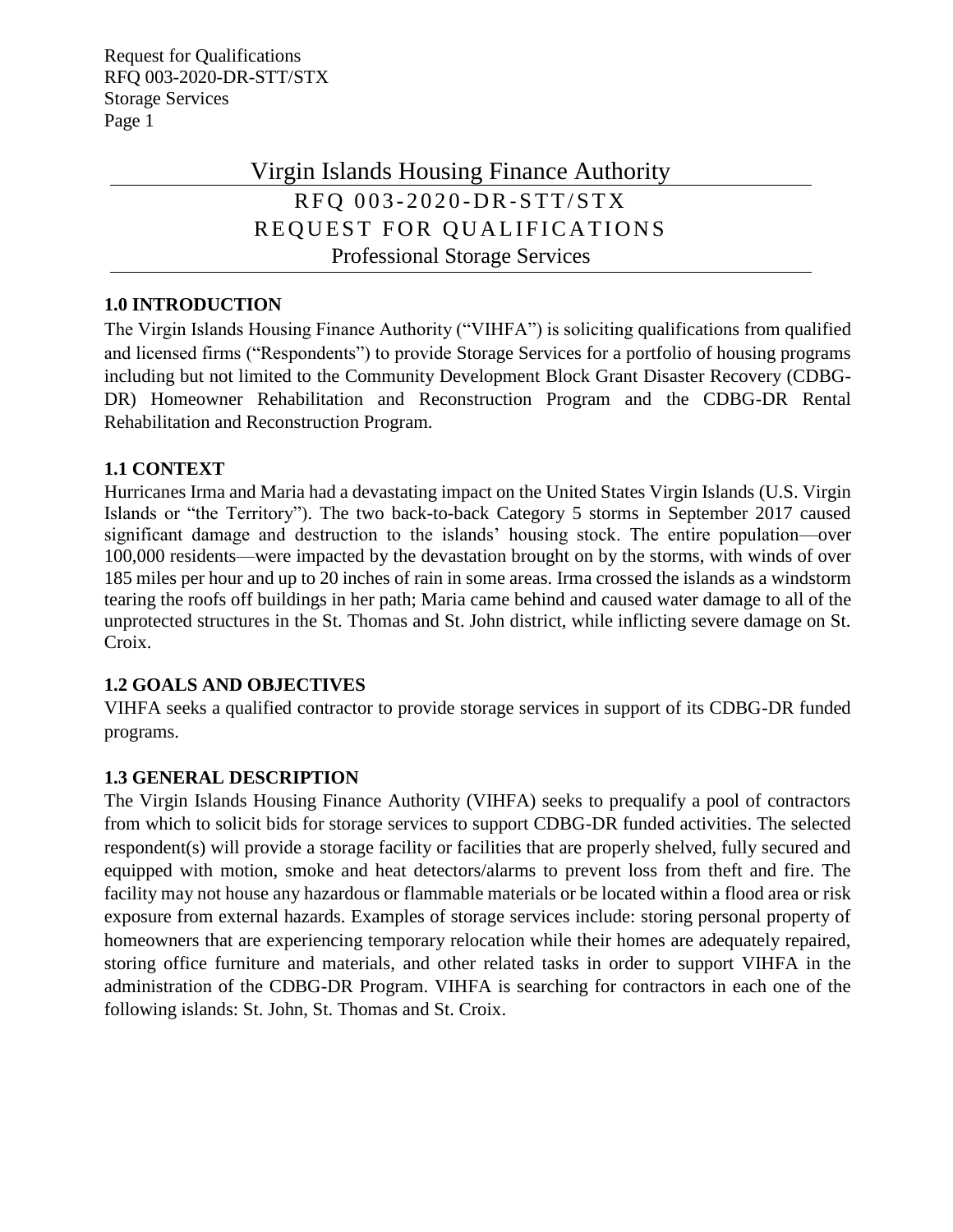## <span id="page-4-0"></span>**2.0 SCOPE OF WORK**

Under the supervision of and in collaboration with VIHFA, the selected Respondent(s) shall perform the tasks and services identified below if requested by the Territory.

Major tasks include, but are not necessarily limited to the following:

- Responding to mini-bids for specific storage requests as issued by VIHFA;
- Executing contracts as prepared by VIHFA;
- Storing property in a facility which is secure, properly insured, weather proof, free from rodents, safe from mold/mildew, and contain sufficient lighting and access;
- Storing each customers' property separately from each other;
- Having a system in place to document important information related to each of the customers' storage request and retain copies of the documentation for files;
- Addressing and resolving any quality control or customer satisfaction issues;
- Providing a qualified team for conducting services; and
- Ability to provide services in multiple languages as necessary, including English and Spanish.

## <span id="page-4-1"></span>**2.1 CONTRACTOR RESPONSIBILITIES**

During the contract period, the contractor will be responsible for:

- Providing services to the entirety of the island selected;
- Supplying storage requested in a professional manner;
- Performing all tasks on an agreed upon schedule;
- Providing quality assurance in strict accordance with all industry standards;
- Submitting invoices in a timely manner along with all supporting documentation required; and
- Working with VIHFA and owners/tenants on all insurance claims arising out of property stored in the facilities.

## <span id="page-4-2"></span>**2.2 VIHFA RESPONSIBILITIES**

During the contract period, VIHFA will be responsible for:

- Responding to the mini-bids on schedule;
- Providing accurate information on all storage services needed;
- Working with homeowners/tenants/contractor on all insurance claims; and
- Making payments within 30 days of receipt of invoices with all required supporting documentation.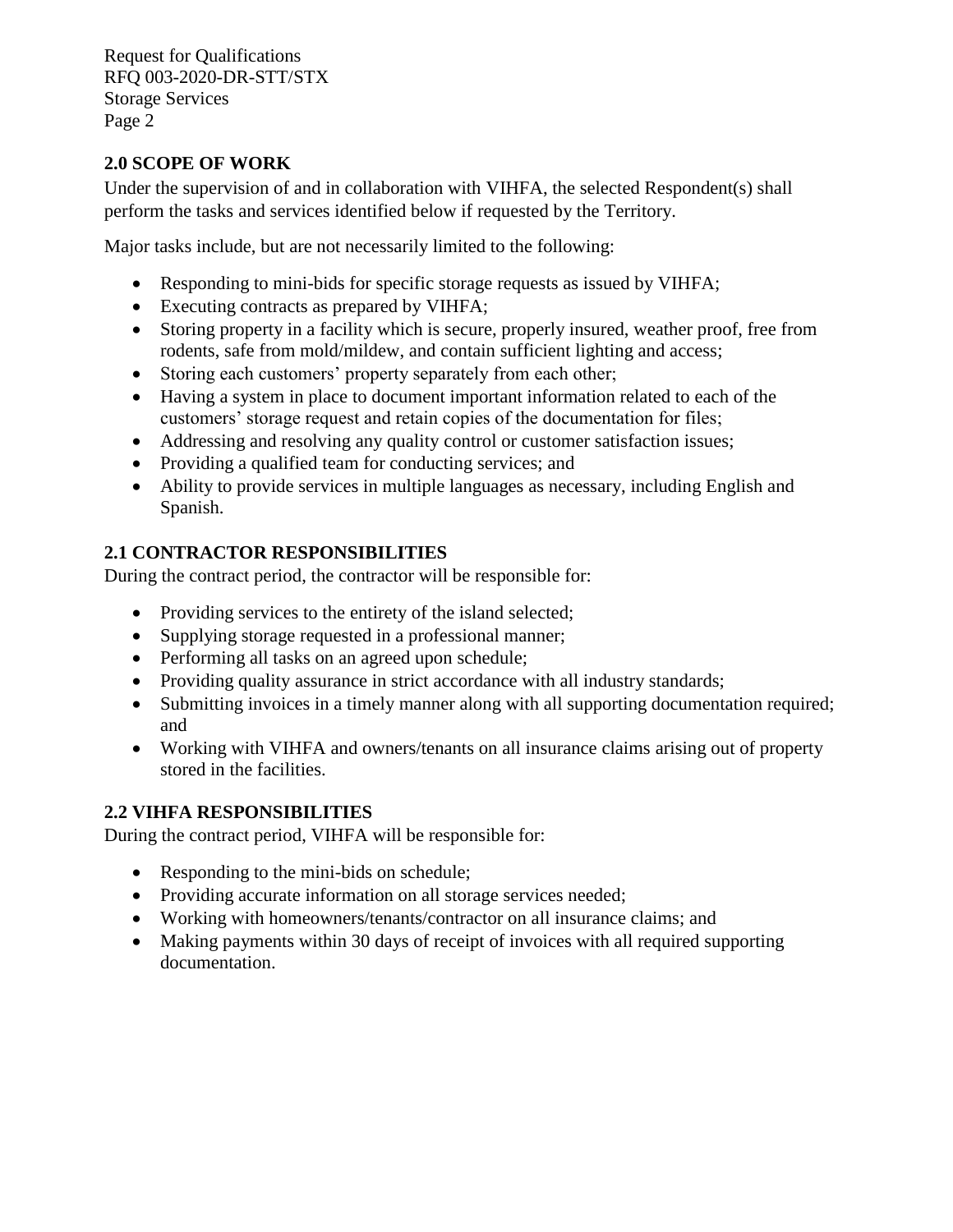## <span id="page-5-0"></span>**3.0 INSURANCE REQUIREMENTS**

During the contract period, the Contractor will provide and maintain the following insurance:

- i. Liability insurance listing VIHFA as an additional insured.
- ii. Insurance on the contents belonging to the homeowner, tenant, business of VIHFA property being stored.

## <span id="page-5-1"></span>**4.0 LIQUIDATED DAMAGES**

Should the successful Respondent fail to commence or diligently perform according to the terms of the contract, the successful Respondent agrees to pay to the VIHFA, as liquidated damages, \$500.00 for each calendar day or portion thereof that the successful Respondent fails to commence or diligently perform the work in accordance with the contract documents and/or is in violation of the contract. The liquidated damages shall first be deducted from any contract monies due but not yet paid to the successful Respondent, to the extent available.

## <span id="page-5-2"></span>**5.0 KEY DELIVERABLES**

• Schedule of upcoming and completed storage requests on a weekly basis.

## **6.0 COMMENCEMENT OF SERVICES**

Selected Respondents must be prepared to commence these services within five (5) days of the issuance of a contract, at the direction of VIHFA CDBG-DR Director.

## <span id="page-5-3"></span>**7.0 NUMBER OF AWARDS**

The Respondent recognizes that, at the sole discretion of VIHFA and based upon the breadth and experience of respondents to this RFQ, VIHFA may decide to award contracts to more than one Respondent. However, VIHFA currently anticipates awarding one prime contract pursuant to this RFQ. Nothing in this paragraph shall be construed in derogation of VIHFA's right, in its sole discretion, to cancel this RFQ.

## <span id="page-5-4"></span>**8.0 QUALIFICATIONS**

The VIHFA is seeking a firm or individual with substantial experience and success in Storage Services. The selected respondent must be able to adequately demonstrate their experience in Storage Services in their proposal submittal. VIHFA desires that the firm's resources meet or exceed criteria listed in Part 2: Scope of Work and Part 7: Qualifications.

## <span id="page-5-5"></span>**8.1 REQUIREMENT OF LEGAL ENTITIES**

Respondents that are corporations, partnerships, or any other legal entity, domestic or foreign, shall be properly registered to do business in the area in which they are incorporated at the time of the submission of their responses to this RFQ. Such respondents shall attach a current certificate of good standing (or its equivalent) to their proposals from the Secretary of State in the area in which they are incorporated. Upon contract execution, the successful Respondent will show evidence of its applications to register with the US Division of Corporations and Trademarks and to obtain the required licenses or certification to do business in the USVI.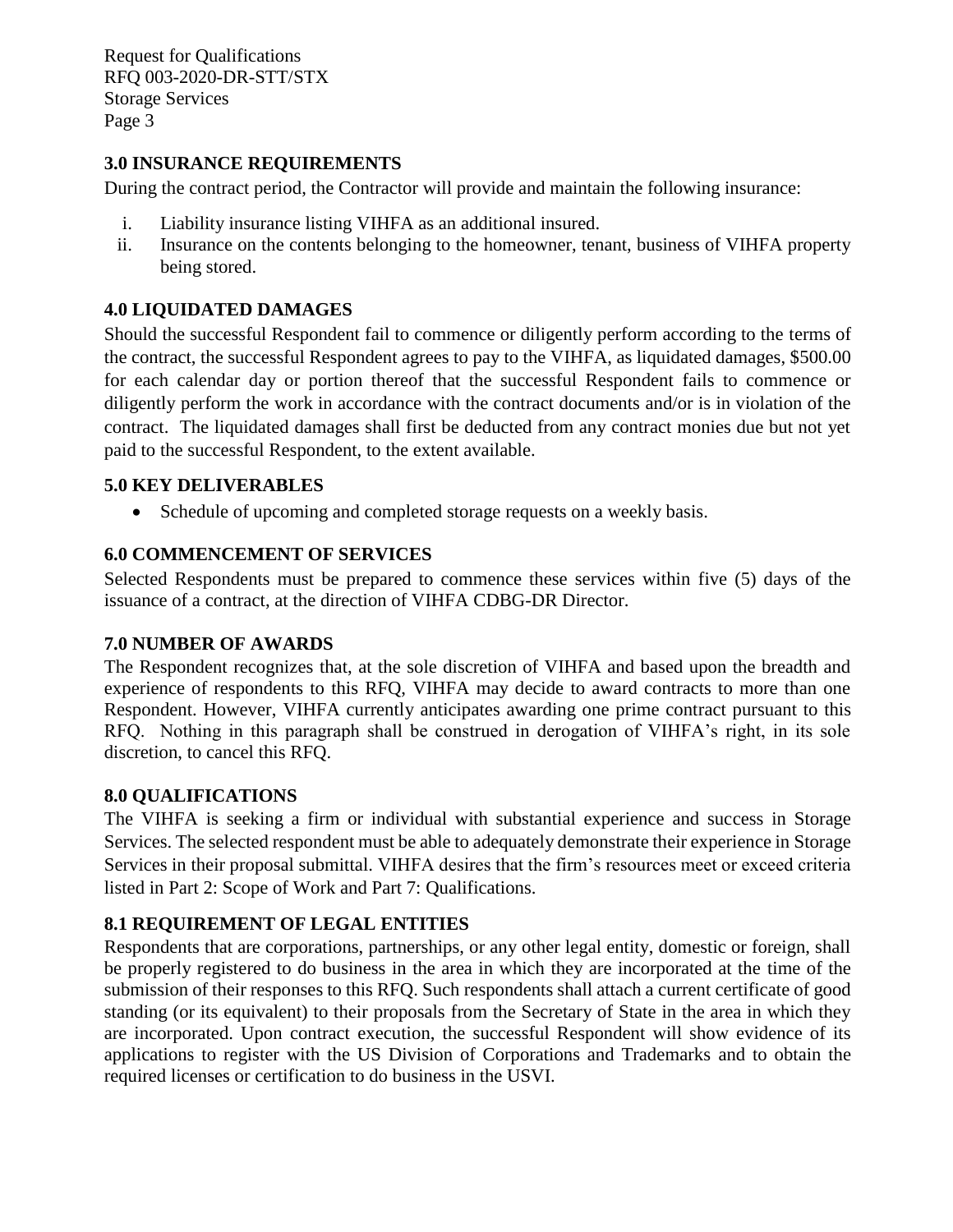## <span id="page-6-0"></span>**8.2 REQUIRED MINIMUM QUALIFICATIONS OF RESPONDENT**

The following subsections are required minimum qualifications.

- i. Respondents that are corporations, partnerships, or any other legal entity, domestic or foreign, shall be properly registered to do business in the Territory at the time of the submission of their Proposal to this RFQ. Such Respondents shall attach its license to do business or copy of its application for a license.
- ii. Neither Respondent or its principals, nor any person or entity associated or partnering with Respondent has been the subject of any adverse findings that may prevent VIHFA from selecting Respondent. Such adverse findings may include, but are not limited to, the following:
	- a) Negative findings from the Inspector General, a Federal Inspector General, or from the U.S. Government Accountability Office, or from an Inspector General in another State
	- b) Pending or unresolved legal action from the U.S. Attorney General or from an attorney general in any State or Territory
	- c) Pending litigation with the USVI or any other State or Territory
	- d) Arson conviction or pending case
	- e) Sexual Harassment conviction or pending case
	- f) Local, State, Federal or private mortgage arrears, default, or foreclosure proceedings
	- g) In rem foreclosure
	- h) Sale of tax lien or substantial tax arrears
	- i) Fair Housing violations or current litigation
	- j) Defaults under any Federal, Territory, State or locally-sponsored program
	- k) A record of substantial building code violations or litigation against properties owned and/or managed by Respondent or by any entity or individual that comprises Respondent
	- l) Past or pending voluntary or involuntary bankruptcy proceeding
	- m) Conviction for fraud, bribery, or grand larceny
	- n) Listing on the Federal or State excluded parties lists
- iii. Respondent has adequate financial resources to perform the contract, or the ability to obtain them. Financial Statements for the past two (2) years must be included in the Proposal.
- iv. Respondent can comply with the required or proposed delivery or performance schedule, taking into consideration all existing commercial and governmental business commitments.
- v. Respondent has provided references as proof of a satisfactory performance record.
- vi. Respondent has a satisfactory record of integrity and business ethics.
- vii. Respondent has the necessary organization, experience, accounting and operational controls, and technical skills, or the ability to obtain them.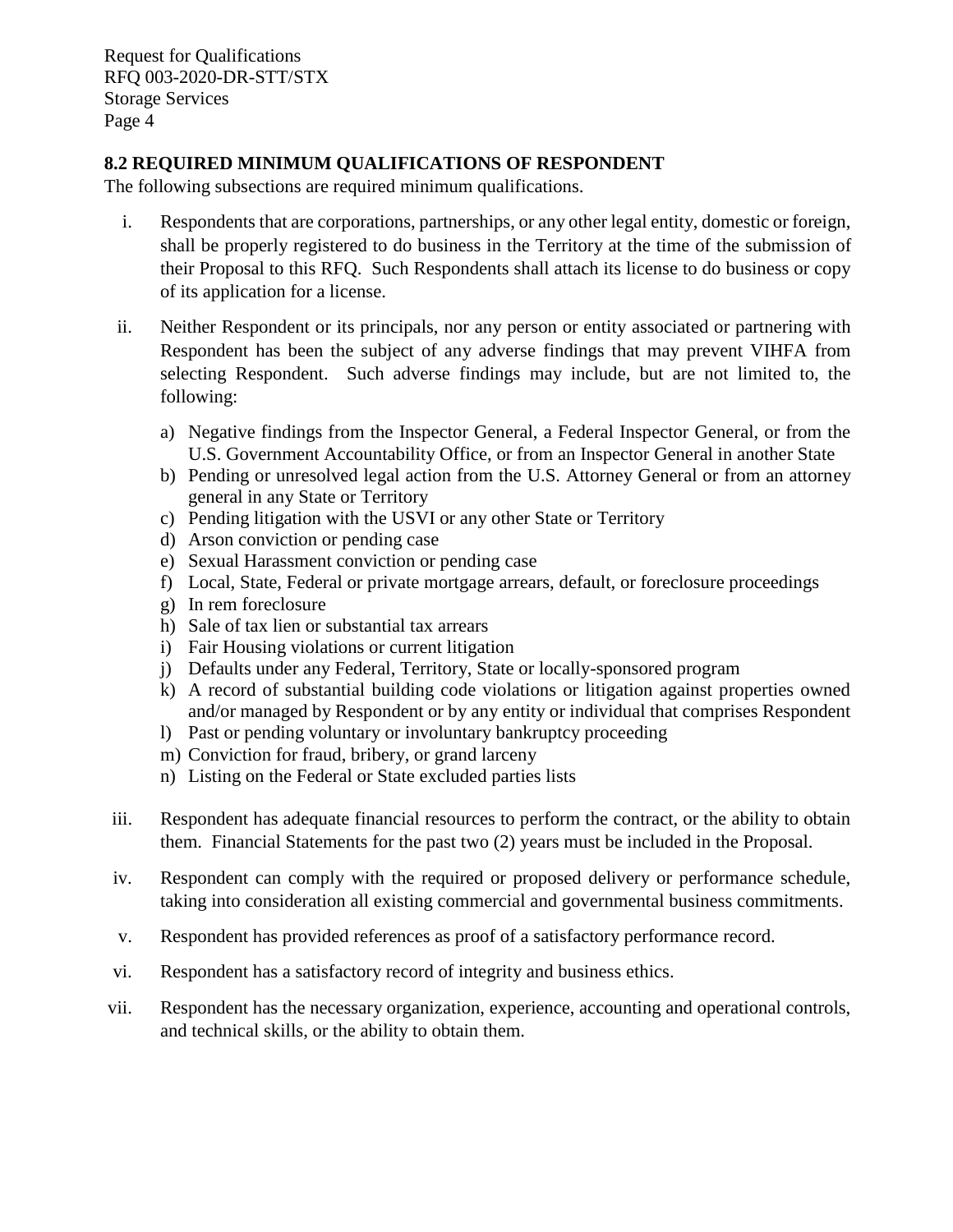- viii. Respondent has thoroughly reviewed the Supplemental Appropriations for Disaster Relief Requirements, 2017 (Pub. L. 115-56) on September 8, 2017 and the Budget Bill (Pub. L. 115- 123), all pertinent Federal Register notices, and the USVI Action Plan and all amendments thereto.
- ix. Respondent has established prior experience in successfully performing the scope of services requested.
- x. Respondent and its employees hold and maintain any and all territorial, federal, state, and local licenses or certifications as required to perform the services requested.
- xi. Respondent is otherwise qualified and eligible to receive an award under applicable laws and regulations.

The following subsections are required minimum qualifications.

- i. Proposers should give a brief description of their company including brief history, corporate or organization structure, number of years in business. If the Respondent is partnering or subcontracting with any other entity, provide the information described above for each such entity.
- ii. Respondent has adequate financial resources to perform the contract, or the ability to obtain them. Audited financial statements for the past 2 years must be included in the proposal submission.
- iii. Respondent is able to comply with the required or proposed delivery or performance schedule, taking into consideration all existing commercial and governmental business commitments.
- iv. Respondent has adequate staffing to fulfill the required services throughout the entire contract term.
- v. Respondent must provide full listing of all pending and resolved litigation, failure to provide information will deem the proposal disqualified.
- vi. Respondent has the necessary organization, experience, storage service expertise, operational controls, and other necessary technical skills, or the ability to obtain them.
- vii. Respondent is otherwise qualified and eligible to receive an award under applicable laws and regulations.

Additionally, the selected firm must have or hire individuals or firms with the qualifications, knowledge, skills and abilities for their assigned tasks, and/or have a qualified plan to train staff as necessary with the requisite skills and proficiencies.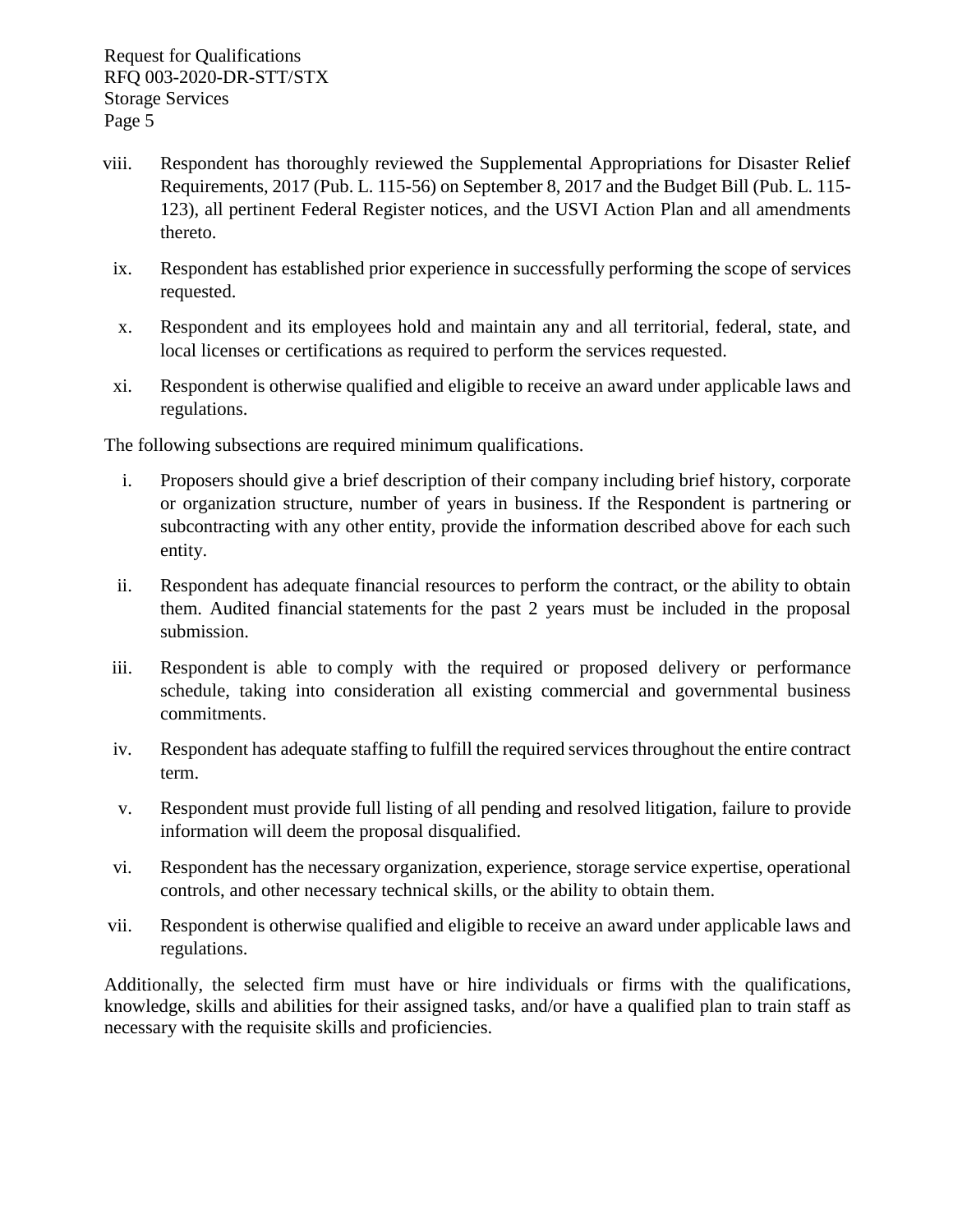A Proposal may be rejected at any time during the evaluation process and thereafter if there are any adverse findings that would prevent the Program from selecting the firm or any person or entity associated or partnering with the firm. Such adverse findings include, but are not limited to:

- i. Negative findings from the USVI Inspector General, a federal Inspector General or from the U.S. Government Accountability Office, or from an Inspector General in another state.
- ii. Pending or unresolved legal action from the U.S. Attorney General or from an attorney general in USVI or another U.S. state.
- iii. Pending litigation within the USVI, any other U.S. state, or any municipality located in USVI or another U.S. state.
- iv. Suspension or debarment as ineligible on the System for Award Management (SAM)
- v. Certify whether Respondent or its principals, or any of its subcontracting entities have any current or pending sale of tax lien or substantial local, state or federal tax arrears.
- vi. Fair Housing violations or current litigation.
- vii. Defaults under any Federal, Territory or locally-sponsored program.
- viii. A record of substantial building code violations or litigation against properties owned and/or managed by the Respondent or by any entity or individual that comprises the Respondent.
- ix. Past or pending voluntary or involuntary bankruptcy proceeding.
- x. Conviction for fraud, bribery or grand larceny by any principal of the Respondent.

## <span id="page-8-0"></span>**9.0 TERM OF ENGAGEMENT**

The VIHFA will contract for Storage Services for a period of two (2) years, subject to the VIHFA's option to extend the term of the contract for similar term subject to satisfactory performance. It is anticipated the resulting contract will be a fixed price contract. The VIHFA reserves the right to modify and/or terminate the contract if the successful organization fails to perform in a manner consistent with the terms of the contract.

VIHFA intends to create a pool of contractors for which this RFQ will be an open qualifications process, in that, qualifications will be accepted ongoing until program close-out or all work has been contracted out. VIHFA will review qualification submissions per the schedule in Section 12: Request for Qualifications Schedule.

VIHFA then intends to contract for specific services based on mini-bid solicitations that is intended to be conducted from the pool of selected contractors. Details on specific contract terms will be provided in the mini-bid solicitations. VIHFA reserves the right to: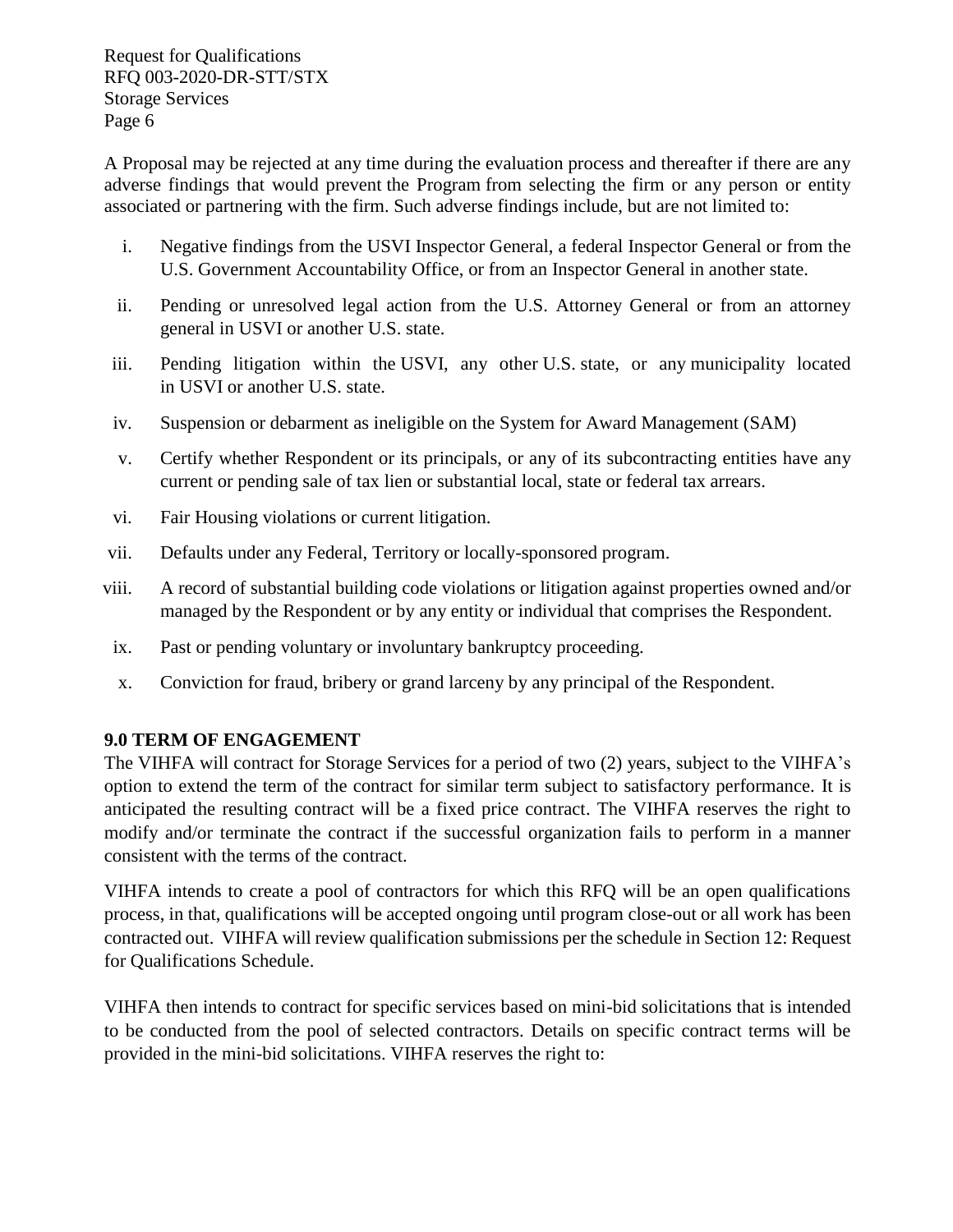- (a) debar from the program and/or
- (b) terminate any contract if the entity fails to perform in a manner consistent with the terms of the contract

### <span id="page-9-0"></span>**10.0 PRICE AND PAYMENT**

Payments to the successful firm or individual will be made once tasks are complete or on a monthly basis upon invoice based on services performed. The contractor must submit documented timesheets or other support requested by VIHFA to receive payment for all fees requested.

#### <span id="page-9-1"></span>**11.0 USE OF SUBCONTRACTORS**

VIHFA may have a single prime Contractor as the result of any contract negotiation, and may elect the option to select more than one Contractor. The Contractor(s) shall be responsible for all deliverables specified in the RFQ and proposal. This general requirement notwithstanding, Respondents may enter into subcontractor arrangements, limited to one tier of subcontracting, however, shall acknowledge in their proposal total responsibility for the entire contract.

If the proposer intends to subcontract for portions of the work, the Proposer shall identify in its proposal any subcontractor relationships and include specific designations of the tasks to be performed by the subcontractor. The documentation required of the prime Contractor is also required for any subcontractor. The prime Contractor shall be the single point of contact for all subcontract work. Every subcontract shall incorporate and follow the terms of the contract between the prime Contractor and VIHFA.

Unless provided for in the contract with VIHFA, the prime Contractor shall not contract with any other party for any of the services herein contracted without the express prior written approval of VIHFA. Additionally, the subcontractor shall not subcontract for any portion of work they are expected to complete.

The prime Contractor shall be responsible for fulfillment of all terms of contract, timing, and payments to subcontractors regardless of funding provided by VIHFA.

*The prime Contractor should obtain an executed statement from each subcontractor affirming the following and have available upon request by VIHFA: "I have read and understand the RFQ and final version of the proposal submitted by (Proposer)."*

## <span id="page-9-2"></span>**12.0 REQUESTS FOR QUALIFICATIONS ANTICIPATED SCHEDULE**

The following deadlines have been set by VIHFA:

| <b>RFQ SCHEDULE</b>                            | <b>DATES and TIMES</b> |
|------------------------------------------------|------------------------|
| <b>RFO Release Date</b>                        | December 11, 2019      |
| <b>First Phase Deadline for Questions</b>      | December 18, 2019      |
| <b>First Phase Question Responses Deadline</b> | December 23, 2019      |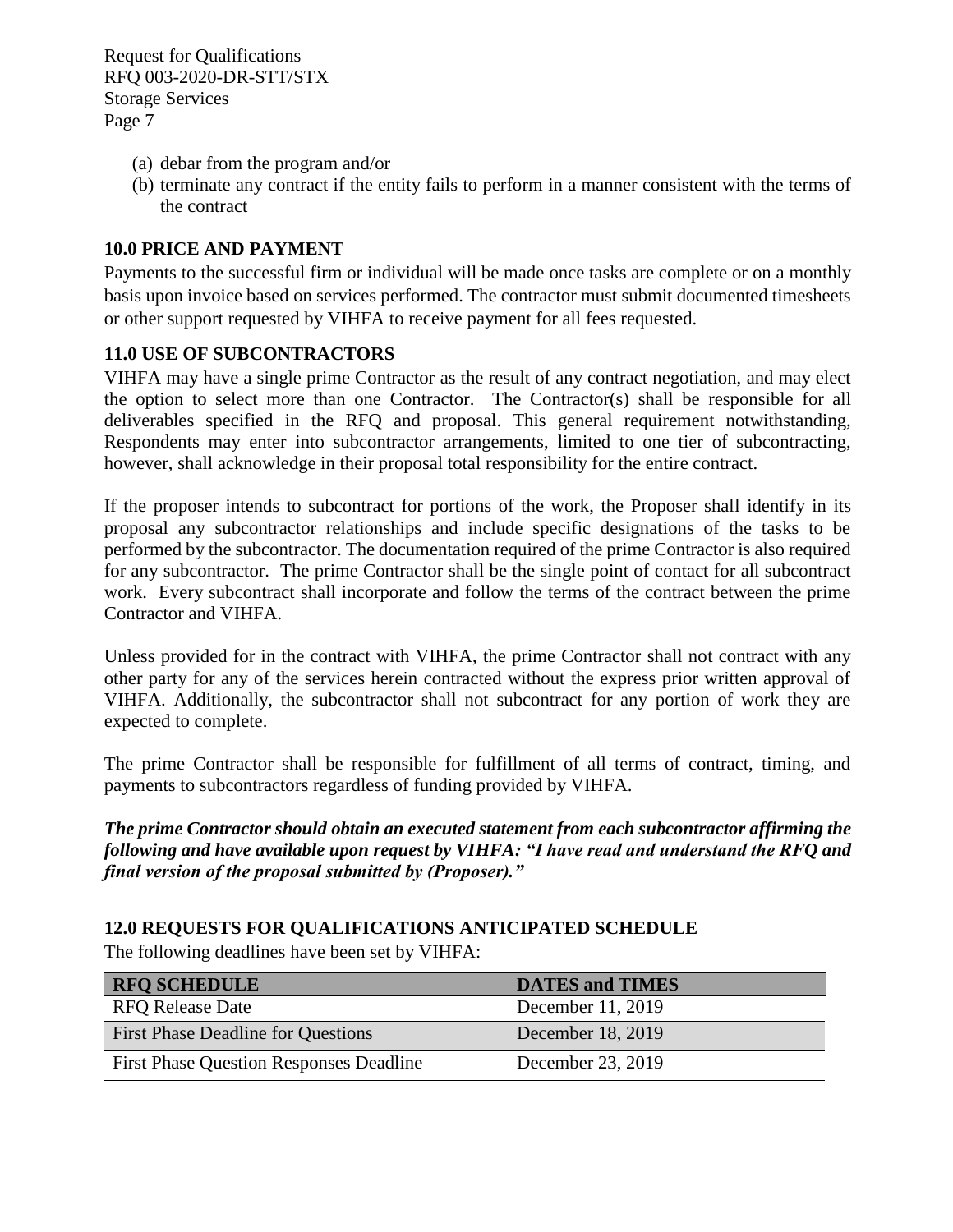| <b>First Phase Qualifications Deadline</b> | <b>January 10, 2020</b> |
|--------------------------------------------|-------------------------|
| <b>Second Phase Opens</b>                  | January 20, 2020        |
| Second Phase Deadline for Questions        | January 27, 2020        |
| Second Phase Question Responses Published  | January 31, 2020        |
| Second Phase Qualifications Deadline       | February 10, 2020       |

Please note that the RFQ timeline includes target dates and may change. It is the responsibility of respondents to periodically review VIHFA websites for regular updates to the RFQ timeline and other important information, which may alter the terms or requirements of this RFQ. Additional phases may be announced based on project(s) demand.

## <span id="page-10-0"></span>**13.0 NUMBER OF AWARDS**

The Respondent recognizes that, at the sole discretion of VIHFA and based upon the breadth and experience of respondents to this RFQ, VIHFA may decide to award contracts to more than one Respondent, however, VIHFA currently anticipates awarding one prime contract for St. Thomas/ St. John and one prime contract for St. Croix pursuant to this RFQ. Nothing in this paragraph shall be construed in derogation of VIHFA's right, in its sole discretion, to cancel this RFQ.

## <span id="page-10-1"></span>**14.0 ISSUING AND PROCURING OFFICE**

This RFQ is being issued for VIHFA. All general correspondence and inquiries about the RFQ should be submitted in writing and sent to the Procurement Officer listed below:

> Virgin Islands Housing Finance Authority Community Development Block Grant-Disaster Recovery Program 3438 Kronprindsens Gade GERS Complex 1st Floor, Suite 4 St. Thomas, VI 00802

> > Email: nroberts@vihfa.gov Attention: Nicole Roberts

Inquiries can be made by e-mail and must be completed using **Attachment 2**. Mark subject line for emails "RFQ 003-2020-DR-STT/STX".

From the issue date of this RFQ until a determination is made regarding the selection of a Contractor, all contacts concerning this RFQ must be made through the Procurement/Contract Officer. Any violation of this condition is cause for VIHFA to reject the contractor's package. VIHFA will **not** be responsible for any oral information given by any employees.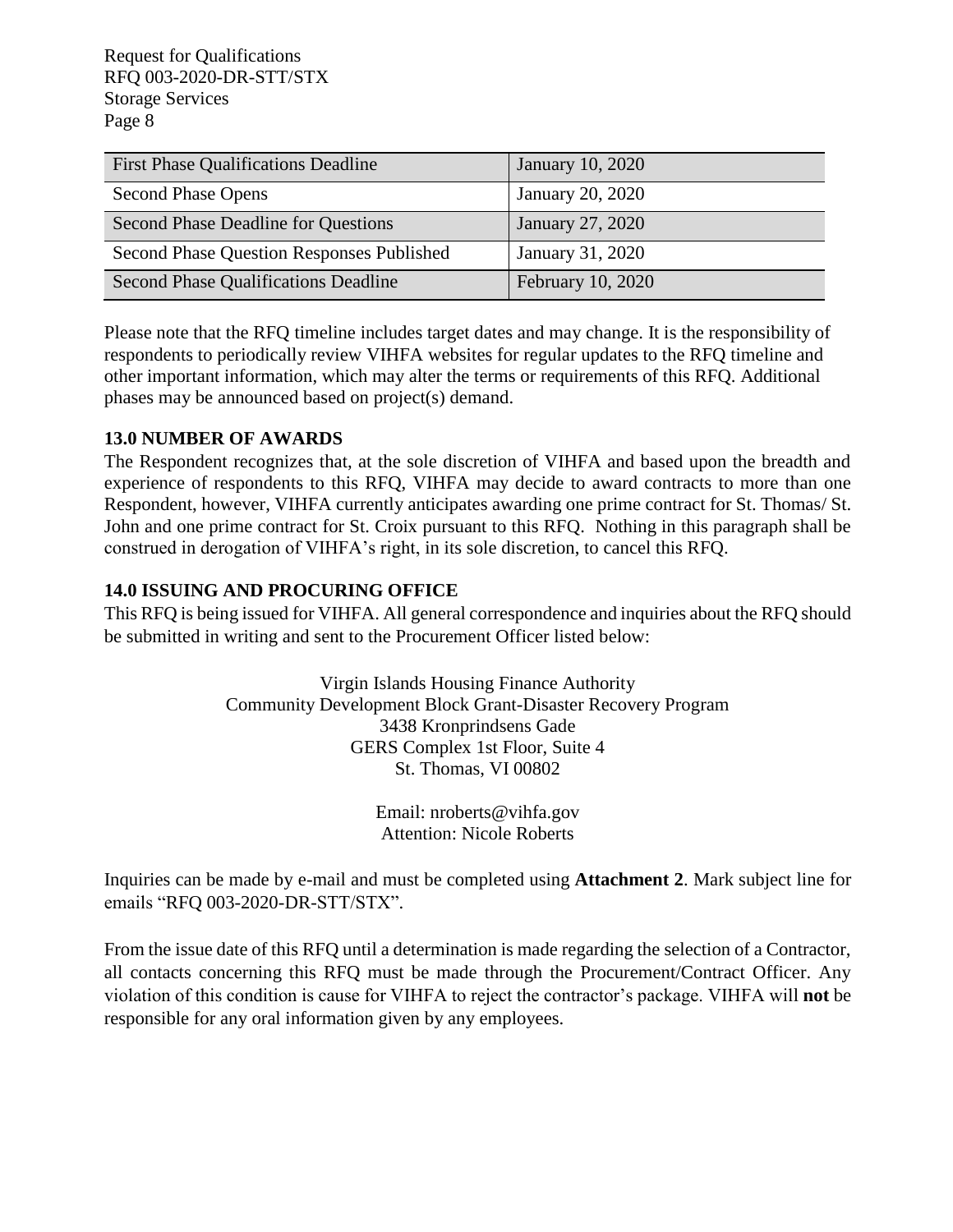Failure to ask questions, request changes or submit objections shall constituted the acceptances of all terms, conditions and requirements in this RFQ. The issuance of a written addendum by the Procurement/Contract Officer is the **only** official method by which interpretation, clarification or additional information can be given. The potential respondent shall acknowledge the receipt of each addendum in their Cover Letter. VIHFA will send copies to all Respondents that submitted questions in the form of an Addendum to the RFQ seven (7) days after the question deadline, and responses to the questions will be posted on the VIHFA website. Respondents shall rely only on written statements issued through or by VIHFA Procurement/Contract Officer.

If VIHFA amends this RFQ, the Procurement/Contract Officer will email the addenda to all potential respondents and will post such notice on its website. VIHFA will **not** be held responsible if any potential Respondent does not provide current contact information to receive all addenda. It is the responsibility of the potential respondents to update all contact information and contact the Procurement/Contract Officer to ensure that they receive all addenda prior to the submittal of the proposal package. The proposal package will be considered non-responsive if all modifications are not incorporated.

## <span id="page-11-0"></span>**15.0 CONFLICT OF INTEREST**

A respondent submitting a proposal hereby certifies that no officer, agent or employee of VIHFA has a pecuniary interest in this bid or has participated in contract negotiations on behalf of VIHFA; that the proposal is made in good faith without fraud, collusion, or connection of any kind with any other Bidder for the same request for proposals; the Bidder is competing solely in its own behalf without connection with, or obligation to, any undisclosed person or firm.

A respondent must also disclose any existing contractual work for the: (i) Territorial Government, whether directly or through a parent company, subsidiary company or associated company or independent contractor(s) hired by respondent; and/or (ii) any current contractors/vendors of the Territorial Government or VIHFA, identify any potential conflict of interest, and must certify that respondent nor any parent company, subsidiary company or associated company or contractual/independent contractor(s) hired by respondent has assisted with preparing this RFQ.

## <span id="page-11-1"></span>**16.0 M/WBE**

Respondents that are not M/WBEs are strongly encouraged to consider partnering, or other joint venture arrangements, with certified M/WBE firms to achieve the prescribed goals and to give M/WBE firms the opportunity to participate. Respondents may provide evidence of M/WBE certification for the partnering firm from the issuing state as applicable.

Respondents must document [good faith efforts](http://www.ogs.ny.gov/BU/DC/Docs/PDF/GoodFaithEfforts143Point8.pdf) [t](http://www.ogs.ny.gov/BU/DC/Docs/PDF/GoodFaithEfforts143Point8.pdf)o provide meaningful participation by M/WBE firms.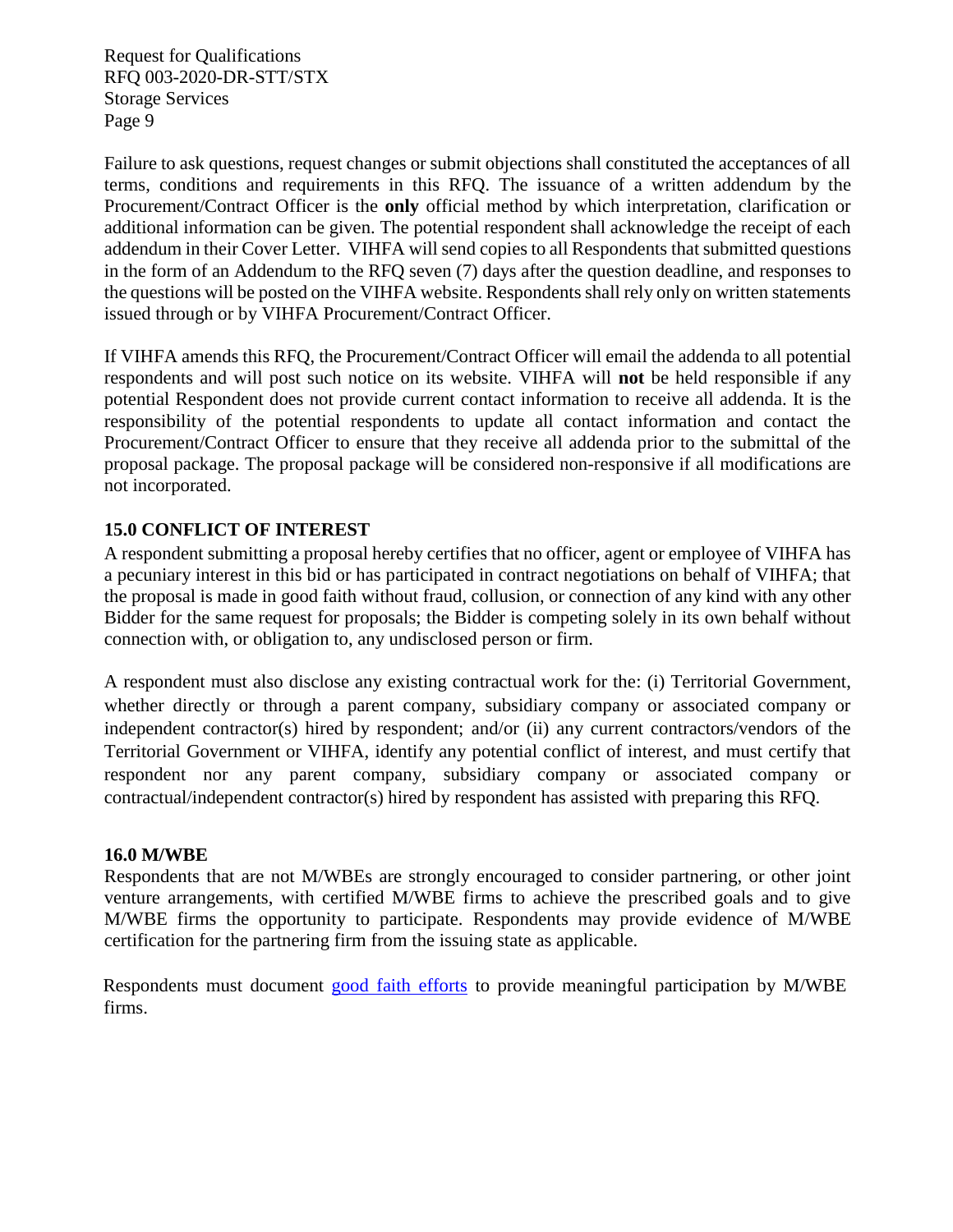### <span id="page-12-0"></span>**17.0 GENERAL FEDERAL GRANT REQUIREMENTS**

Because the contract is being funded with federal funds, the contract shall be governed by certain federal terms and conditions for federal grants, such as the Office of Management and Budget's ("OMB") applicable circulars. Respondent shall provide a description of experience with such grant requirements and affirmatively represent and certify that the respondent shall adhere to any requirements of applicable federal requirements. Any funds disallowed by any federal government entity shall be disallowed from fee or compensation to contractor.

#### <span id="page-12-1"></span>**18.0 HUD GENERAL PROVISIONS**

Because the contract is being funded with HUD funds, the contract shall be governed by certain general HUD terms and conditions, attached hereto as Attachment 3. Respondent shall provide a description of experience with such requirements and affirmatively represent and certify that the respondent shall adhere to the terms and conditions set forth in the attachment.

## <span id="page-12-2"></span>**19.0 DELIVERY OF QUALIFICATION PACKAGES**

All responses to this RFQ are to be submitted no later than **4:00 p.m.** AST on **January 10, 2020** for Phase One and **February 10, 2020** for Phase Two. Submissions must be packaged as set forth below. Respondents should clearly describe their ability to meet or exceed the requested scope of work and qualifications described in Sections 2.0 and 3.0. VIHFA reserves the right to request any additional information to assure itself of a Proposer's financial condition and experience.

## **Bid Packages must be submitted via mail or hand delivered to:**

Virgin Islands Housing Finance Authority Community Development Block Grant-Disaster Recovery Program 3438 Kronprindsens Gade GERS Complex 1st Floor, Suite 4 St. Thomas, VI 00802 Attention: Nicole Roberts RFQ 003-2020-DR-STT/STX

Qualifications may **not** be submitted via email or fax. Contact name, address and contact information shall also be included on the front of the bid package.

The bid package should include five (5) properly labeled, sealed envelopes. One labeled original and containing an original hardcopy of all the materials and the other four containing copies of the original. Within each of these bid package envelopes, the contents should be divided into two (2) sub-envelopes, according to the specifications below and sealed. Bid packages should also include one USB flash drive in Microsoft Office Suite Software or PDF format that contains all two (2) subenvelope files corresponding to the envelope labels and containing a digital copy of all documents with the original hard copy package in the order specified below.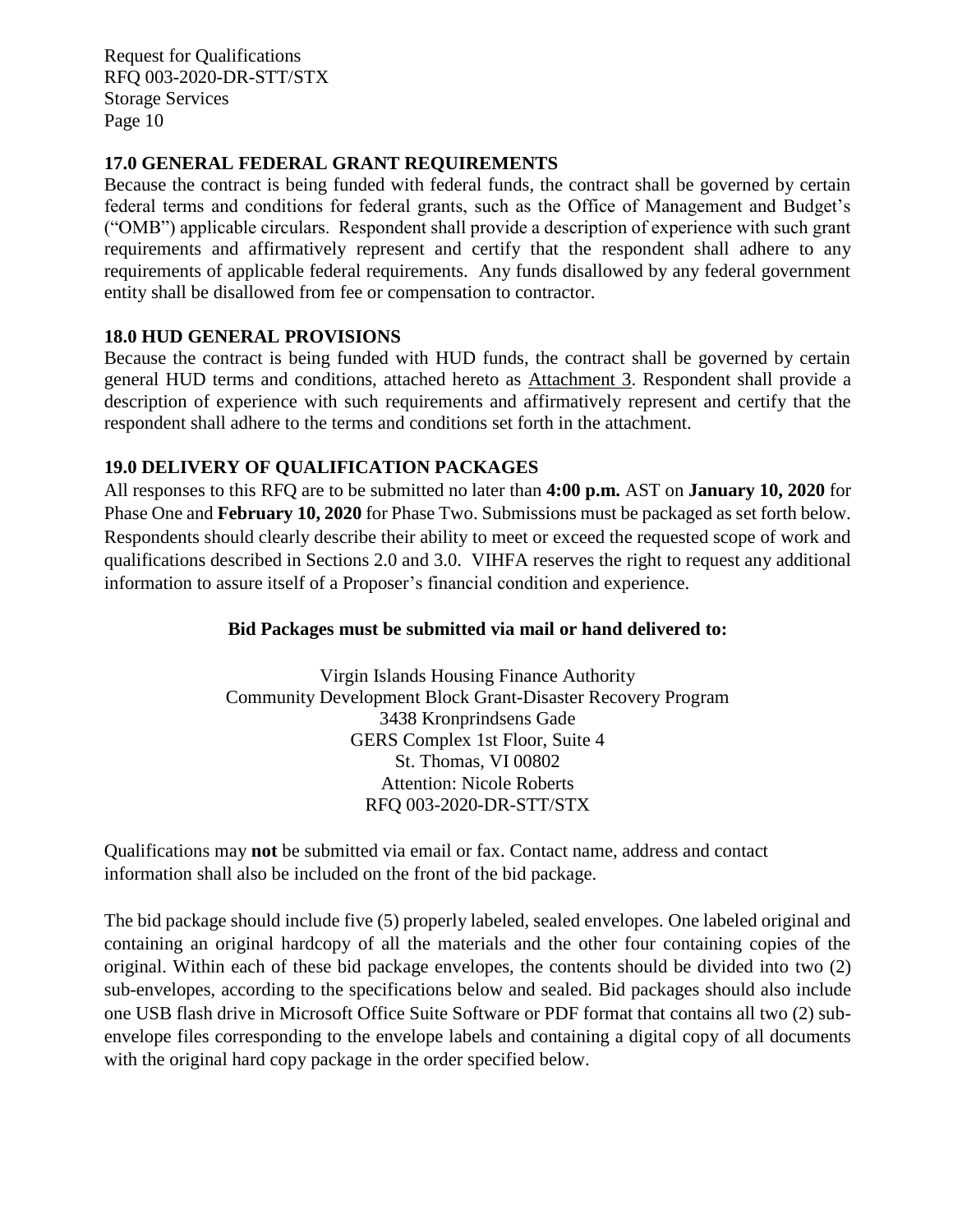The envelopes must be clearly marked. Failure to clearly mark each bid package with this information may cause VIHFA to inadvertently open the bid package before official closing date and time. VIHFA will mark all received bid packages with the date and time of receipt. Bids received after the official deadline will be considered **LATE** and will **not** be opened nor considered.

## <span id="page-13-0"></span>**20.0 QUALIFICATION PACKAGE FORMAT & PROPOSAL CONTENT**

To be considered for award, the bid package shall meet the following requirements. Failure to meet the requirements as outlined will disqualify the respondent.

## **Main Envelope (Labeled "Originals" or "Copy 1, 2, 3, or 4")**

## **Sub-Envelopes to include:**

### **Sub-Envelope 1**

- **A. Cover Letter** –
- i. The cover letter should be on the company's official business letterhead with contact information and must be signed by an officer of the organization that is authorized to bind the company contractually to all of the commitments made in their submittal.
- ii. The letter should acknowledge the receipt of all addenda.
- iii. It shall state, if awarded the contract, that the firm will be solely responsible for all aspects of the engagement including any portion that may be performed by its subcontractors, if any.
- iv. It should make a positive commitment to perform the work required as specified to industry standards of workmanship and in a professional manner.
- v. It should also state that the bid package will remain in effect for a period of 90 days from the submission deadline and thereafter, until the firm withdraws it, or a contract is approved and executed, or the procurement is canceled, whichever occurs first.
- vi. Confirmation that the firm has not engaged in any unethical practices within the past five (5) years.
- vii. The Proposer must also disclose, and identify, any existing contractual work for the Territorial Government, whether directly or through a parent company, subsidiary company or associated company or independent contractor(s) hired by respondent; identity any potential conflict of interest, and must certify that respondent nor any parent company, subsidiary company or associated company or contractual/independent contractor(s) hired by respondent has assisted with preparing this RFQ.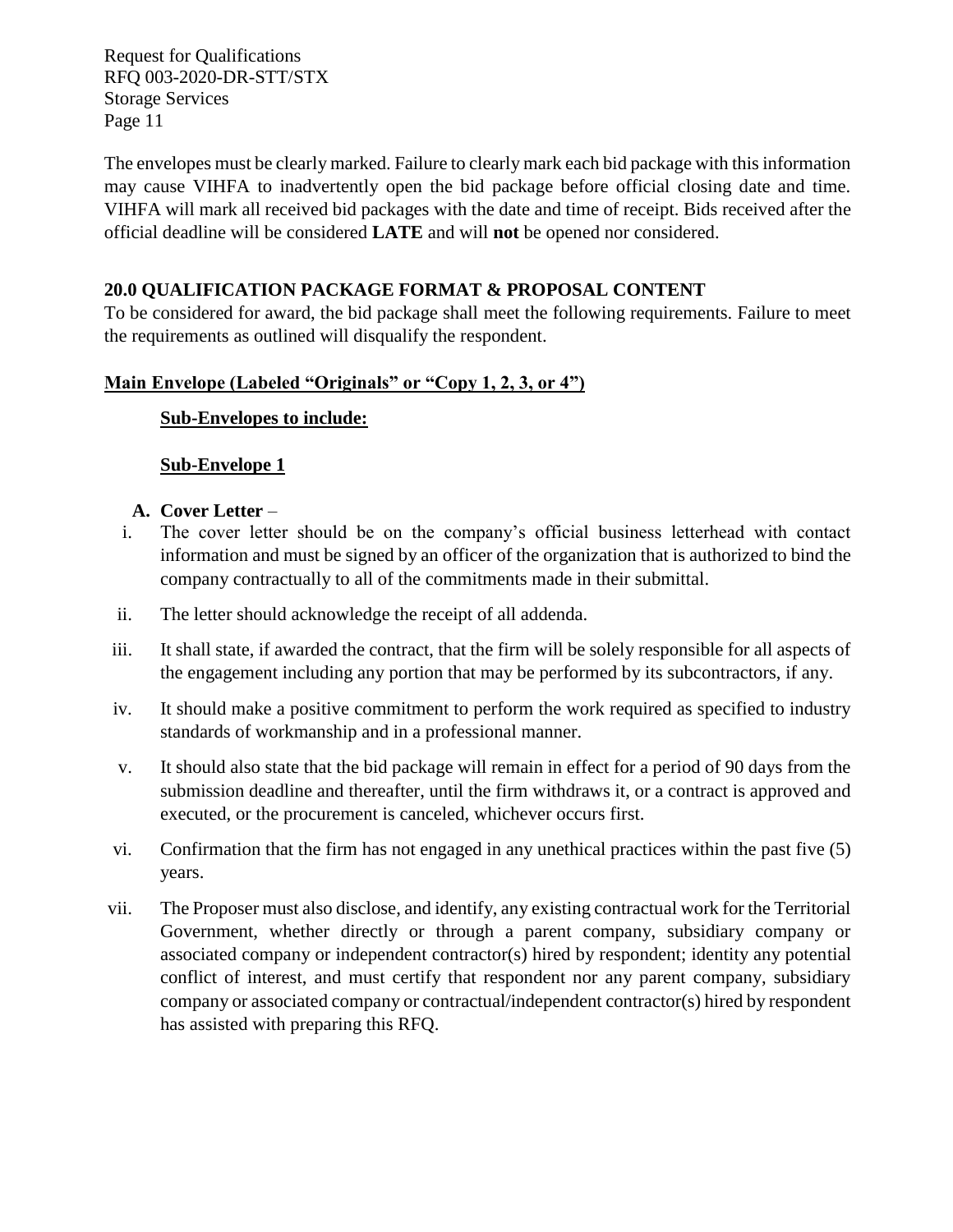#### **B. Executive Summary –**

- i. A summary of the Respondent's qualifications;
- ii. A brief statement of the Respondent's understanding of the scope of work to be performed;
- iii. Confirmations addressing any pending litigation statements detailed in L below;
- iv. Ability to meet the overall requirements in the timeframes requested by VIHFA;
- v. Confirmation that the Respondent has any appropriate state business license(s) required for this proposal, or, if allowed by law, will obtain such business license;
- vi. Confirmation that the Respondent has not had a record of substandard work within the past five (5) years;
- vii. Confirmation that, if awarded a contract, the Respondent acknowledges its complete responsibility for the entire contract, including payment of any and all charges resulting from the contract;
- viii. Confirmation that Respondent has adequate financial resources for performance, or has the ability to obtain such resources as required during performance;
- ix. Has a written agreement with any person or subcontractor listed in the proposed project staff or team;
- x. Provide a brief statement describing the adequacy of the Respondent's financial capacity to handle the requirements of this RFQ;
- xi. Provide a descriptive list of any and all criminal convictions in the past ten (10) years or active investigations or prosecutions in which the Respondent or any of its officers, directors, or management personnel were or are defendants or targets of investigation;
- xii. Provide a descriptive list of any and all civil lawsuits in the past five (5) years in which the Respondent or any of its officers, directors, or management personnel were or are plaintiffs or defendants with claims in excess of \$100,000; and
- xiii. Any other information that the Respondent feels appropriate.
	- **C. Enclosure Checklist –** Complete **Attachment 1** to confirm that all documents have been submitted and enclosed.
	- **D. Non-Collusive Affidavit –** Complete **Enclosure Document A.** The form must be notarized.
	- **E. Debarment Certification Form –** Complete **Enclosure Document B.**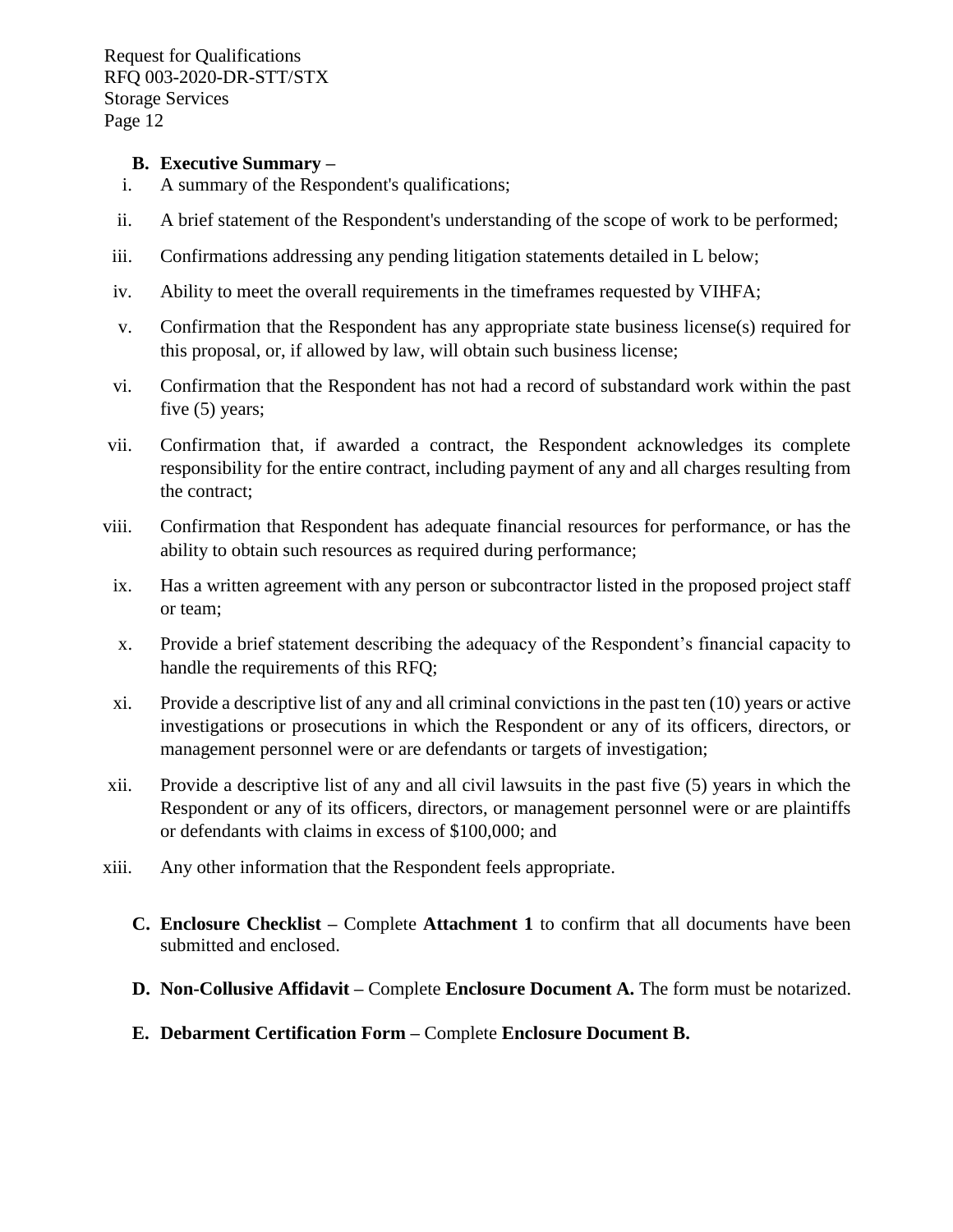- **F. Contract Document Checklist Form –** Complete **Enclosure Document C** and submit your current Business License. For this section, Respondent must provide evidence that the company is licensed to provide Storage Services. The Business License must be relevant to the Scope of Work for this solicitation.
- **G. Contractor's Qualifications Statement Form** Complete **Enclosure Document D**. For the Reference Section of the form, provide at least three (3) references for the most recent, relevant work comparable to the scope requested in this RFQ. At a minimum, one of the three (3) references must be for the prime Contractor.
- **H. Conflict of Interest** Complete **Enclosure Document E**
- **I. Authorization for Background Check & Financial Information** Complete **Enclosure Document F**
- **J. Prior Performance Certification** Complete **Enclosure Document G**
- **K. Firm Background/Credentials –** Provide the resumes of the key staff that will perform the work and any other documentation that demonstrates their qualifications, including degrees, licenses, certifications, and years of relevant experience.
- **L. Standard Agreements -** Provide a copy of any standard agreements used in the course of storage services with clients.
- **M. Pending Litigation Notifications**  *Proposers must provide statements in the Executive Summary regarding the following even if there are/were no such proceedings. Full details must be provided in this section of the response.*
- The Proposer shall provide a statement of whether, in the last ten (10) years, the Proposer has filed (or had filed against it) any bankruptcy or insolvency proceeding, whether voluntary or involuntary, or undergone the appointment of a receiver, trustee, or assignee for the benefit of creditors, and if so, the explanation providing relevant details.
- The Proposer shall provide a statement of whether there are any pending Securities Exchange Commission investigations involving the Proposer, and if such are pending or in progress, an explanation providing relevant details and an attached opinion of counsel as to whether the pending investigation(s) will impair the Proposer's performance in a contract under this RFQ.
- The Proposer shall provide a statement documenting all open, pending or resolved litigation initiated by Proposer or where Proposer is a defendant in a customer matter within the past ten (10) years.

Each respondent must adhere to the requirements of this section relative to the proposal package content and format in order to simplify the review process and facilitate the maximum degree of comparison. Respondents should ensure that their proposal package closely follow the sequence and organizational outline described in this section.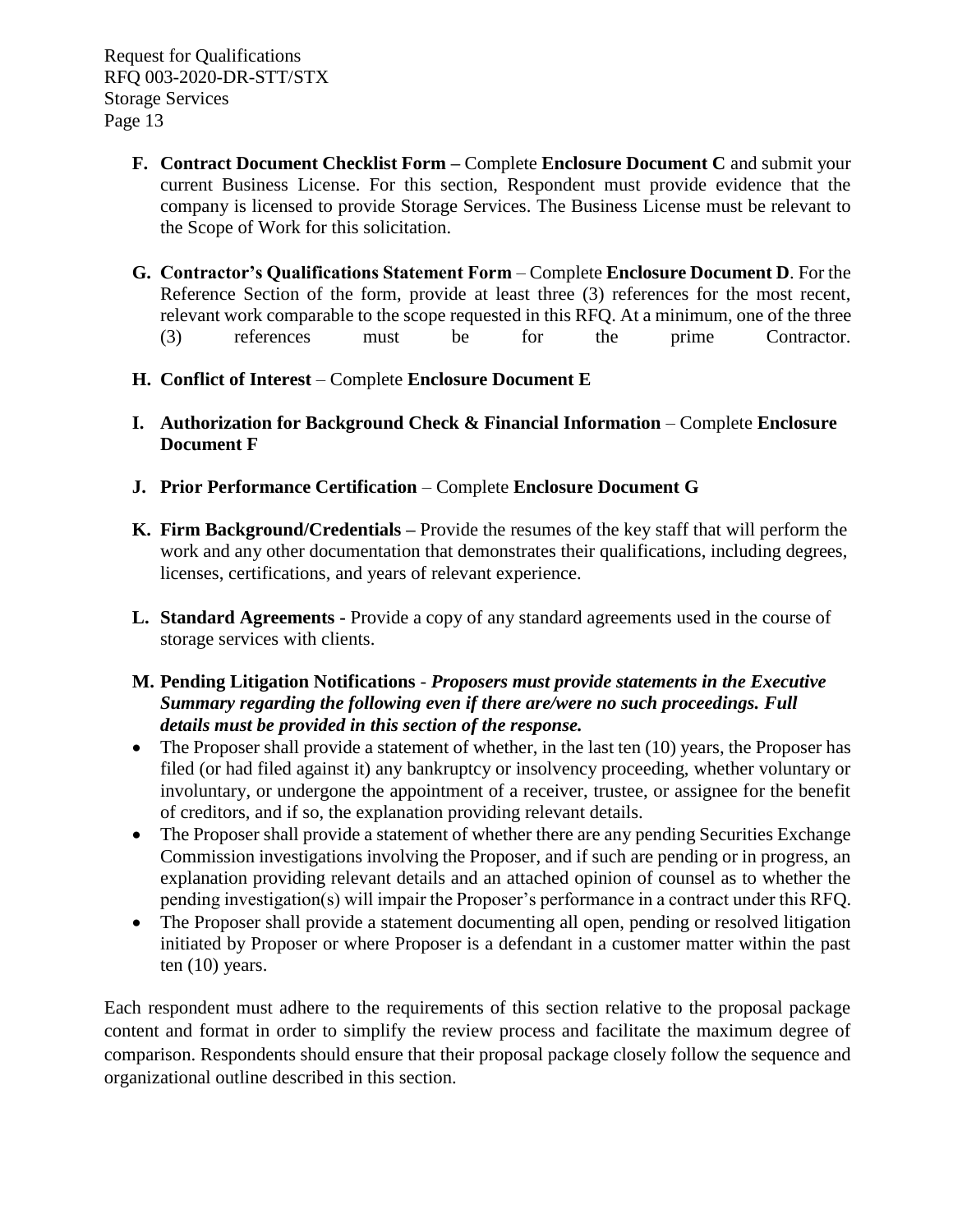### <span id="page-16-0"></span>**20.1 REQUIRED DOCUMENTS**

The successful respondent shall have ten (10) days from the day the notice of selection is received to submit the following documents:

- **A. Letter of Good Standing if Corporation or Certificate of Existence if LLC -** The successful respondent will be required to provide a copy of their Letter of Good Standing or Certificate of Existence. A copy of the receipt that demonstrates evidence of filing the company's Annual Report on June 30th of the current Year from the Office of Lieutenant Governor will be acceptable as well.
- **B. Liability Insurance** The successful respondent will be required to obtain and have in place Liability Insurance in an amount no less than Five Hundred Thousand Dollars (\$500,000.00). The Insurance policy shall name the VIHFA as an "Additional Insured". The successful respondent must provide a copy of the Liability Insurance.
- **C. Worker's Compensation**  The successful respondent will be required to provide proof of Worker's Compensation.

Failure to provide the required documents within the stated time period may result in the proposals deemed non-responsive and may be immediately disqualified with no further consideration given for potential awarding of the contract.

## <span id="page-16-1"></span>**21.0 SELECTION PROCESS**

VIHFA will evaluate all Proposals that are received in a proper and timely manner to determine whether they meet the submission requirements. Awards are made to the most responsive bidder(s) that provides the proposal that is most advantageous to VIHFA, considering such factors as the Bidder's ability to perform the work of the kind involved in the bid under consideration, the Bidders' past experience, time of delivery, etc.

VIHFA, at its sole discretion, will determine which Proposal best satisfies its requirements and qualifications. All Proposals deemed to be responsive to the requirements of this RFQ will be evaluated and scored. Proposals that are materially deficient in meeting the submission requirements of this RFQ or have omitted material documents may be eliminated from consideration at the sole discretion of VIHFA. The evaluation process will include a technical evaluation and will be conducted as set forth herein.

Through an evaluation panel, VIHFA will establish a shortlist, either through a natural break in scores or a technically viable cut off technical score. Depending on the number of respondents, VIHFA reserves the right to deviate from this approach. The Evaluation Committee Panel is responsible for evaluating all responsive Respondents' submittals. The Evaluation Committee Panel will consider the following criteria: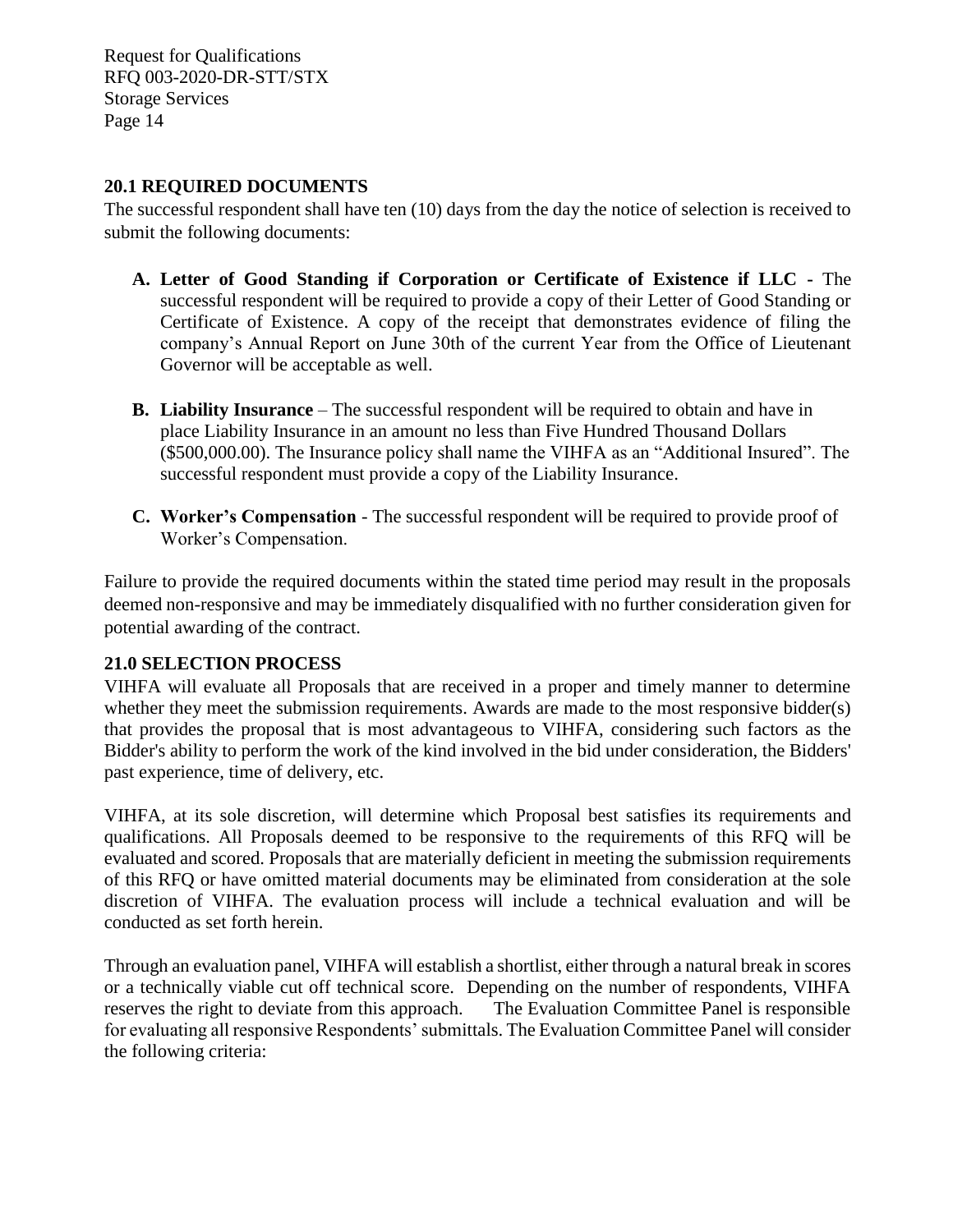- Documentation: The Contractor is duly organized, validly existing, qualified and licensed to conduct business.
	- o 15 Points
- Qualification: Shall be evaluated based on your firm's credentials.
	- o 35 Points
- Storage Services Experience: The Contractor's proven success in Storage Services for similar size and scope projects.
	- o 25 Points
- Proposal: Shall be evaluated based on your firm's approach to the outlined scope of work and overall management of projected deliverables, schedule delivery and overall impression. o 25 Points

## <span id="page-17-0"></span>**21.1 RIGHT TO REJECT BID PACKAGES**

VIHFA reserves the right to reject, without prejudice, any and all bids submitted in response to this solicitation. Further, Bids submitted in response to this solicitation become the property of VIHFA and VIHFA may use any idea or concept in a submitted bid, regardless of whether that bid is selected for award.

## <span id="page-17-1"></span>**21.2 CHANGES, ADDENDA, AND WITHDRAWALS**

VIHFA reserves the right to change the schedule of events or revise any part of the RFQ by issuing an addendum to the RFQ at any time. Addenda, if any, will be posted at [https://www.vihfa.gov/disaster-recovery/contracts.](https://www.vihfa.gov/disaster-recovery/contracts)

## <span id="page-17-2"></span>**21.3 WITHDRAWAL OF PROPOSAL**

A Respondent may withdraw a proposal that has been submitted at any time up to the date and time the proposal is due. To withdraw a proposal, a written request signed by the authorized representative of the Respondent must be submitted to the RFQ Coordinator identified in the RFQ.

## <span id="page-17-3"></span>**21.4 COST OF OFFEROR PREPARATION**

VIHFA shall not be liable for any costs incurred by respondents prior to issuance of or entering into a contract. Costs associated with developing the proposal, preparing for oral presentations, and any other expenses incurred by the Respondent in responding to this RFQ shall be entirely the responsibility of the Respondent and shall not be reimbursed in any manner by the VIHFA.

## **Enclosures**

- **Enclosure Document A Non-Collusive Affidavit**
	-
- 
- 
- 
- **Enclosure Document B Debarment Certification Form**
- **Enclosure Document C Contract Document Checklist Form**
- **Enclosure Document D Contractor's Qualification Statement Form**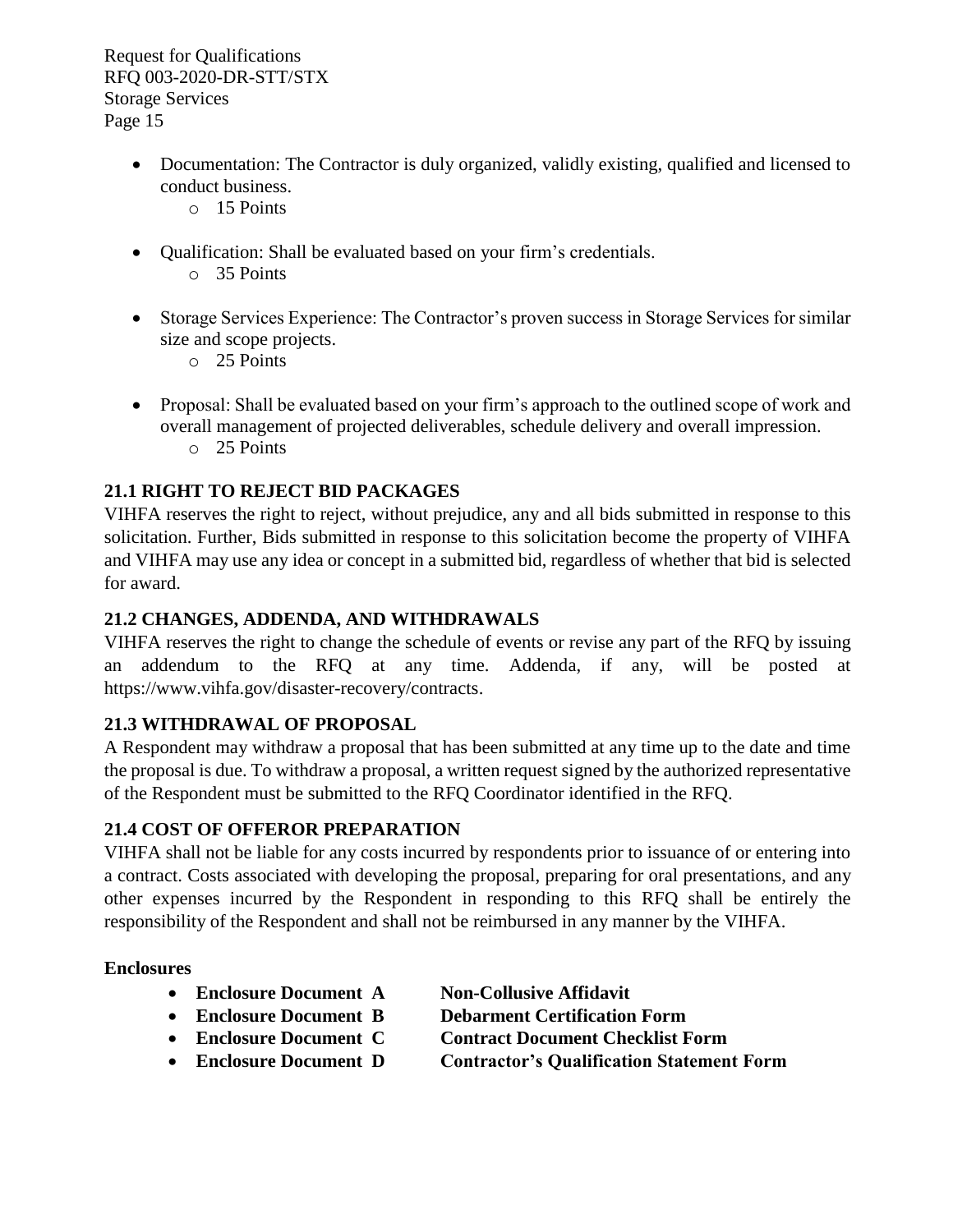- **Enclosure Document E Conflict of Interest**
	-

• **Enclosure Document F Authorization for Background Check & Financial Information**

• **Enclosure Document G Prior Performance Certification** 

#### **Attachments**

- **Attachment 1 Enclosure Checklist**
- **Attachment 2 Form for Submission of Inquiries**
- **Attachment 3 HUD General Provisions**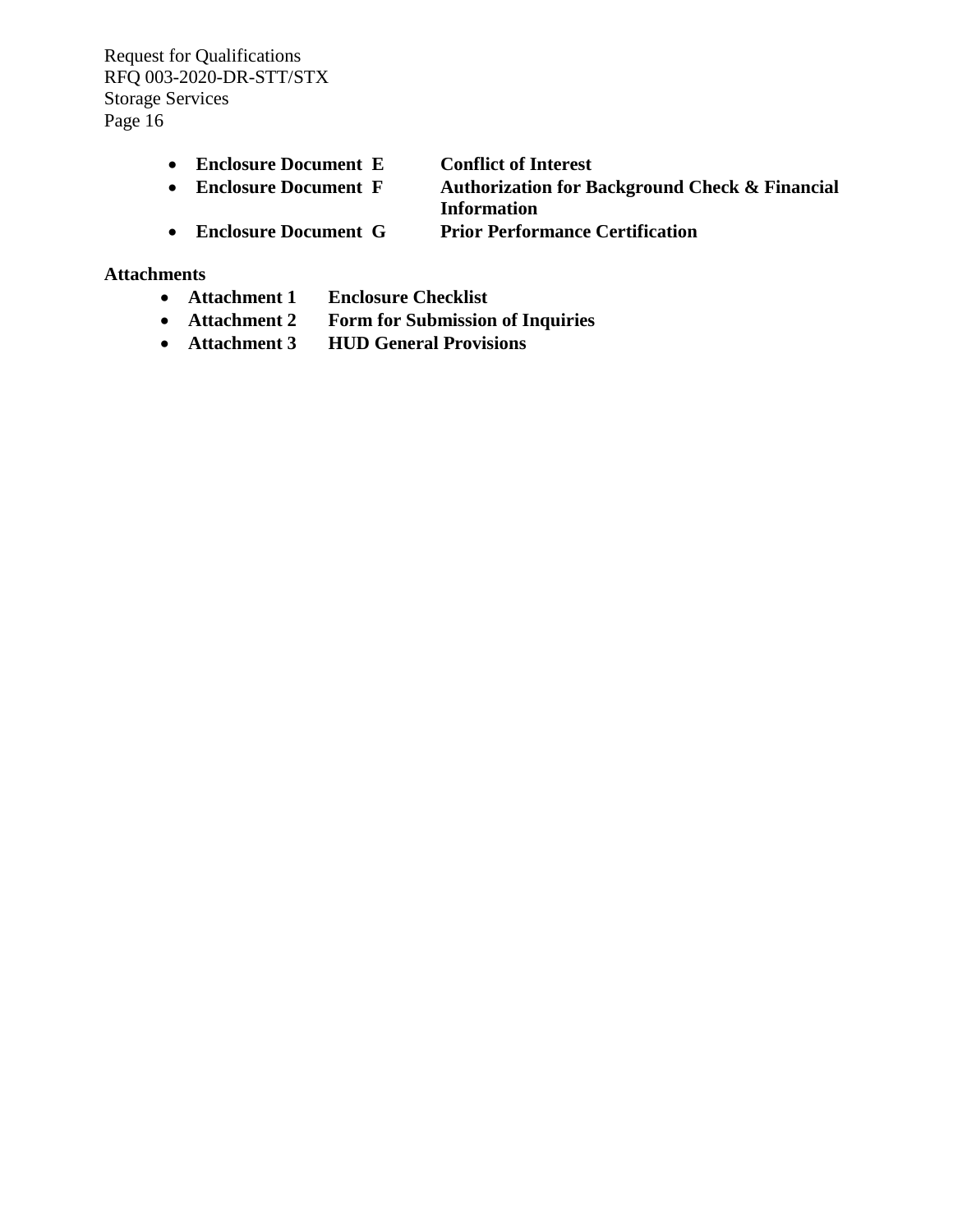# **ENCLOSURE DOCUMENT A**

Virgin Islands Housing Finance Authority *NON-COLLUSIVE AFFIDAVIT*

\_\_\_\_\_\_\_\_\_\_\_\_\_\_\_\_\_\_\_\_\_\_\_\_\_\_\_\_\_\_\_\_\_\_\_\_\_\_\_\_, being first duly sworn, deposes and says:

<span id="page-19-0"></span>That he/she is \_\_\_\_\_\_\_\_\_\_\_\_\_\_\_\_\_\_\_\_\_\_\_\_\_\_\_\_\_\_\_\_\_\_\_\_\_\_\_\_\_\_\_\_\_\_\_\_\_\_\_ (a partner or officer of the firm of, etc.) the party making the foregoing proposal or proposal cost, that such proposal/bid or proposal cost/bid cost is genuine and not collusive or sham; that said proponent has not colluded conspired, connived or agreed directly or indirectly, with any proponent or person, to put in a sham proposal cost or to refrain from bidding and has not in any matter directly or indirectly sought by agreement or collusion or communication or conference, with any person, to fix the proposal cost of the affinity or of any other proponent, or to fix any overhead, profit or cost element of said cost proposal, or of that of any other proponent, or to secure any advantage against the Virgin Islands Housing Finance Authority or any person interested in the proposed contract; and that all statements in said proposal or cost proposal are true.

(Name of Respondent, if the Respondent is a Corporation)

\_\_\_\_\_\_\_\_\_\_\_\_\_\_\_\_\_\_\_\_\_\_\_\_\_\_\_\_\_\_\_\_\_\_\_\_\_\_\_\_\_\_\_\_\_\_\_\_\_\_\_\_\_

(Name of Respondent, if the Respondent is a Limited Liability Company)

\_\_\_\_\_\_\_\_\_\_\_\_\_\_\_\_\_\_\_\_\_\_\_\_\_\_\_\_\_\_\_\_\_\_\_\_\_\_\_\_\_\_\_\_\_\_\_\_\_\_\_\_\_\_

(Name of the Respondent, if the Respondent is a Sole Proprietor)

\_\_\_\_\_\_\_\_\_\_\_\_\_\_\_\_\_\_\_\_\_\_\_\_\_\_\_\_\_\_\_\_\_\_\_\_\_\_\_\_\_\_\_\_\_\_\_\_\_\_\_\_\_\_

Subscribed and sworn to before me at (location)  $\cdot$ 

this \_\_\_\_\_\_\_\_\_\_ day of \_\_\_\_\_\_\_\_\_\_\_\_, 2019, by \_\_\_\_\_\_\_\_\_\_\_\_\_\_\_\_\_\_\_\_\_\_\_\_\_\_\_\_\_\_\_\_\_\_

of legal age,  $\Box$ 

(Trade or Corporation)

and personally known to me.

 $(SEAL)$ 

Public Notary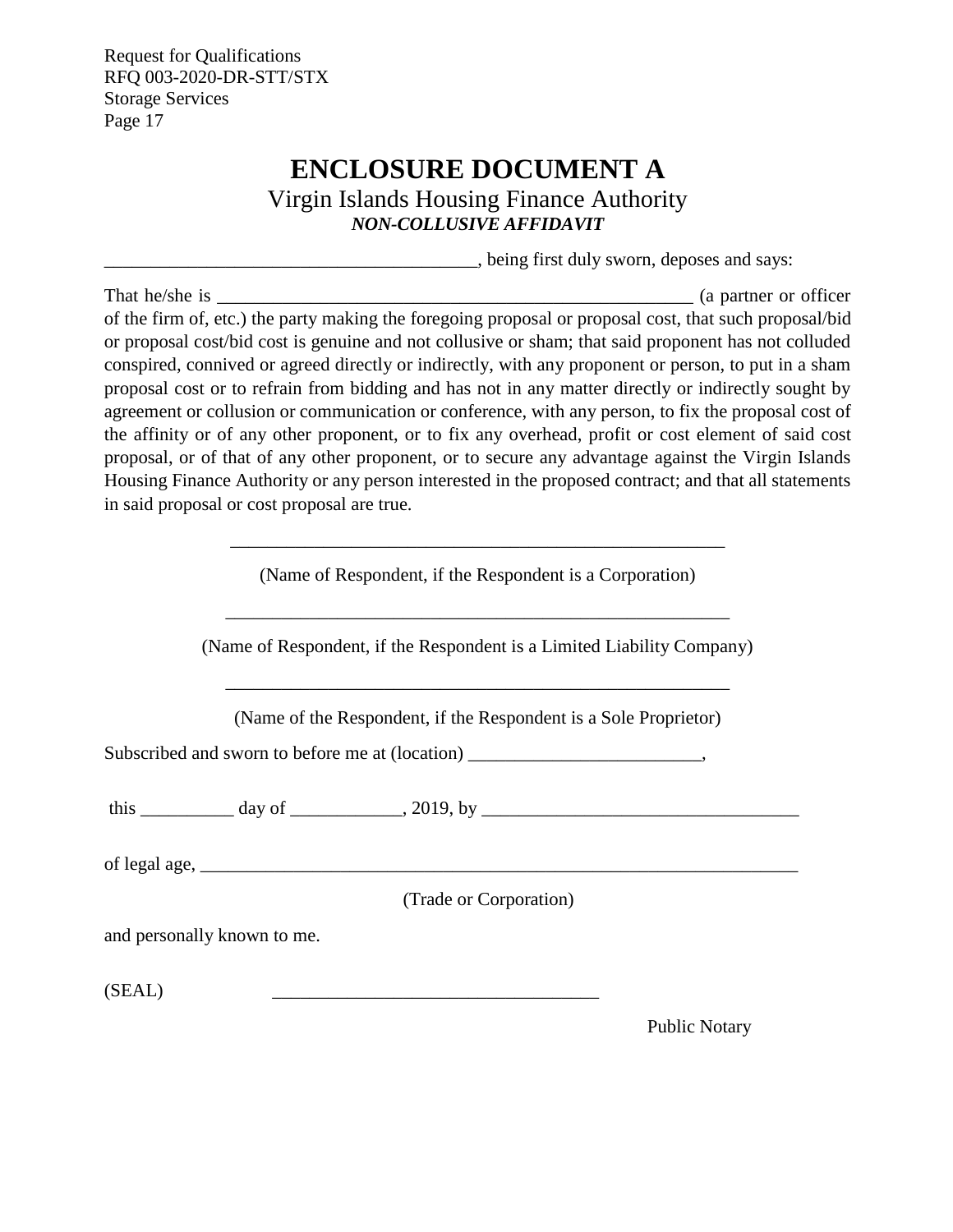## **ENCLOSURE DOCUMENT B**

Virgin Islands Housing Finance Authority *DEBARMENT CERTIFICATION FORM*

## *Certification Regarding Debarment, Suspension and Ineligibility \_\_\_\_\_\_\_\_\_\_\_\_\_\_\_\_\_\_\_\_\_\_\_\_\_\_\_\_\_\_\_\_\_\_\_\_\_\_\_\_\_\_\_\_\_\_\_\_\_\_\_\_\_\_\_\_\_\_\_\_\_\_\_\_\_\_*

<span id="page-20-0"></span>*\_\_\_\_\_\_\_\_\_\_\_\_\_\_\_\_\_\_\_\_\_\_\_\_\_\_\_\_\_\_\_\_\_\_\_\_\_\_\_\_\_\_\_\_\_\_\_\_\_\_\_\_\_\_\_\_\_\_\_\_\_\_\_\_\_\_*

- (1) The respondent certifies, by submission of this RFQ Response, that neither it nor its principals are presently debarred, suspended, proposed for debarment, declared ineligible, or voluntarily excluded from participation in any federal or local programs in the Territory or any Federal department or agency.
- (2) The respondent will provide immediate written notice to whom this Certification is submitted if at any time the Proposer learns its certification was erroneous when submitted or has become erroneous by reason of changed circumstances.
- (3) The respondent shall not knowingly enter any agreement/subcontractor relationship lower tier covered transaction with a person who is debarred, suspended, declared ineligible, or voluntarily excluded from participation in this procurement, unless authorized by the department or agency with which this procurement originated.
- (4) Where the respondent is unable to certify to any of the statements in this certification, such respondent shall attach an explanation to this RFQ Response.

Name and Title of Authorized Representative

Signature Date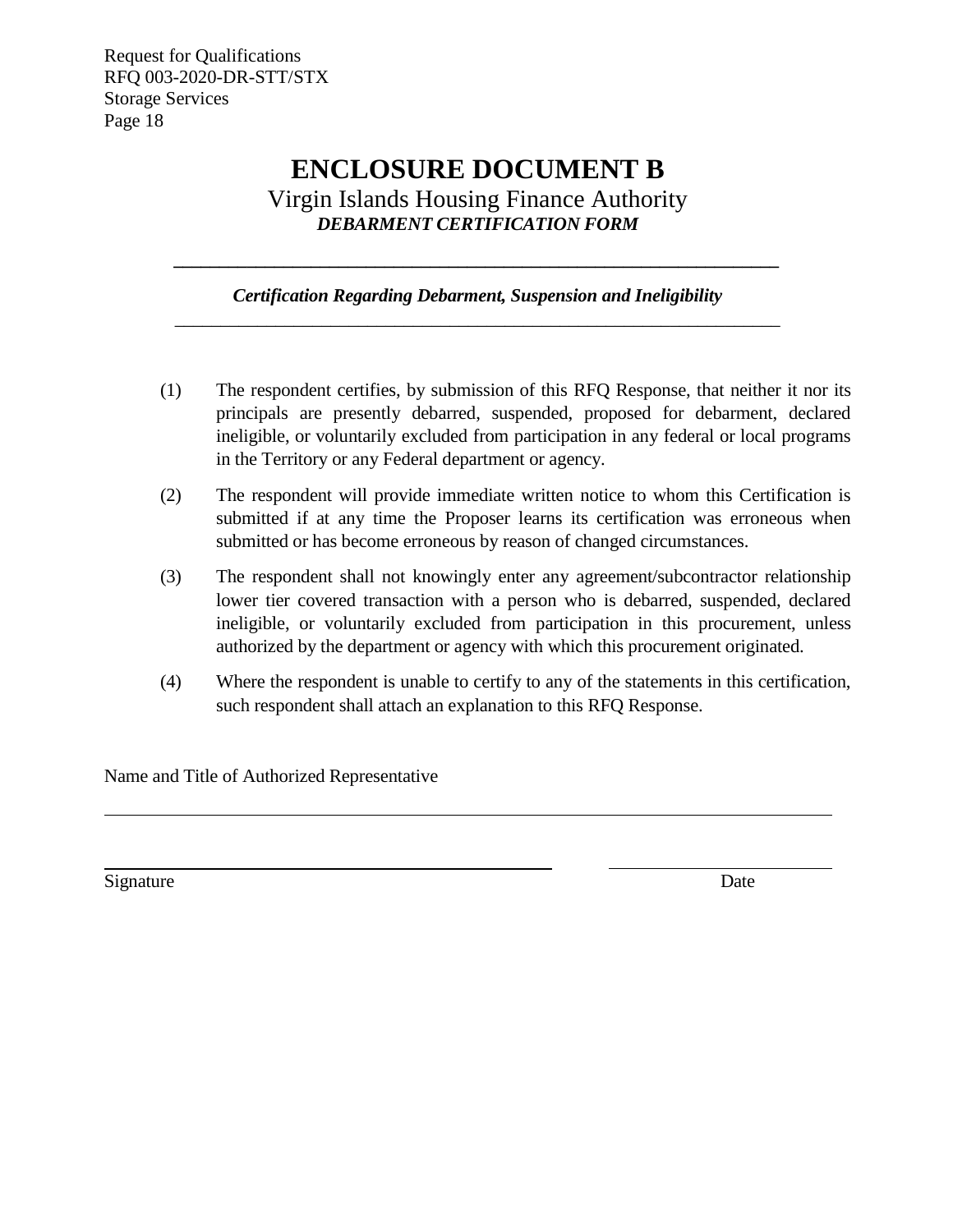## **ENCLOSURE DOCUMENT C**

Virgin Islands Housing Finance Authority *CONTRACT DOCUMENT CHECKLIST*

<span id="page-21-0"></span>*The form must be completed and copies of the associated supporting documentation must be provided.*

| Name of Contractor:                                                                   |  |                                                                     |                                                |                                                          |
|---------------------------------------------------------------------------------------|--|---------------------------------------------------------------------|------------------------------------------------|----------------------------------------------------------|
|                                                                                       |  |                                                                     |                                                |                                                          |
| 1. Contractor Corporate Documents                                                     |  |                                                                     |                                                |                                                          |
| Corporation                                                                           |  |                                                                     | Copy of Articles of Incorporation $\&$ By Laws | Letter of Good Standing from Office of the Lt. Governor  |
| <b>LLC</b>                                                                            |  | Copy of Articles of Organization<br>Copy of $&$ Operating Agreement |                                                | Certificate of Existence from Office of the Lt. Governor |
| <b>Sole Proprietor Copy of Trade Name Certificate</b>                                 |  |                                                                     |                                                |                                                          |
| 2. Current business license Expiration date: 20 20                                    |  |                                                                     |                                                |                                                          |
|                                                                                       |  |                                                                     |                                                |                                                          |
| 3. Employer Identification Number (EIN/SSN): ___________________________________      |  |                                                                     |                                                |                                                          |
|                                                                                       |  |                                                                     |                                                |                                                          |
| Type of Insurance: Ceneral Liability Automobile Errors and<br><b>Omissions</b>        |  |                                                                     |                                                |                                                          |
|                                                                                       |  |                                                                     |                                                |                                                          |
|                                                                                       |  |                                                                     |                                                |                                                          |
| 7. Bids Signed Bid Evaluation Spreadsheet                                             |  |                                                                     |                                                |                                                          |
| 8. Request for Approval from CBDG-DR Director and approval by Chief Operating Officer |  |                                                                     |                                                |                                                          |

8. Executive Director.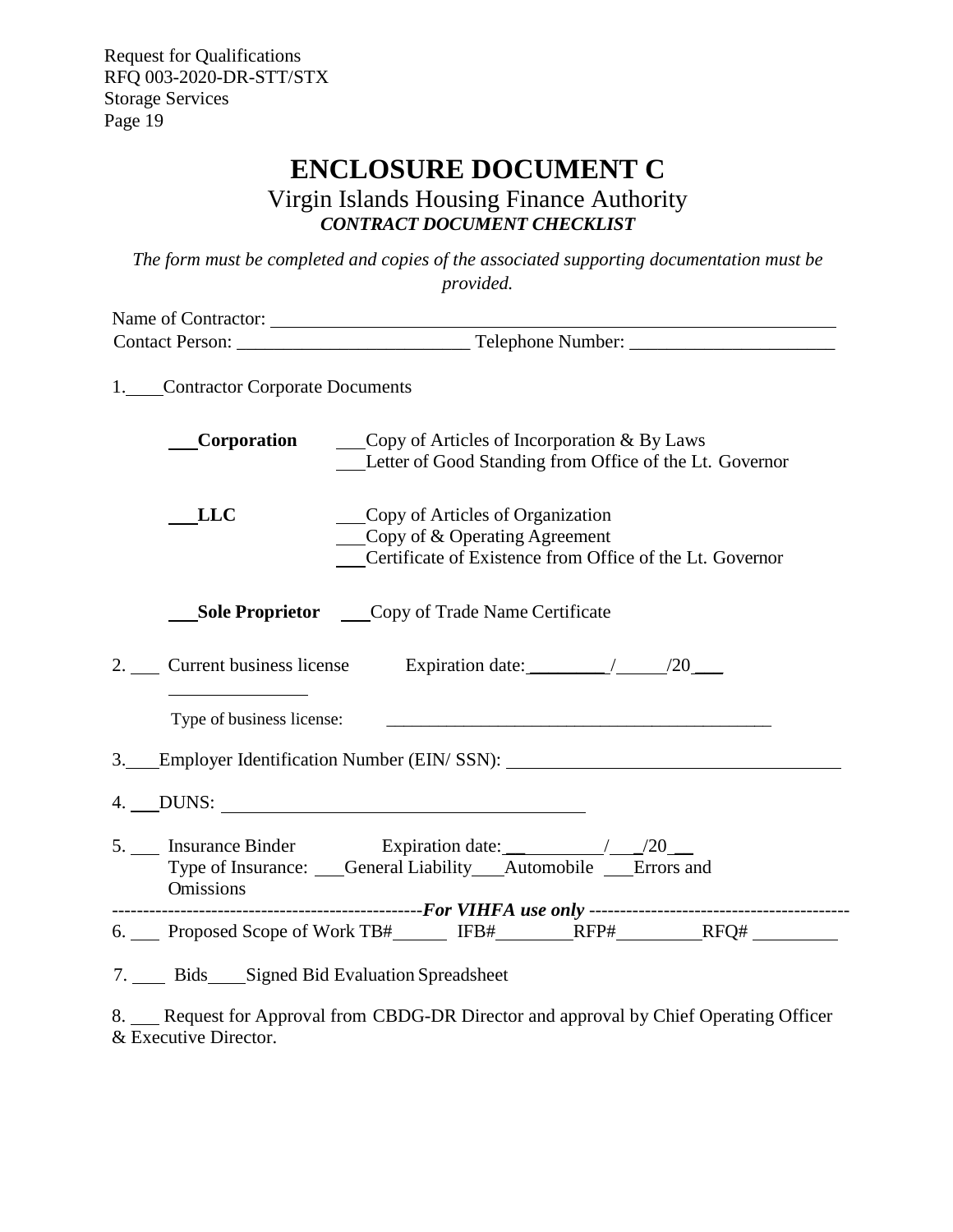| <b>Request for Qualifications</b><br>RFQ 003-2020-DR-STT/STX<br><b>Storage Services</b><br>Page 20  |                |
|-----------------------------------------------------------------------------------------------------|----------------|
|                                                                                                     |                |
| Date Submitted by CDBG-DR $\angle$ /20                                                              |                |
|                                                                                                     |                |
|                                                                                                     | Date approved: |
| Legal Counsel: 2000 and 2000 and 2000 and 2000 and 2000 and 2000 and 2000 and 2000 and 2000 and 200 | Date approved: |
| Date Submitted to Executive Director for Contract Approval: $\frac{\gamma}{\sqrt{20}}$              |                |
| Suggested # of Days in Contract                                                                     |                |
|                                                                                                     |                |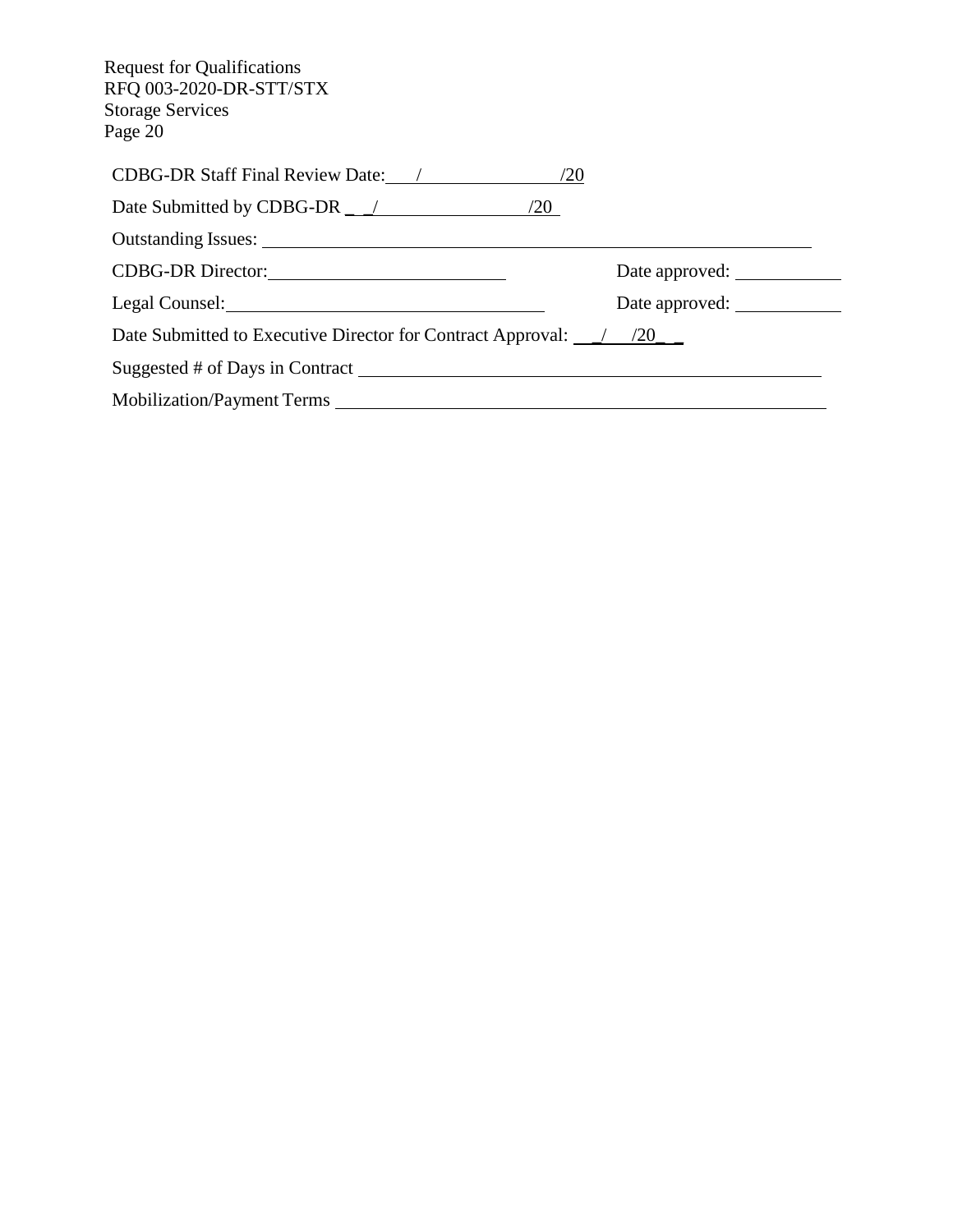## **ENCLOSURE DOCUMENT D**

<span id="page-23-0"></span>Virgin Islands Housing Finance Authority *CONTRACTOR'S QUALIFICATION STATEMENT*

| Name of Company/DBA (if any):<br>Legal Status: (check one) Corp. LLC Legal Status: (check one) Corp. LLC LEC LEC Partnership Sole Proprietorship                                                                               |  |  |  |  |  |
|--------------------------------------------------------------------------------------------------------------------------------------------------------------------------------------------------------------------------------|--|--|--|--|--|
| Business Location (office):                                                                                                                                                                                                    |  |  |  |  |  |
| Mailing Address: National Address: National Address: National Address: National Address: National Address: National Address: National Address: National Address: National Address: National Address: National Address: Nationa |  |  |  |  |  |
| <u> 1989 - Johann Barn, mars eta biztanleria (</u><br>Telephone Number: Email: Fax Number: Email:<br>Website address (if any):                                                                                                 |  |  |  |  |  |
| Number of Years licensed to conduct business                                                                                                                                                                                   |  |  |  |  |  |
|                                                                                                                                                                                                                                |  |  |  |  |  |
| Number of Storage Services completed in the last 5 Years _______, Average value of these Contracts<br>Do you have current Liability Insurance Coverage? □Yes □No If yes, value \$                                              |  |  |  |  |  |
| Have you ever failed to complete a project, been fired and/or sued by one of your clients?<br>(If yes, explain on another sheet, the circumstances and outcome)                                                                |  |  |  |  |  |
| Are there or have there been any Claims, Arbitration, Judgments or Liens against you?<br>(If yes, explain on another sheet, the circumstances and outcome)                                                                     |  |  |  |  |  |
| Complete the following pages for information related to your current and past projects<br>references/client listing.                                                                                                           |  |  |  |  |  |
| List the <b>Subcontractors</b> you will utilize:                                                                                                                                                                               |  |  |  |  |  |

Certification of truth of the above Statements, by:\_\_\_\_\_\_\_\_\_\_\_\_\_\_\_\_\_\_\_\_\_\_\_\_\_ Title:\_\_\_\_\_\_\_\_\_\_\_\_\_\_\_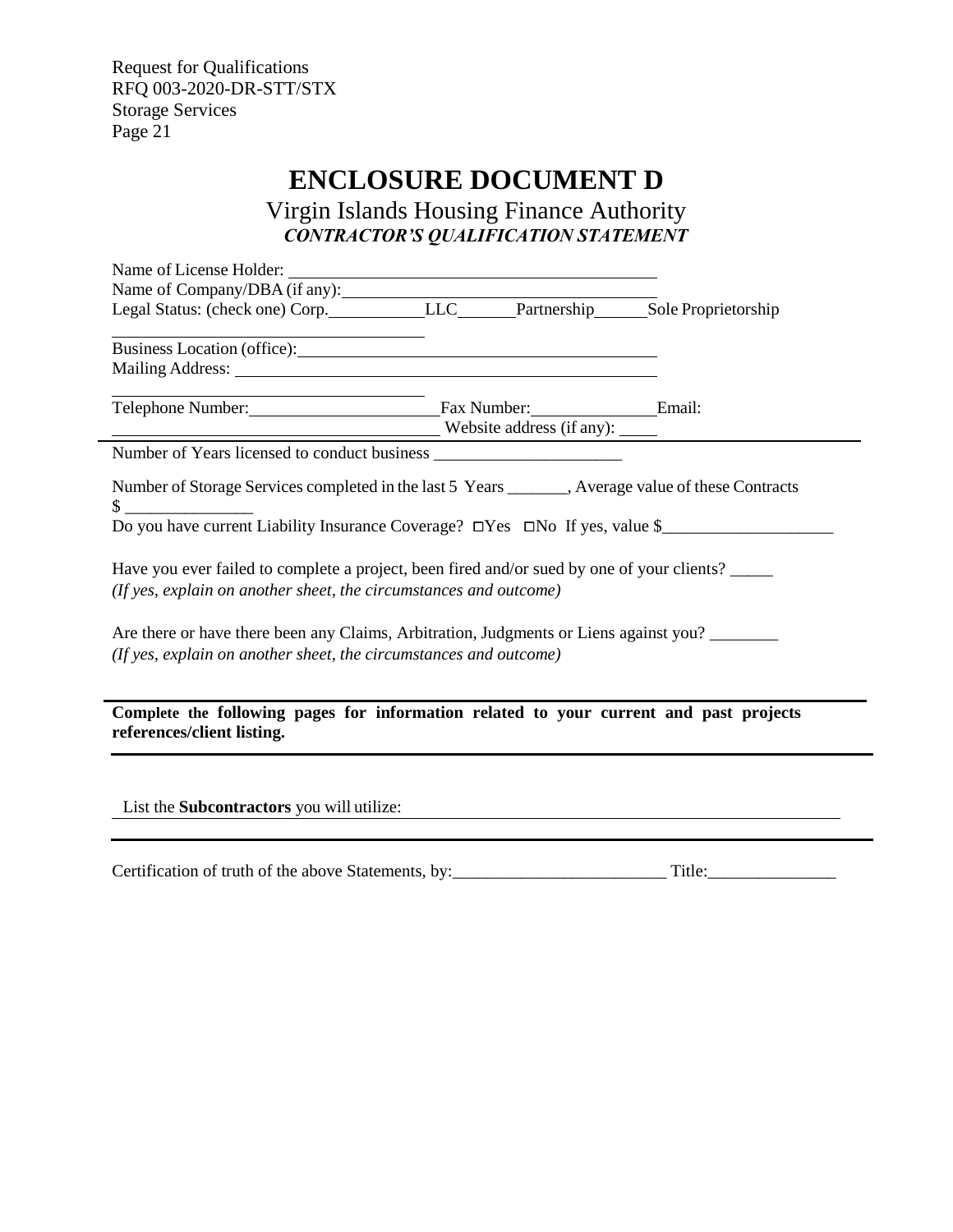Provide at least three (3) references for the most recent, relevant work comparable to the scope requested in this RFQ. At a minimum, one of the three (3) references must be for the prime Contractor.

| $\#$           | Name of Client | Project Title | Project<br>Description | Specific Deliverables | Contract<br>Value | Contract<br>Start and<br>End Date | $\%$<br>Complete | Reference<br><b>Contact Name</b> | Phone and Email of<br>Reference Contact |
|----------------|----------------|---------------|------------------------|-----------------------|-------------------|-----------------------------------|------------------|----------------------------------|-----------------------------------------|
| $\mathbf{1}$   |                |               |                        |                       |                   |                                   |                  |                                  |                                         |
| $\sqrt{2}$     |                |               |                        |                       |                   |                                   |                  |                                  |                                         |
| $\mathfrak{Z}$ |                |               |                        |                       |                   |                                   |                  |                                  |                                         |
| $\overline{4}$ |                |               |                        |                       |                   |                                   |                  |                                  |                                         |
| $\overline{5}$ |                |               |                        |                       |                   |                                   |                  |                                  |                                         |

Certification of truth of the above Statements, by: Title: Title: Title: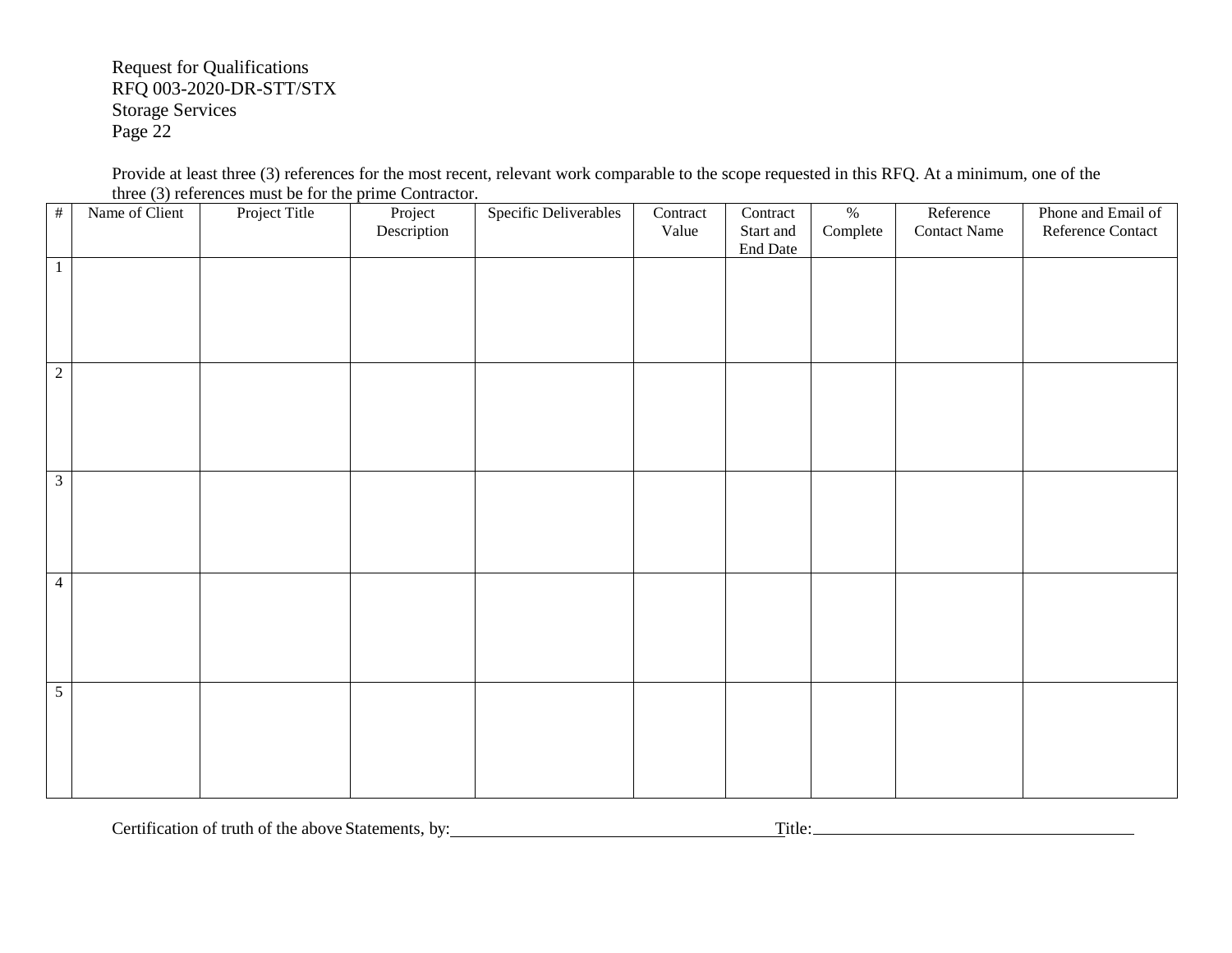## **ENCLOSURE DOCUMENT E**

## Virgin Islands Housing Finance Authority *CONFLICT OF INTEREST*

<span id="page-25-0"></span>**By signing this form, the Respondent certifies that, to the best of its knowledge and belief, there are no relevant facts or circumstances that could give rise to an organizational or personal conflict of interest, for the organization or any of its staff, and that the Respondent, subcontractor, employee, or consultant has disclosed all such relevant information if such a conflict of interest appears to exist to a reasonable person with knowledge of the relevant facts (or if such a person would question the impartiality of the Respondent, subcontractor, employee, or consultant).**

Conflicts may arise in but not limited to the following situations:

- (a) Unequal access to information. A potential respondent, subcontractor, employee, or consultant has access to non-public information through its performance on a government contract for disaster recovery services in the Virgin Islands.
- (b) Biased ground rules. A potential respondent, subcontractor, employee, or consultant has worked, in one government contract, or program, on the basic structure or ground rules of another government contract for disaster recovery services in the Virgin Islands.
- (c) Impaired objectivity. A potential respondent, subcontractor, employee, or consultant, or member of their immediate family (spouse, parent, or child) has financial or other interests that would impair, or give the appearance of impairing, impartial judgment in the evaluation of government programs, in offering advice or recommendations to the government, or in providing technical assistance or other services to recipients of Federal funds as part of its contractual responsibility.
- 1) Proposer must provide the disclosure described above on any actual or potential conflict of interest (or apparent conflict of interest) regardless of their opinion that such a conflict or potential conflict (or apparent conflict of interest) would not impair their objectivity.
- 2) In a case in which an actual or potential conflict (or apparent conflict of interest) is disclosed, the VIHFA will take appropriate actions to eliminate or address the actual or potential conflict, including but not limited to mitigating or neutralizing the conflict, when appropriate, through such means as ensuring a balance of views, disclosure with the appropriate disclaimers, or by restricting or modifying the work to be performed to avoid or reduce the conflict. In this clause, the term "potential conflict" means reasonably foreseeable conflict of interest.
- 3) The Respondent, subcontractor, employee, or consultant agrees that if "impaired objectivity", or an actual or potential conflict of interest (or apparent conflict of interest) is discovered after the award is made, it will make a full disclosure in writing to the contracting officer. This disclosure shall include a description of actions that the Proponent has taken or proposes to take to avoid, mitigate, or neutralize the actual or potential conflict (or apparent conflict of interest).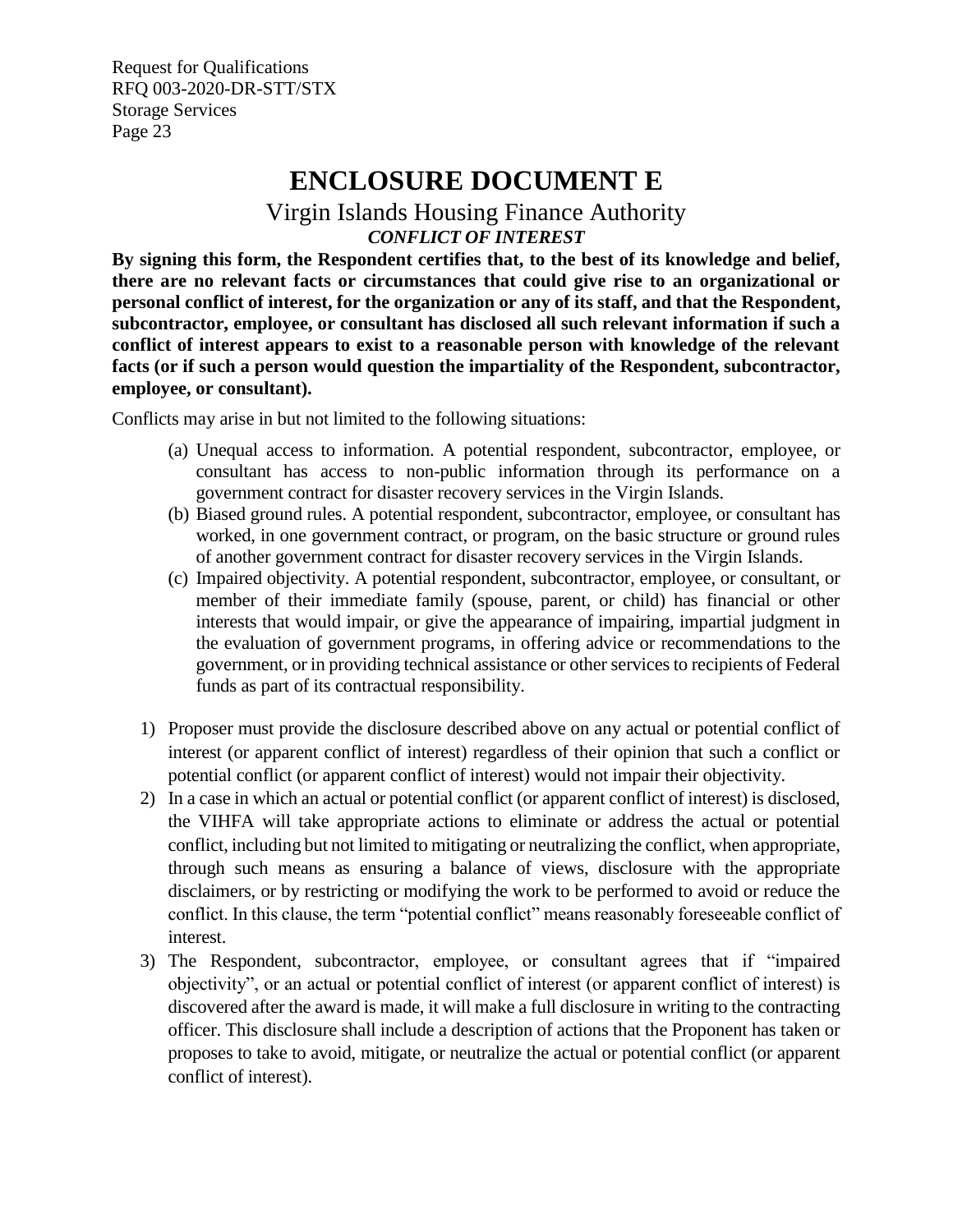The Respondent,  $\blacksquare$ , hereby certifies that, to the

best of its knowledge and belief, there are no present or currently planned interests (financial, contractual, organizational, or otherwise) relating to the work to be performed under the contract or task order resulting from Request for Proposal No. **RFQ 003-2020-DR-STT/STX** that would create any actual or potential conflict of interest (or apparent conflicts of interest) (including conflicts of interest for immediate family members: spouses, parents, children) that would impinge on its ability to render impartial, technically sound, and objective assistance or advice or result in it being given an unfair competitive advantage. In this clause, the term "potential conflict" means reasonably foreseeable conflict of interest. The Respondent further certifies that it has and will continue to exercise due diligence in identifying and removing or mitigating, to the VIHFA's satisfaction, such conflict of interest (or apparent conflict of interest).

Name and Title of Authorized Representative

Signature Date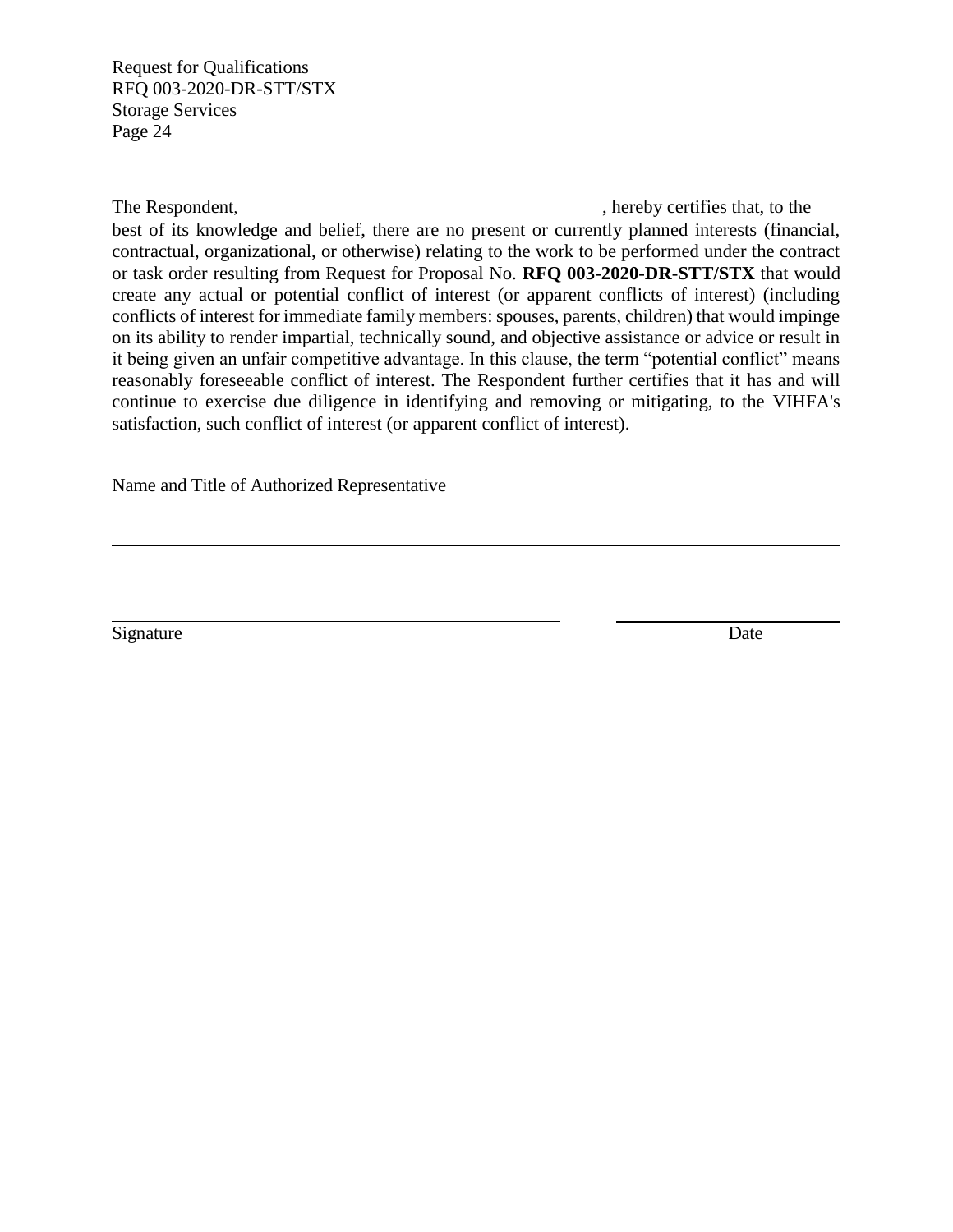## **ENCLOSURE DOCUMENT F**

## <span id="page-27-0"></span>Virgin Islands Housing Finance Authority *AUTHORIZATION FOR BACKGROUND CHECK & FINANCIAL INFORMATION*

By signing this Authorization, the Proposer authorizes the Virgin Islands Housing Finance Authority (VIHFA) to seek any background and/or financial information it deems' necessary to evaluate the Respondent's financial capacity in connection to the Request for Qualifications Proposal (RFQ) referenced above.

Name of Proposer Entity

Signature of Authorized Representative Date

Printed Name of Authorized Representative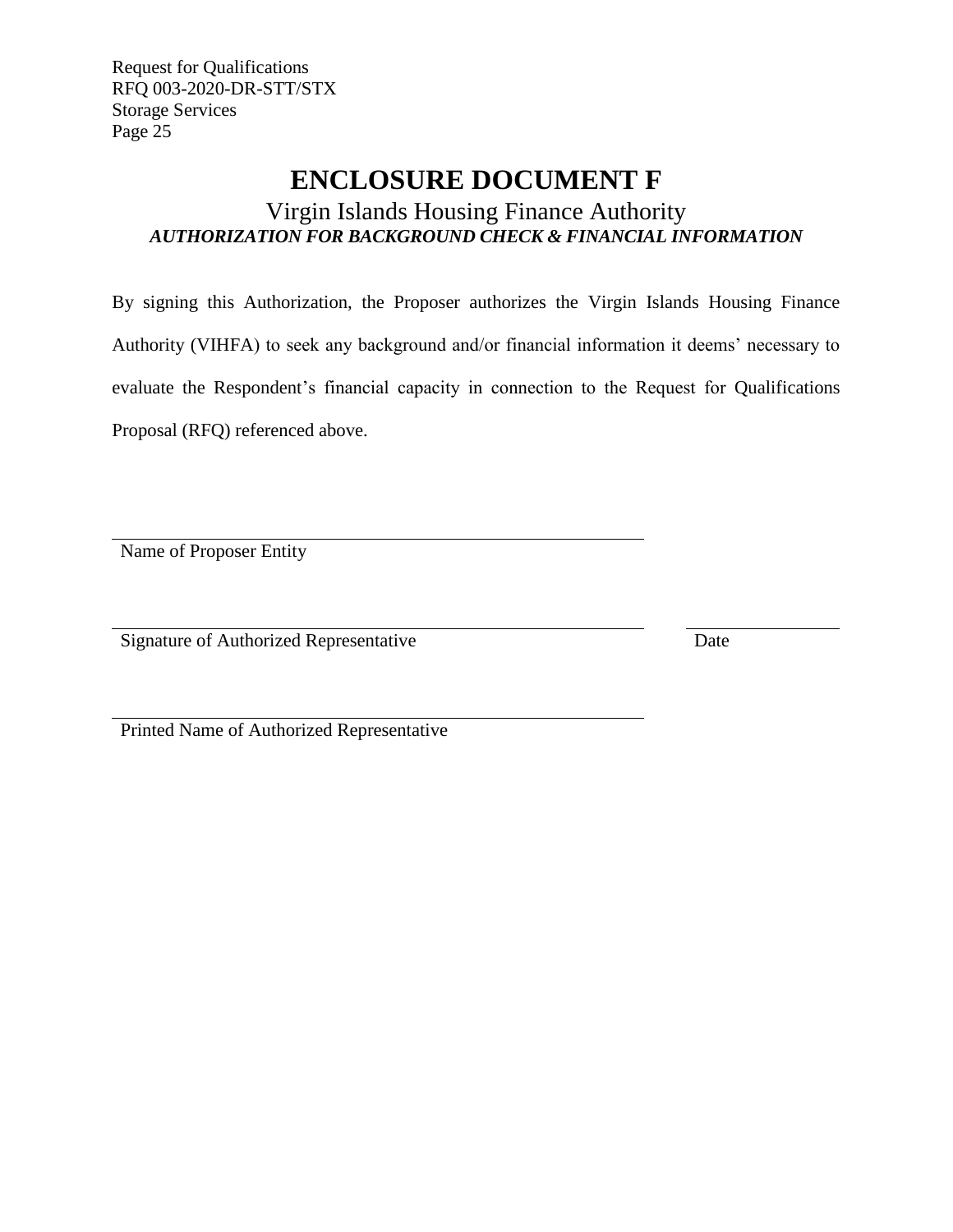## **ENCLOSURE DOCUMENT G**

Virgin Islands Housing Finance Authority *PRIOR PERFORMANCE CERTIFICATION*

<span id="page-28-0"></span>**1.** Has the Proposer or any of its Team Members been notified with a "Letter of Concern", which refers to any written communication from a Government entity notifying the Proposer or any of its Team Members, wariness or caution about the performance under a contract to provide services.

| provide services.                         | Yes                                      | No                                | Other (Specify):                                                                                                                                                                              |
|-------------------------------------------|------------------------------------------|-----------------------------------|-----------------------------------------------------------------------------------------------------------------------------------------------------------------------------------------------|
| Government entity.<br>contracting entity? |                                          |                                   | If yes, provide a copy of every "Letter of Concern" received from and as a contractor of a<br>2. Has the Proposer or any of its Team Members been found in default of contract terms with any |
| issue:                                    | Yes<br><b>Yes</b>                        | $\overline{\phantom{1}}$ No<br>No | If yes, indicate below if a Performance Bond or other means was used to resolve the default<br>Other (Specify):                                                                               |
|                                           | Telephone of Surety Company:             | Name of Surety Company:           |                                                                                                                                                                                               |
|                                           | <b>Contact Person of Surety Company:</b> |                                   |                                                                                                                                                                                               |

Provide an explanation regarding the circumstances that created the need for the contracting entity to invoke the terms of the Performance Bond, or other means, to include the current status of the matter (Include additional sheets if necessary).

Proposer Name

Signature of Authorized Representative Date

Printed Name of Authorized Representative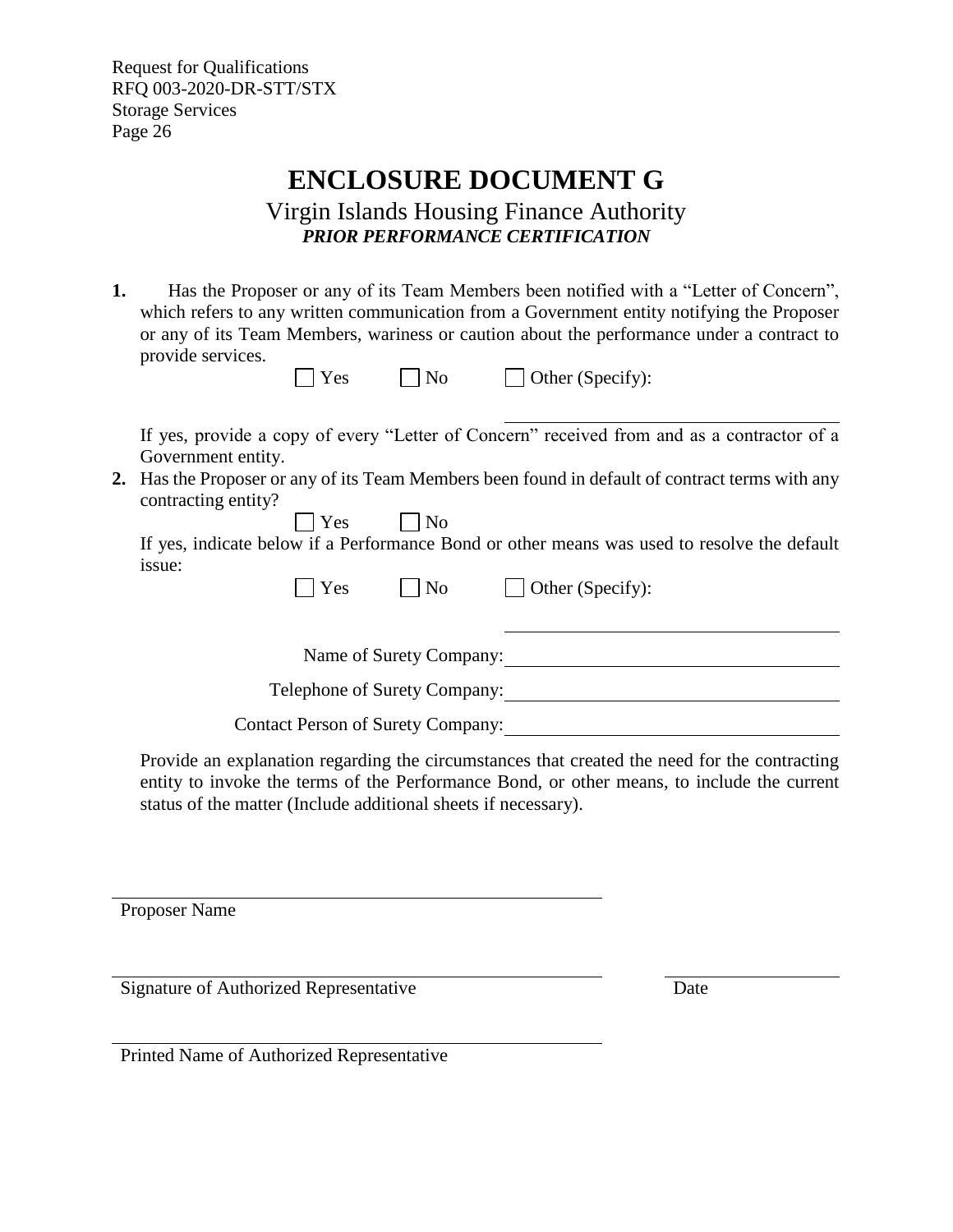## **ATTACHMENT 1**

Virgin Islands Housing Finance Authority *ENCLOSURE CHECKLIST*

<span id="page-29-0"></span>**RFQ 003-2020-DR-STT/STX Storage Services**

**Proposer: Date:**

|        | Enclosure Document A Non-Collusive Affidavit                        |
|--------|---------------------------------------------------------------------|
|        |                                                                     |
| $\Box$ | <b>Enclosure Document B Debarment Certification Form</b>            |
| □      | Enclosure Document C Contract Document Checklist Form               |
|        |                                                                     |
| □      | Enclosure Document D Contractor's Qualification Statement Form      |
| □      | Enclosure Document E Conflict of Interest                           |
| □      | Enclosure Document F Authorization for Background Check & Financial |
| □      | Enclosure Document G Prior Performance Certification                |

## **How did you hear of this solicitation?**

 $\square$  VIHFA Website  $\square$  Google Search  $\square$  Word of Mouth  $\square$  Daily News  $\square$  Avis

 $\Box$   $\Box$   $\Box$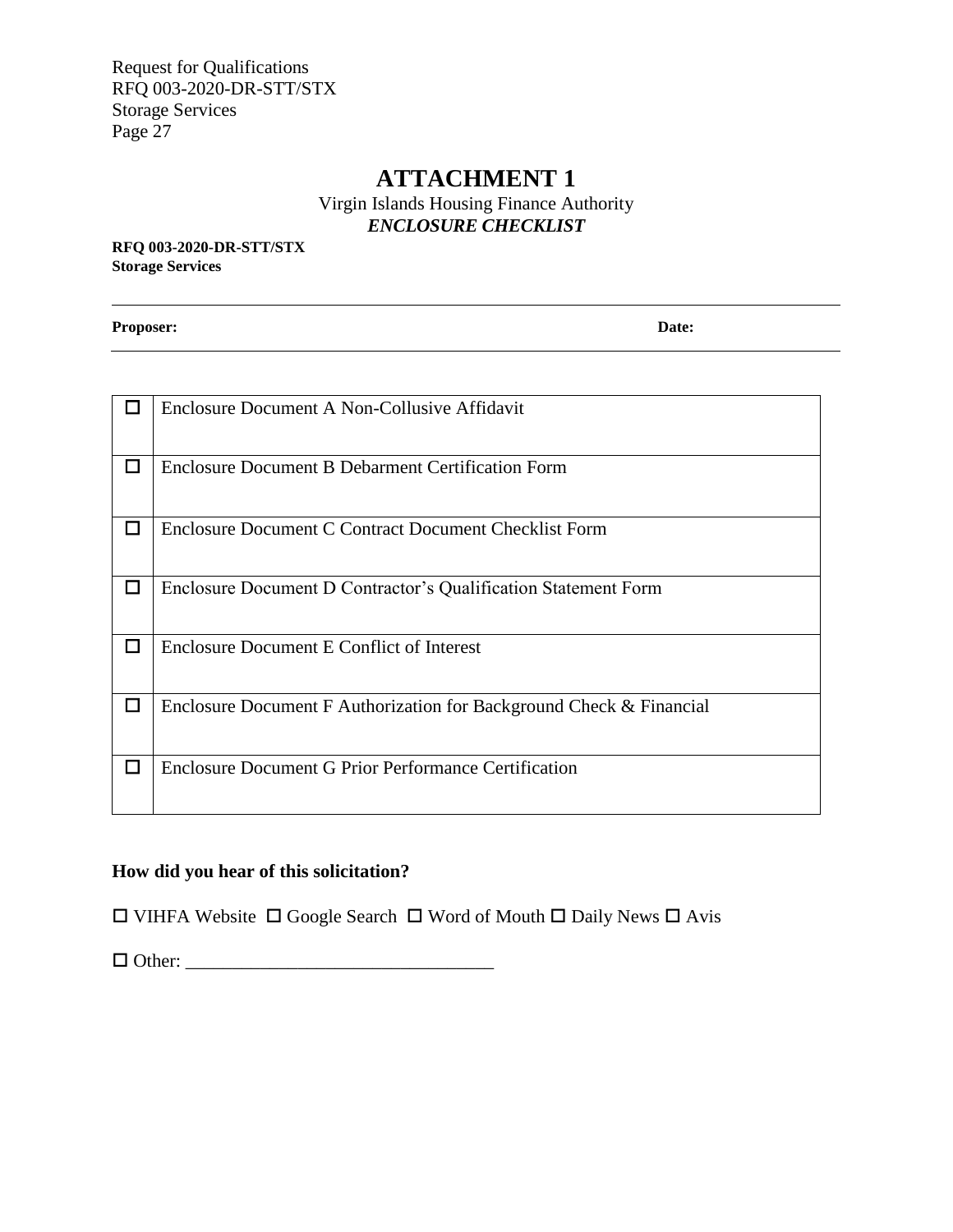## **ATTACHMENT 2**

## Virgin Islands Housing Finance Authority *FORM FOR SUBMISSION OF INQUIRIES*

#### <span id="page-30-0"></span>**RFQ 003-2020-DR-STT/STX**

#### **Storage Services**

*Submit additional sheets of this Form for Submission of Inquiries if more than 10 questions are to be submitted*

| Proposer:               | Date:                                                                                    |
|-------------------------|------------------------------------------------------------------------------------------|
| No. Question            | <b>RFQ</b> or<br><b>RFQ</b> Section or<br><b>Document</b><br><b>Document</b><br>Page No. |
| $\mathbf 1$             |                                                                                          |
| $\overline{2}$          |                                                                                          |
| $\overline{\mathbf{3}}$ |                                                                                          |
| $\overline{\mathbf{4}}$ |                                                                                          |
| $\overline{5}$          |                                                                                          |
| $\overline{6}$          |                                                                                          |
| $\overline{7}$          |                                                                                          |
| $\overline{\mathbf{8}}$ |                                                                                          |
| $\overline{9}$          |                                                                                          |
| 10                      |                                                                                          |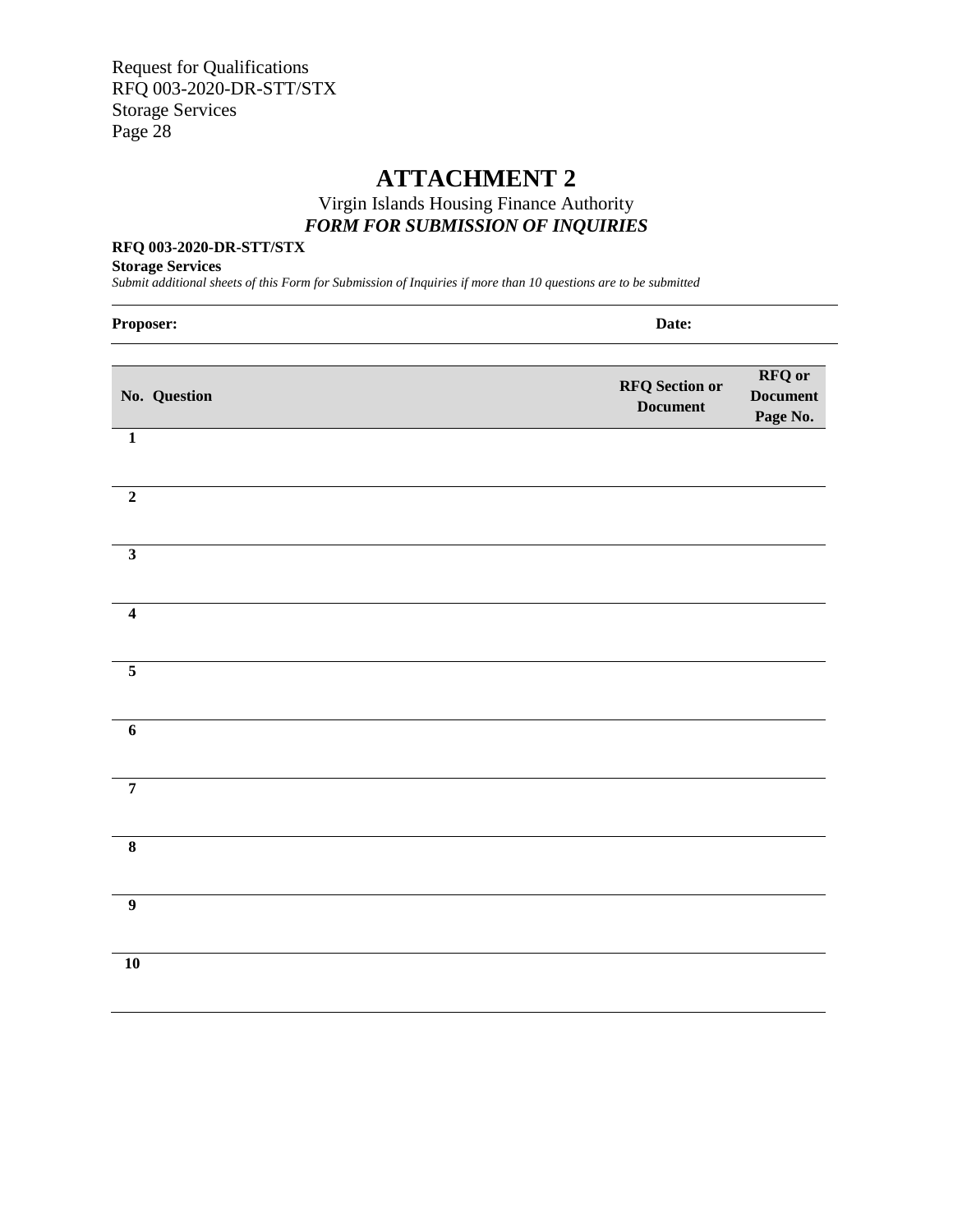## **ATTACHMENT 3**

## *HUD GENERAL PROVISIONS*

<span id="page-31-0"></span>The following terms and conditions apply to any contract for which any portion of the funding is derived from a grant made by the United States Department of Housing and Urban Development ("HUD"). In addition, Contractor/Subcontractor shall comply with the Federal Labor Standards Provisions set forth in Form HUD-4010, available a[t http://www.hud.gov/offices/adm/hudclips/forms/files/4010.pdf.](http://www.hud.gov/offices/adm/hudclips/forms/files/4010.pdf)

### 1. PROVISIONS REQUIRED BY LAW DEEMED INSERTED

Each and every provision of law and clause required by law to be inserted in this contract shall be deemed to be inserted herein and the contract shall be read and enforced as though it were included herein, and if through mistake or otherwise any such provision is not inserted, or is not correctly inserted, then upon the application of either party the contract shall forthwith be physically amended to make such insertion or correction.

### 2. STATUTORY AND REGULATORY COMPLIANCE

Contractor/Subcontractor shall comply with all laws and regulations applicable to the Community Development Block Grant-Disaster Recovery funds appropriated by the Disaster Relief Appropriations Act, 2017 (Pub. L. 115-56) and the Bipartisan Budget Act of 2018 ("BBA"), (Pub. L. 115-123), including but not limited to the applicable Office of Management and Budget Circulars, which may impact the administration of funds and/or set forth certain cost principles, including the allowability of certain expenses.

#### 3. BREACH OF CONTRACT TERMS

VIHFA reserves its right to all administrative, contractual, or legal remedies, including but not limited to suspension or termination of this contract, in instances where the Contractor or any of its subcontractors violate or breach any contract term. If the Contractor or any of its subcontractors violate or breach any contract term, they shall be subject to such sanctions and penalties as may be appropriate. The duties and obligations imposed by the contract documents and the rights and remedies available thereunder shall be in addition to and not a limitation of any duties, obligations, rights and remedies otherwise imposed or available by law.

#### 4. REPORTING REQUIREMENTS

The Contractor/Subcontractor shall complete and submit all reports, in such form and according to such schedule, as may be required by VIHFA. The Contractor/Subcontractor shall cooperate with all VIHFA efforts to comply with HUD requirements and regulations pertaining to reporting, including but not limited to 24 C.F.R. §§ 85.40-41 (or 84.50-52, if applicable) and 570.507.

#### 5. ACCESS TO RECORDS

The State, the U.S. Department of Housing and Urban Development, the Comptroller General of the United States, or any of their duly authorized representatives, shall have, at any time and from time to time during normal business hours, access to any work product, books, documents, papers, and records of the Subcontractor which are related to this contract, for the purpose of inspection, audits, examinations, and making excerpts, copies and transcriptions.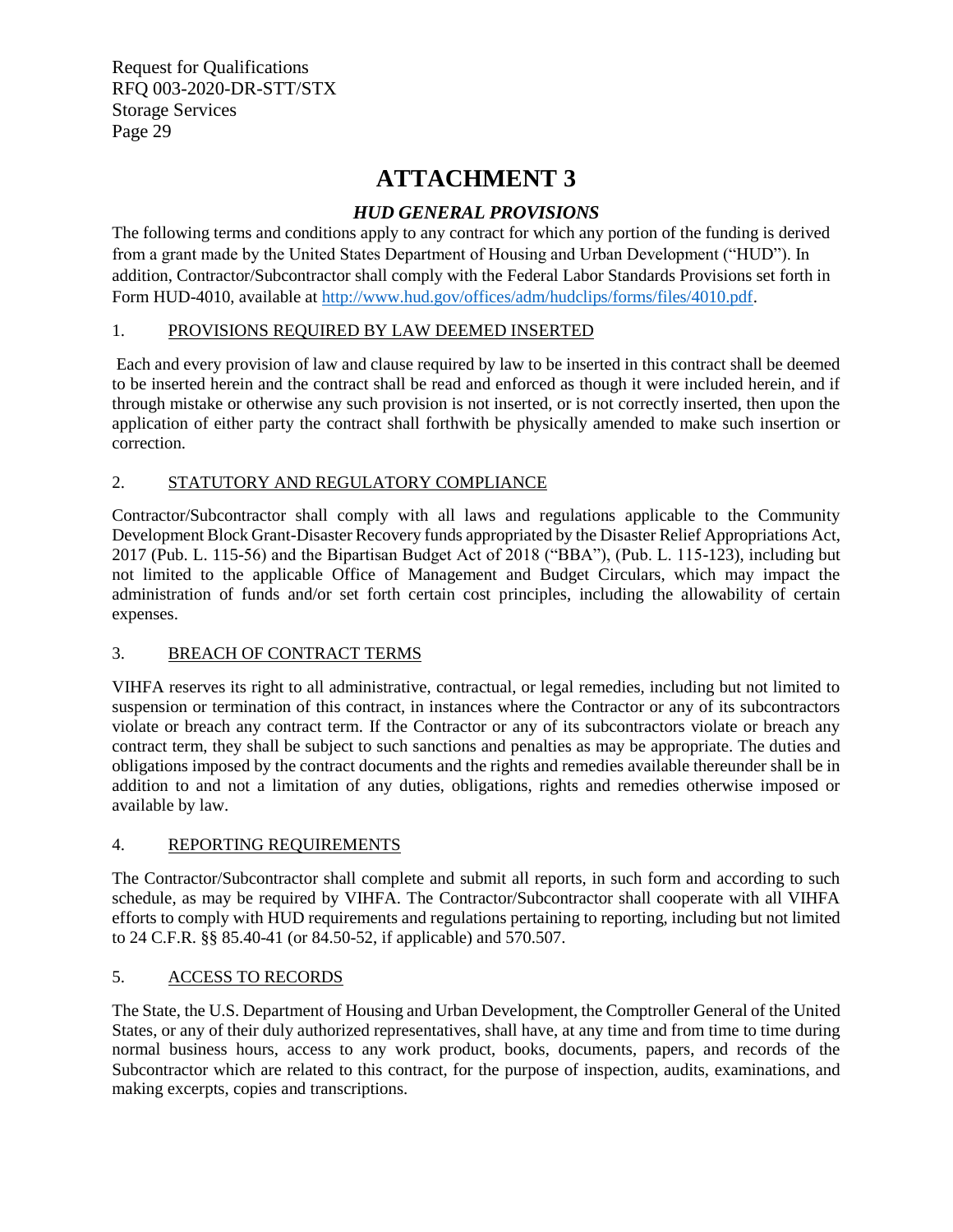#### 6. MAINTENANCE/RETENTION OF RECORDS

All records connected with this contract will be maintained in a central location and will be maintained for a period of at least 3 years following the date of final payment and close-out of all pending matters related to this contract.

#### 7. SMALL AND MINORITY FIRMS, WOMEN'S BUSINESS ENTERPRISES, AND LABOR SURPLUS AREA FIRMS

The Contractor/Subcontractor will take necessary affirmative steps to assure that minority firms, women's business enterprises, and labor surplus area firms are used in subcontracting when possible. Steps include:

- i. Placing qualified small and minority businesses and women's business enterprises on solicitation lists;
- ii. Assuring that small and minority businesses, and women's business enterprises are solicited whenever they are potential sources;
- iii. Dividing total requirements, when economically feasible, into smaller tasks or quantities to permit maximum participation by small and minority business, and women's business enterprises;
- iv. Establishing delivery schedules, where the requirement permits, which encourage participation by small and minority business, and women's business enterprises; and
- v. Using the services and assistance of the Small Business Administration, and the Minority Business Development Agency of the Department of Commerce.

#### 8. RIGHTS TO INVENTIONS MADE UNDER A CONTRACT OR AGREEMENT

Contracts or agreements for the performance of experimental, developmental, or research work shall provide for the rights of the Federal Government and the recipient in any resulting invention in accordance with 37 CFR part 401, "Rights to Inventions Made by Nonprofit Organizations and Small Business Firms Under Government Grants, Contracts and Cooperative Agreements," and any implementing regulations issued by HUD.

#### 9. ENERGY EFFICIENCY

The Contractor/Subcontractor shall comply with mandatory standards and policies relating to energy efficiency issued in compliance with the Energy Policy and Conservation Act (Public Law 94-163).

#### 10. TITLE VI OF THE CIVIL RIGHTS ACT OF 1964

The Contractor/Subcontractor shall comply with the provisions of Title VI of the Civil Rights Act of 1964. No person shall, on the grounds of race, color, or national origin, be excluded from participation in, be denied the benefits of, or be subjected to discrimination under any program or activity receiving federal financial assistance.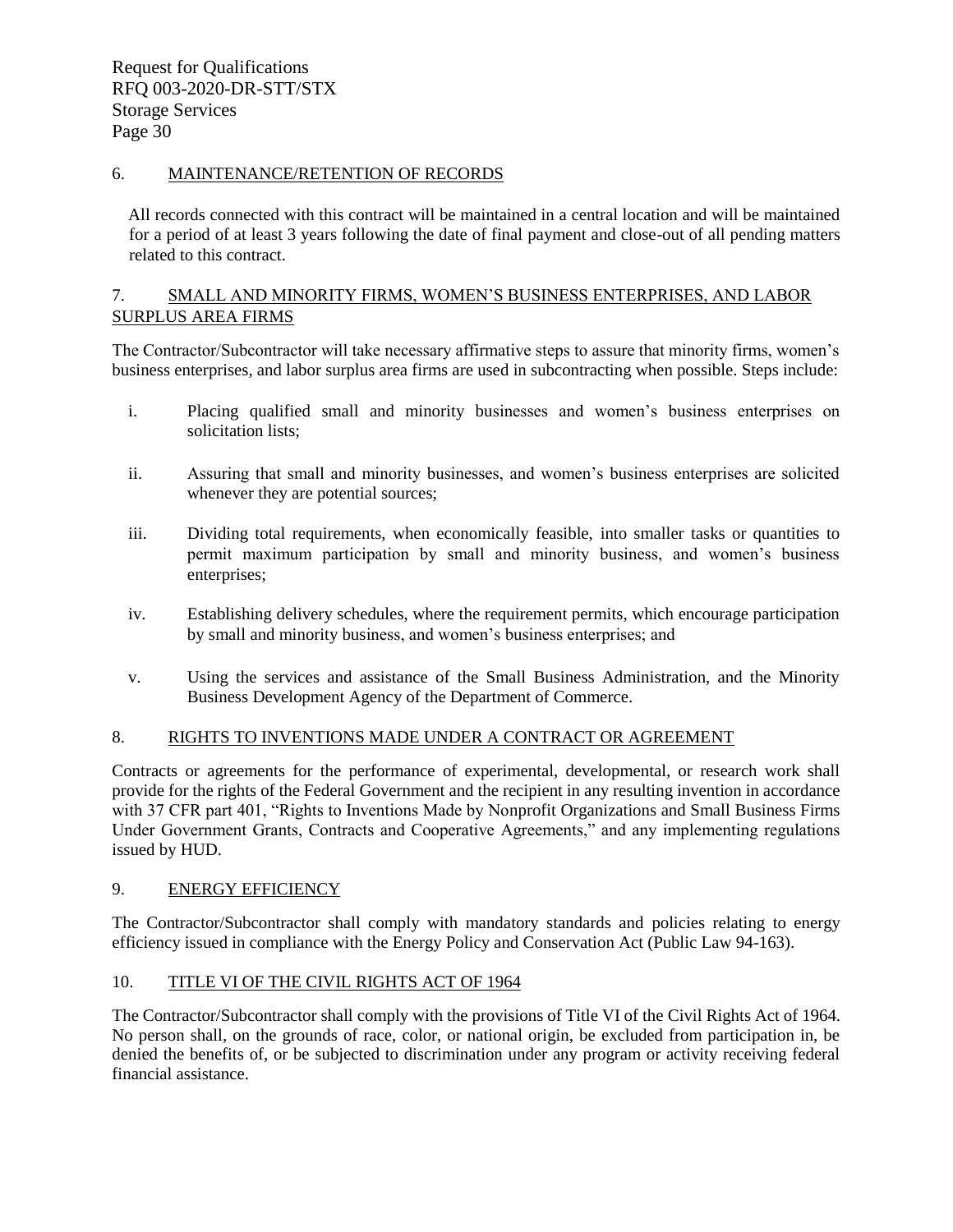#### 11. SECTION 109 OF THE HOUSING AND COMMUNITY DEVELOPMENT ACT OF 1974

The Contractor/Subcontractor shall comply with the provisions of Section 109 of the Housing and Community Development Act of 1974. No person in the United States shall on the grounds of race, color, national origin, or sex be excluded from participation in, be denied the benefits of, or be subjected to discrimination under any program or activity funded in whole or in part with funds made available under this title. Section 109 further provides that discrimination on the basis of age under the Age Discrimination Act of 1975 or with respect to an otherwise qualified handicapped individual as provided in Section 504 of the Rehabilitation Act of 1973, as amended, is prohibited.

#### 12. SECTION 504 OF THE REHABILITATION ACT OF 1973

The Contractor/Subcontractor shall comply with section 504 of the Rehabilitation Act of 1973 (29 U.S.C. § 94), as amended, and any applicable regulations.

The Contractor/Subcontractor agrees that no qualified individual with handicaps shall, solely on the basis of handicap, be excluded from participation in, be denied the benefits of, or otherwise be subjected to discrimination under any program or activity that receives Federal financial assistance from HUD.

#### 13. AGE DISCRIMINATION ACT OF 1975

The Contractor/Subcontractor shall comply with the Age Discrimination Act of 1975 (42 U.S.C. § 6101 *et seq.*), as amended, and any applicable regulations. No person in the United States shall, on the basis of age, be excluded from participation in, be denied the benefits of, or be subjected to discrimination under, any program or activity receiving Federal financial assistance.

#### 14. DEBARMENT, SUSPENSION, AND INELIGIBILITY

The Contractor/Subcontractor represents and warrants that it and its subcontractors are not debarred or suspended or otherwise excluded from or ineligible for participation in Federal assistance programs subject to 2 C.F.R. part 2424.

#### 15. CONFLICTS OF INTEREST

The Contractor/Subcontractor shall notify VIHFA as soon as possible if this contract or any aspect related to the anticipated work under this contract raises an actual or potential conflict of interest (as defined at 2 C.F.R. Part 215 and 24 C.F.R. § 85.36 (or 84.42, if applicable)). The Contractor/Subcontractor shall explain the actual or potential conflict in writing in sufficient detail so that the State is able to assess such actual or potential conflict. The Contractor/Subcontractor shall provide VIHFA any additional information necessary for VIHFA to fully assess and address such actual or potential conflict of interest. The Contractor/Subcontractor shall accept any reasonable conflict mitigation strategy employed by VIHFA, including but not limited to the use of an independent subcontractor(s) to perform the portion of work that gives rise to the actual or potential conflict.

#### 16. SUBCONTRACTING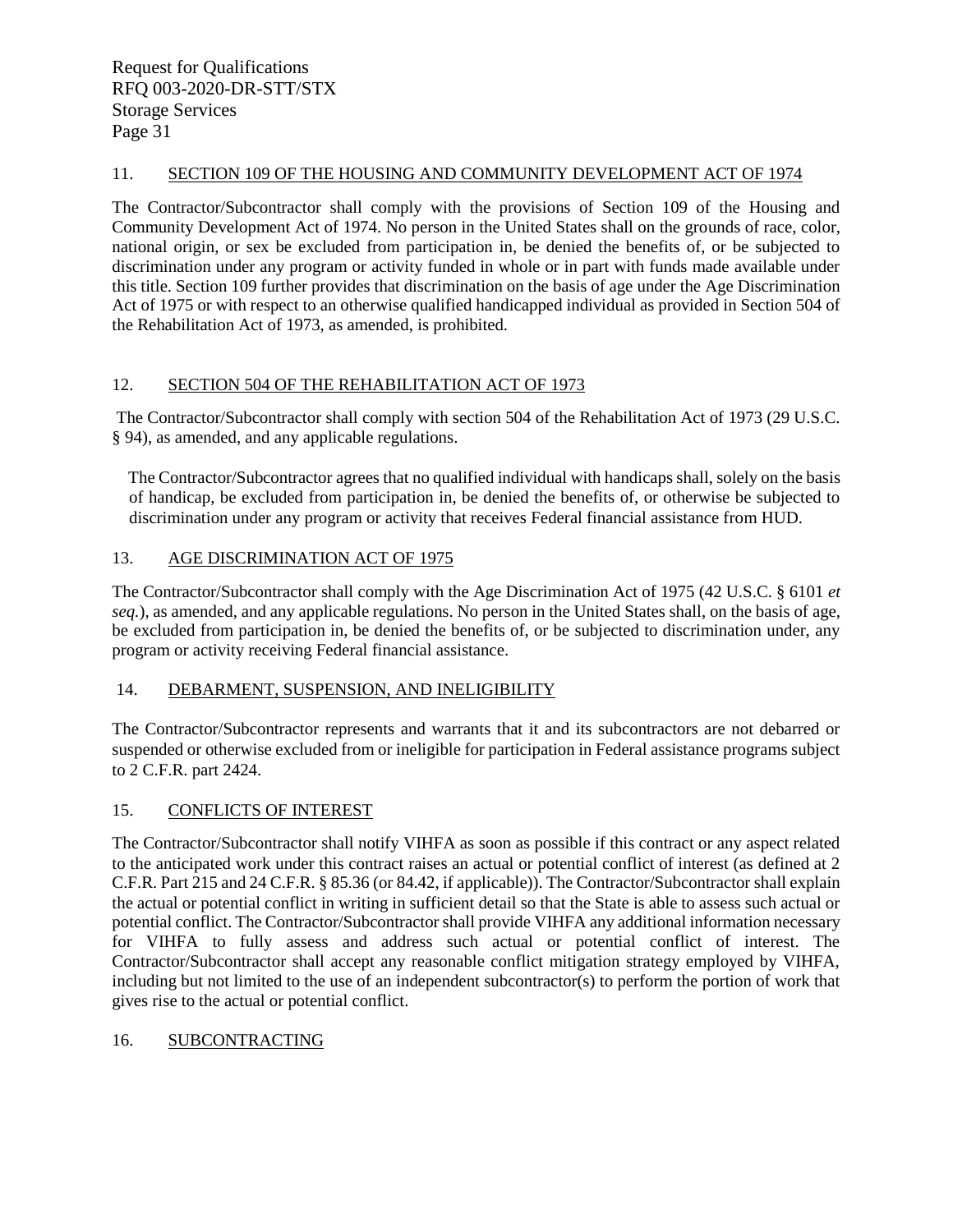When subcontracting, the Contractor/Subcontractor shall solicit for and contract with such Contractor/subcontractors in a manner providing for fair competition. Some of the situations considered to be restrictive of competition include but are not limited to:

- (i) Placing unreasonable requirements on firms in order for them to qualify to do business,
- (ii) Requiring unnecessary experience and excessive bonding,
- (iii) Noncompetitive pricing practices between firms or between affiliated companies,
- (iv) Noncompetitive awards to consultants that are on retainer contracts,
- (v) Organizational conflicts of interest,
- (vi) Specifying only a *brand name* product instead of allowing *an equal* product to be offered and describing the performance of other relevant requirements of the procurement, and
- (vii) Any arbitrary action in the procurement process.

The Contractor/Subcontractor represents to VIHFA that all work shall be performed by personnel experienced in the appropriate and applicable profession and areas of expertise, taking into account the nature of the work to be performed under this contract.

The Contractor will include these HUD General Provisions in every subcontract issued by it so that such provisions will be binding upon each of its subcontractors as well as the requirement to flow down such terms to all lower-tiered subcontractors.

#### 17. ASSIGNABILITY

The Contractor/Subcontractor shall not assign any interest in this contract and shall not transfer any interest in the same (whether by assignment or novation) without prior written approval of VIHFA.

#### 18. INDEMNIFICATION

The Contractor/Subcontractor shall indemnify, defend, and hold harmless VIHFA and its agents and employees from and against any and all claims, actions, suits, charges, and judgments arising from or related to the negligence or willful misconduct of the Contractor/Subcontractor in the performance of the services called for in this contract.

#### 19. COPELAND "ANTI-KICKBACK" ACT (Applicable to all construction or repair contracts)

Salaries of personnel performing work under this contract shall be paid unconditionally and not less often than once a month without payroll deduction or rebate on any account except only such payroll deductions as are mandatory by law or permitted by the applicable regulations issued by the Secretary of Labor pursuant to the Copeland "Anti-Kickback Act" of June 13, 1934 (48 Stat. 948; 62 Stat. 740; 63 Stat. 108; Title 18 U.S.C. § 874; and Title 40 U.S.C. § 276c). The Contractor shall comply with all applicable "Anti-Kickback" regulations and shall insert appropriate provisions in all subcontracts covering work under this contract to ensure compliance by subcontractors with such regulations and shall be responsible for the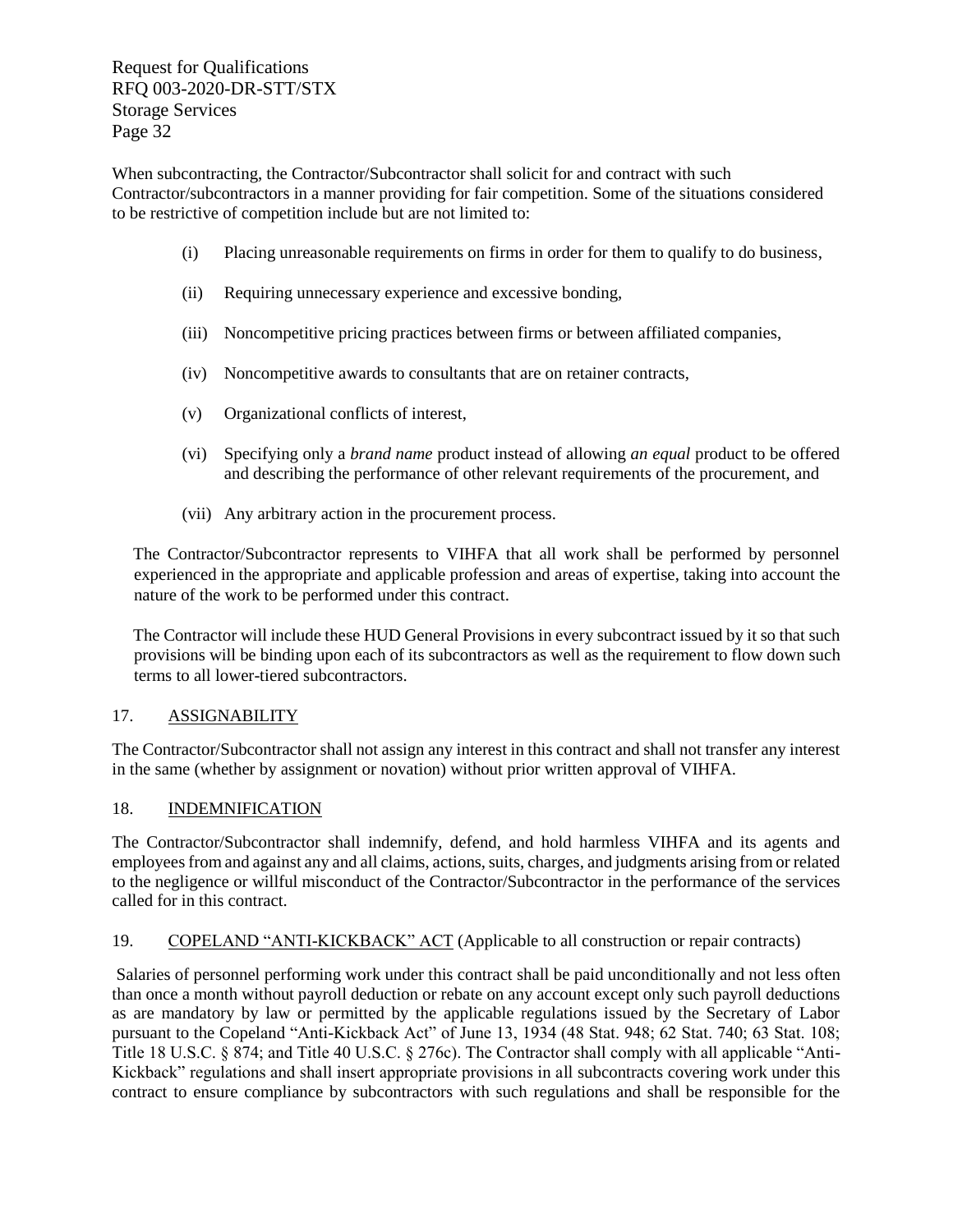submission of affidavits required of subcontractors thereunder except as the Secretary of Labor may specifically provide for variations of or exemptions from the requirements thereof.

#### 20. CONTRACT WORK HOURS AND SAFETY STANDARDS ACT

(Applicable to construction contracts exceeding \$2,000 and contracts exceeding \$2,500 that involve the employment of mechanics or laborers)

The Contractor/Subcontractor shall comply with Sections 103 and 107 of the Contract Work Hours and Safety Standards Act (40 U.S.C. §§ 327-330) as supplemented by Department of Labor regulations (29 C.F.R. part 5).

All laborers and mechanics employed by contractors or subcontractors shall receive overtime compensation in accordance with and subject to the provisions of the Contract Work Hours and Safety Standards Act, and the contractors and subcontractors shall comply with all regulations issued pursuant to that act and with other applicable Federal laws and regulations pertaining to labor standards.

#### 21. DAVIS-BACON ACT

(Applicable to construction contracts exceeding \$2,000 when required by Federal program legislation)

The Contractor/Subcontractor shall comply with the Davis Bacon Act (40 U.S.C. §§ 276a to 276a-7) as supplemented by Department of Labor regulations (29 C.F.R. part 5).

All laborers and mechanics employed by contractors or subcontractors, including employees of other governments, on construction work assisted under this contract, and subject to the provisions of the federal acts and regulations listed in this paragraph, shall be paid wages at rates not less than those prevailing on similar construction in the locality as determined by the Secretary of Labor in accordance with the Davis-Bacon Act.

#### 22. TERMINATION FOR CAUSE (Applicable to contracts exceeding \$10,000)

If, through any cause, the Contractor/Subcontractor shall fail to fulfill in a timely and proper manner his obligations under this contract, or if the Contractor/Subcontractor shall violate any of the covenants, agreements, or stipulations of this contract, VIHFA shall thereupon have the right to terminate this contract by giving written notice to the Contractor/Subcontractor of such termination and specifying the effective date thereof, at least five (5) days before the effective date of such termination. In such event, all finished or unfinished documents, data, studies, surveys, drawings, maps, models, photographs, and reports prepared by the Contractor/Subcontractor under this contract shall, at the option of VIHFA, become VIHFA's property and the Contractor/Subcontractor shall be entitled to receive just and equitable compensation for any work satisfactorily completed hereunder. Notwithstanding the above, the Contractor/Subcontractor shall not be relieved of liability to VIHFA for damages sustained by VIHFA by virtue of any breach of the contract by the Contractor/Subcontractor, and the VIHFA may withhold any payments to the Contractor/Subcontractor for the purpose of set-off until such time as the exact amount of damages due to the VIHFA from the Subcontractor is determined.

23. TERMINATION FOR CONVENIENCE (Applicable to contracts exceeding \$10,000)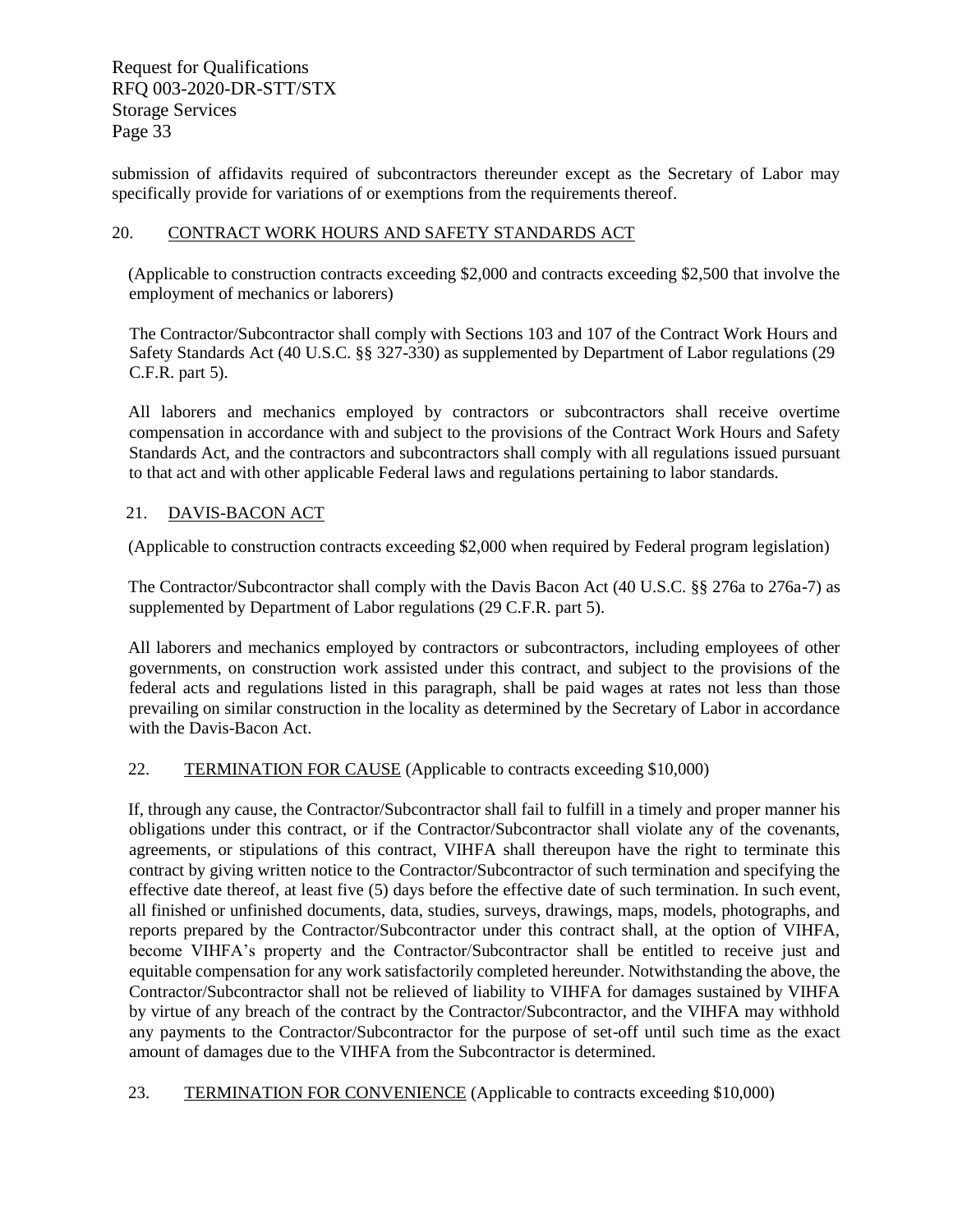The VIHFA may terminate this contract at any time by giving at least 60 days' notice in writing to the Contractor/Subcontractor. If the contract is terminated by VIHFA as provided herein, the Contractor/Subcontractor will be paid for the time provided and expenses incurred up to the termination date.

#### 24. SECTION 503 OF THE REHABILITATION ACT OF 1973 (Applicable to contracts exceeding \$10,000)

The Contractor/Subcontractor shall comply with section 503 of the Rehabilitation Act of 1973 (29 U.S.C. § 793), as amended, and any applicable regulations.

Equal Opportunity for Workers With Disabilities

**A.** The Contractor/Subcontractor will not discriminate against any employee or applicant for employment because of physical or mental disability in regard to any position for which the employee or applicant for employment is qualified. The Contractor/Subcontractor agrees to take affirmative action to employ, advance in employment and otherwise treat qualified individuals with disabilities without discrimination based on their physical or mental disability in all employment practices, including the following:

- i. Recruitment, advertising, and job application procedures;
- ii. Hiring, upgrading, promotion, award of tenure, demotion, transfer, layoff, termination, right of return from layoff and rehiring;
- iii. Rates of pay or any other form of compensation and changes in compensation;
- iv. Job assignments, job classifications, organizational structures, position descriptions, lines of progression, and seniority lists;
- v. Leaves of absence, sick leave, or any other leave;
- vi. Fringe benefits available by virtue of employment, whether or not administered by the Subcontractor;
- vii. Selection and financial support for training, including apprenticeship, professional meetings, conferences, and other related activities, and selection for leaves of absence to pursue training;
- viii. Activities sponsored by the contractor including social or recreational programs; and
- ix. Any other term, condition, or privilege of employment.

**B.** The Contractor/Subcontractor agrees to comply with the rules, regulations, and relevant orders of the Secretary of Labor issued pursuant to the act.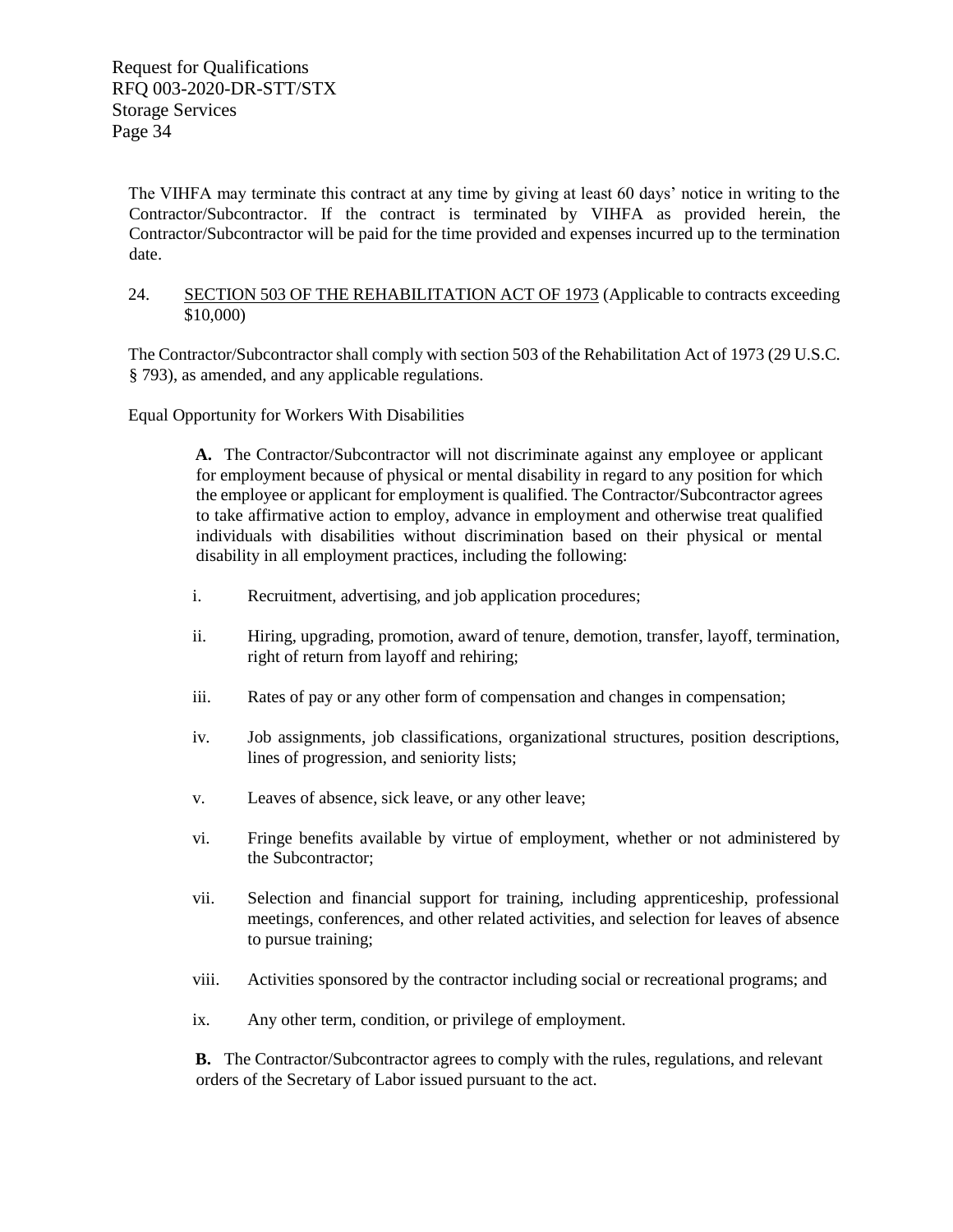**C.** In the event of the Contractor/Subcontractor's noncompliance with the requirements of this clause, actions for noncompliance may be taken in accordance with the rules, regulations, and relevant orders of the Secretary of Labor issued pursuant to the act.

**D.** The Contractor/Subcontractor agrees to post in conspicuous places, available to employees and applicants for employment, notices in a form to be prescribed by the Deputy Assistant Secretary for Federal Contract Compliance Programs, provided by or through the contracting officer. Such notices shall state the rights of applicants and employees as well as the Contractor's/Subcontractor's obligation under the law to take affirmative action to employ and advance in employment qualified employees and applicants with disabilities. The Contractor/Subcontractor must ensure that applicants and employees with disabilities are informed of the contents of the notice (e.g., the Contractor/Subcontractor may have the notice read to a visually disabled individual or may lower the posted notice so that it might be read by a person in a wheelchair).

**E.** The Contractor/Subcontractor will notify each labor organization or representative of workers with which it has a collective bargaining agreement or other contract understanding, that the Contractor/Subcontractor is bound by the terms of section 503 of the Rehabilitation Act of 1973, as amended, and is committed to take affirmative action to employ and advance in employment individuals with physical or mental disabilities.

**F.** The Contractor/Subcontractor will include the provisions of this clause in every subcontract or purchase order in excess of \$10,000, unless exempted by the rules, regulations, or orders of the Secretary issued pursuant to section 503 of the act, as amended, so that such provisions will be binding upon each subcontractor or vendor. The Contractor/Subcontractor will take such action with respect to any subcontract or purchase order as the Deputy Assistant Secretary for Federal Contract Compliance Programs may direct to enforce such provisions, including action for noncompliance.

25. EXECUTIVE ORDER 11246 (Applicable to construction contracts and subcontracts exceeding \$10,000)

The Contractor/Subcontractor shall comply with Executive Order 11246 of September 24, 1965, entitled "Equal Employment Opportunity," as amended by Executive Order 11375 of October 13, 1967, and as supplemented in Department of Labor regulations (41 CFR chapter 60).

During the performance of this contract, the Contractor/Subcontractor agrees as follows:

**A.** The Contractor/Subcontractor shall not discriminate against any employee or applicant for employment because of race, color, religion, sex, or national origin. The Contractor/Subcontractor shall take affirmative action to ensure that applicants for employment are employed, and that employees are treated during employment, without regard to their race, color, religion, sex, or national origin. Such action shall include, but not be limited to, the following: employment, upgrading, demotion, or transfer; recruitment or recruitment advertising; layoff or termination; rates of pay or other forms of compensation; and selection for training, including apprenticeship.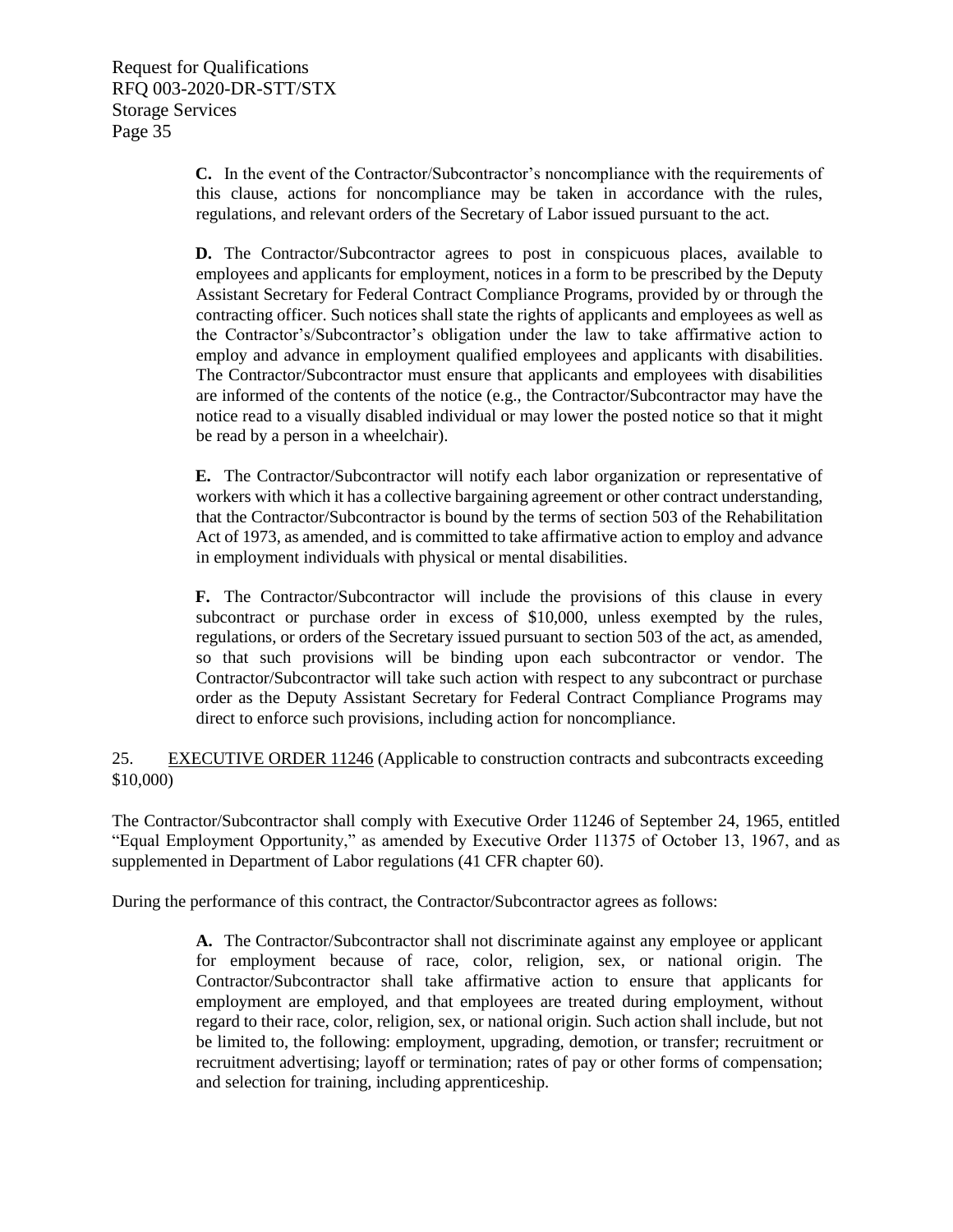**B.** The Contractor/Subcontractor shall post in conspicuous places, available to employees and applicants for employment, notices to be provided by Contracting Officer setting forth the provisions of this non-discrimination clause. The Contractor/Subcontractor shall state that all qualified applicants will receive consideration for employment without regard to race, color, religion, sex, or national origin.

**C.** The Contractor/Subcontractor will, in all solicitations or advertisements for employees placed by or on behalf of the Contractor/Subcontractor, state that all qualified applicants will receive consideration for employment without regard to race, color, religion, sex or national origin.

**D.** The Contractor/Subcontractor will send to each labor union or representative of workers with which he has a collective bargaining agreement or other contract or understanding, a notice, to be provided by the agency contracting officer, advising the labor union or workers representative of the contractor's commitments under Section 202 of Executive Order 11246 of September 24, 1965, and shall post copies of the notice in conspicuous places available to employees and applicants for employment.

**E.** The Contractor/Subcontractor will comply with all provisions of Executive Order 11246 of September 24, 1965, and of the rules, regulations and relevant orders of the Secretary of Labor.

**F.** The Contractor/Subcontractor will furnish all information and reports required by Executive Order 11246 of September 24, 1965, and by the rules, regulations and orders of the Secretary of Labor, or pursuant thereto, and will permit access to books, records and accounts by the contracting agency and the Secretary of Labor for purposes of investigation to ascertain compliance with such rules, regulations and orders.

**G.** In the event of the Contractor's/Subcontractor's non-compliance with the nondiscrimination clause of this contract or with any of such rules, regulations or orders, this contract may be cancelled, terminated or suspended in whole or in part and the Contractor/Subcontractor may be declared ineligible for further government contracts in accordance with procedures authorized in Executive Order 11246 and such other sanctions as may be imposed and remedies invoked as provided in Executive Order 11246 of September 24, 1965, or by rule, regulation or order of the Secretary of Labor, or as otherwise provided by law.

**H.** Contractor/Subcontractor shall incorporate the provisions of A through G above in every subcontract or purchase order unless exempted by rules, regulations or orders of the Secretary of Labor so that such provisions shall be binding on such contractor/subcontractor. The Contractor/Subcontractor will take such action with respect to any subcontract or purchase order as the contracting agency may direct as a means of enforcing such provisions including sanctions for non-compliance, provided, however, that in the event the contractor becomes involved in, or is threatened with, litigation with a subcontractor or vendor as a result of such direction by the contracting agency, the Contractor/Subcontractor may request the United States to enter into such litigation to protect the interests of the United States.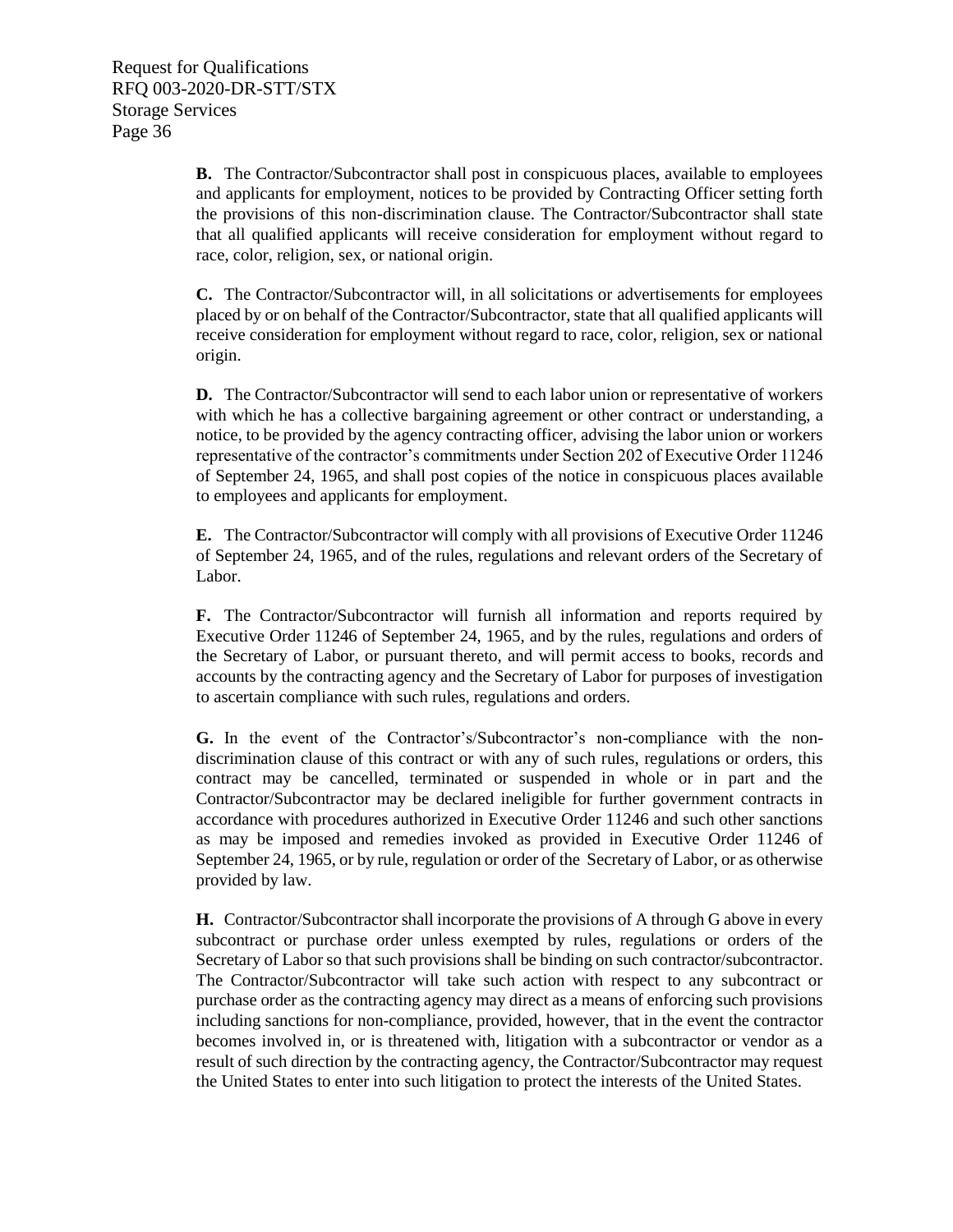#### 26. CERTIFICATION OF NONSEGREGATED FACILITIES (Applicable to construction contracts exceeding \$10,000)

The Contractor/Subcontractor certifies that it does not maintain or provide for its establishments, and that it does not permit employees to perform their services at any location, under its control, where segregated facilities are maintained. It certifies further that it will not maintain or provide for employees any segregated facilities at any of its establishments, and it will not permit employees to perform their services at any location under its control where segregated facilities are maintained. The Contractor/Subcontractor agrees that a breach of this certification is a violation of the equal opportunity clause of this contract.

As used in this certification, the term "segregated facilities" means any waiting rooms, work areas, rest rooms and wash rooms, restaurants and other eating areas, time clocks, locker rooms, and other storage or dressing areas, parking lots, drinking fountains, recreation or entertainment areas, transportation and housing facilities provided for employees which are segregated by explicit directive or are, in fact, segregated on the basis of race, color, religion, or national origin because of habit, local custom, or any other reason.

The Contractor further agrees that (except where it has obtained for specific time periods) it will obtain identical certification from proposed subcontractors prior to the award of subcontracts exceeding \$10,000 which are not exempt from the provisions of the equal opportunity clause; that it will retain such certifications in its files; and that it will forward the preceding notice to such proposed subcontractors (except where proposed subcontractors have submitted identical certifications for specific time periods).

#### 27. CERTIFICATION OF COMPLIANCE WITH CLEAN AIR AND WATER ACTS (Applicable to contracts exceeding \$100,000)

The Contractor and all its subcontractors shall comply with the requirements of the Clean Air Act, as amended, 42 U.S.C. § 1857 *et seq.*, the Federal Water Pollution Control Act, as amended, 33 U.S.C. § 1251 *et seq.*, and the regulations of the Environmental Protection Agency with respect thereto, at 40 C.F.R. Part 15 and 32, as amended, Section 508 of the Clean Water Act (33 U.S.C. § 1368) and Executive Order 11738.

In addition to the foregoing requirements, all nonexempt contractors and subcontractors shall furnish to the owner, the following:

> **A.** A stipulation by the Contractor or subcontractors, that any facility to be utilized in the performance of any nonexempt contract or subcontract, is not listed on the Excluded Party Listing System pursuant to 40 C.F.R. 32 or on the List of Violating Facilities issued by the Environmental Protection Agency (EPA) pursuant to 40 C.F.R. Part 15, as amended.

> **B.** Agreement by the Subcontractor to comply with all the requirements of Section 114 of the Clean Air Act, as amended, (42 U.S.C. § 1857 c-8) and Section 308 of the Federal Water Pollution Control Act, as amended, (33 U.S.C. § 1318) relating to inspection, monitoring, entry, reports and information, as well as all other requirements specified in said Section 114 and Section 308, and all regulations and guidelines issued thereunder.

> **C.** A stipulation that as a condition for the award of the contract, prompt notice will be given of any notification received from the Director, Office of Federal Activities, EPA,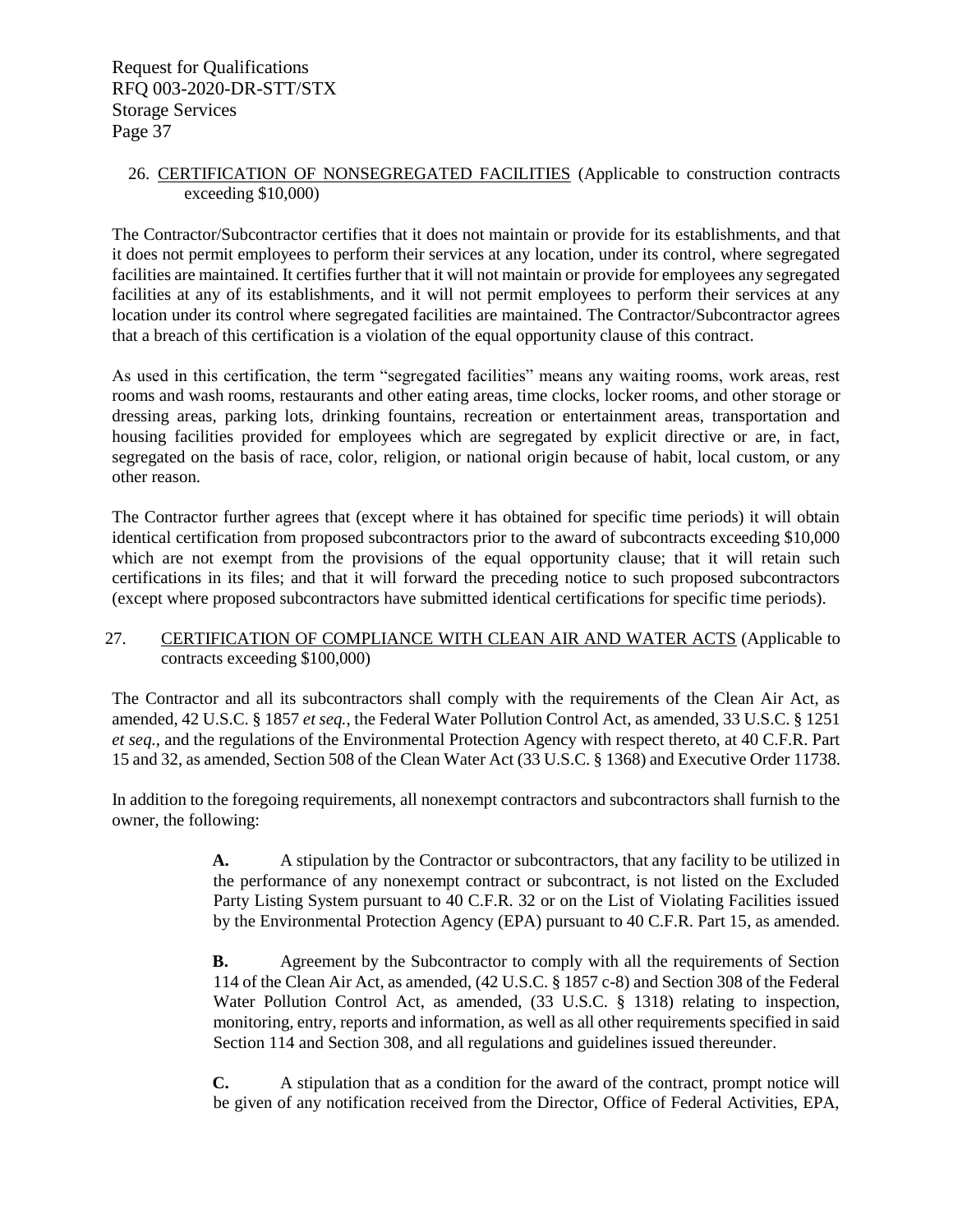indicating that a facility utilized, or to be utilized for the contract, is under consideration to be listed on the Excluded Party Listing System or the EPA List of Violating Facilities.

**D.** Agreement by the Contractor that he will include, or cause to be included, the criteria and requirements in paragraph (A)through (D) of this section in every nonexempt subcontract and requiring that the Contractor will take such action as the government may direct as a means of enforcing such provisions.

#### 28. LOBBYING (Applicable to contracts exceeding \$100,000)

The Contractor/Subcontractor certifies, to the best of his or her knowledge and belief, that:

(1) No Federal appropriated funds have been paid or will be paid, by or on behalf of the Contractor/Subcontractor, to any person for influencing or attempting to influence an officer or employee of an agency, a Member of Congress, an officer or employee of Congress, or an employee of a Member of Congress in connection with the awarding of any Federal contract, the making of any Federal grant, the making of any Federal loan, the entering into of any cooperative agreement, and the extension, continuation, renewal, amendment, or modification of any Federal contract, grant, loan, or cooperative agreement.

(2) If any funds other than Federal appropriated funds have been paid or will be paid to any person for influencing or attempting to influence an officer or employee of any agency, a Member of Congress, an officer or employee of Congress, or an employee of a Member of Congress in connection with this Federal contract, grant, loan, or cooperative agreement, the Contractor/Subcontractor shall complete and submit Standard Form-LLL, "Disclosure Form to Report Lobbying," in accordance with its instructions.

(3) The Contractor shall require that the language of this certification be included in the award documents for all subawards at all tiers (including subcontracts, subgrants, and contracts under grants, loans, and cooperative agreements) and that all subrecipients shall certify and disclose accordingly.

This certification is a material representation of fact upon which reliance was placed when this transaction was made or entered into. Submission of this certification is a prerequisite for making or entering into this transaction imposed by section 1352, title 31, U.S. Code. Any person who fails to file the required certification shall be subject to a civil penalty of not less than \$10,000 and not more than \$100,000 for each such failure.

29. BONDING REQUIREMENTS (Applicable to construction and facility improvement contracts exceeding \$100,000)

The Contractor/Subcontractor shall comply with VIHFA bonding requirements, unless they have not been approved by HUD, in which case the Contractor/Subcontractor shall comply with the following minimum bonding requirements:

> (1) *A bid guarantee from each bidder equivalent to five percent of the bid price.* The "bid guarantee" shall consist of a firm commitment such as a bid bond, certified check, or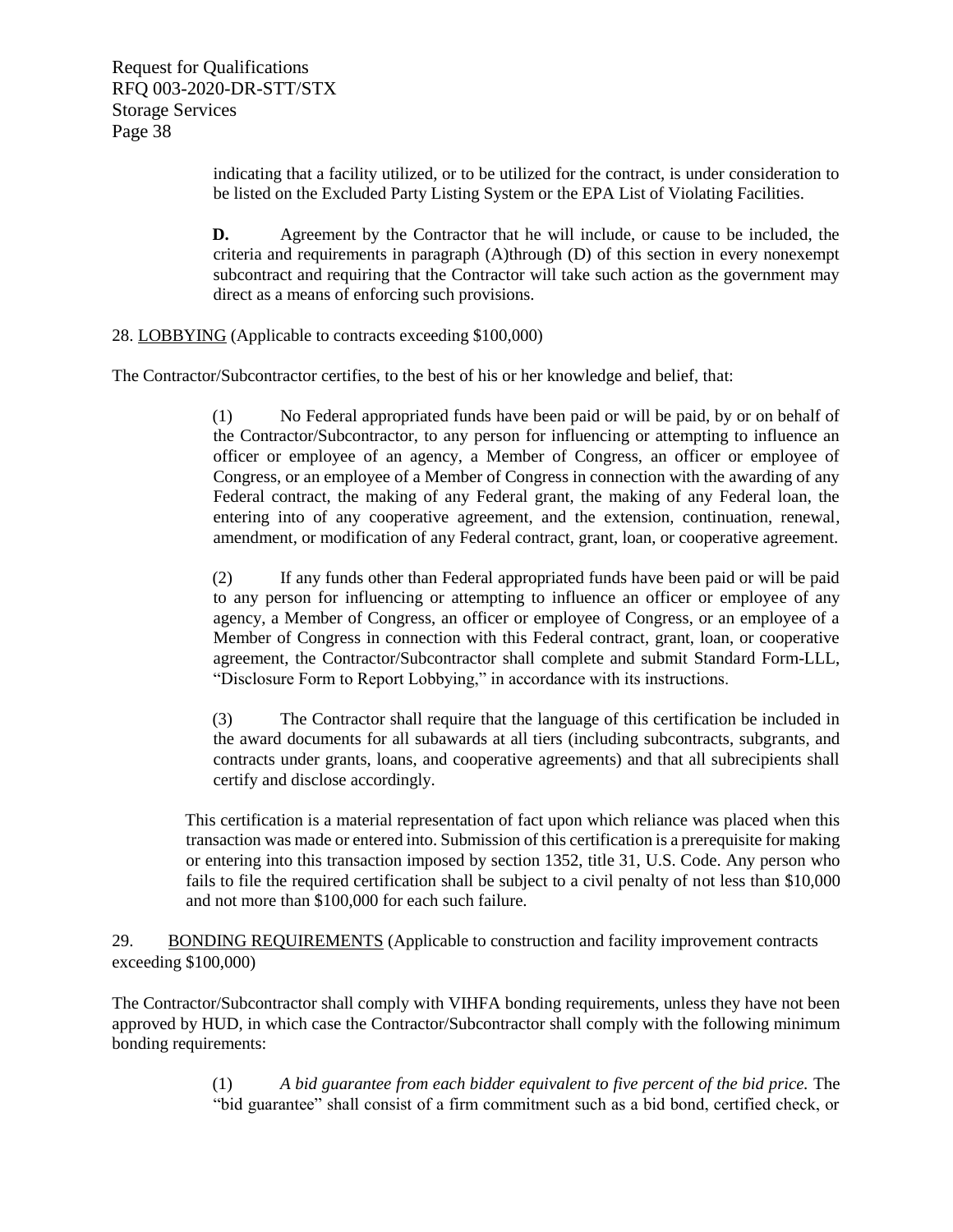> other negotiable instrument accompanying a bid as assurance that the bidder will, upon acceptance of his bid, execute such contractual documents as may be required within the time specified.

> (2) *A performance bond on the part of the Contractor*/Subcontractor *for 100 percent of the contract price.* A "performance bond" is one executed in connection with a contract to secure fulfillment of all the Contractor's/Subcontractor's obligations under such contract. (3) *A payment bond on the part of the Contractor*/Subcontractor *for 100 percent of the contract price.* A "payment bond" is one executed in connection with a contract to assure payment as required by law of all persons supplying labor and material in the execution of

30. SECTION 3 OF THE HOUSING AND URBAN DEVELOPMENT ACT OF 1968 (As required by applicable thresholds)

the work provided for in the contract.

The work to be performed under this contract is subject to the requirements of section 3 of the Housing and Urban Development Act of 1968, as amended, 12 U.S.C. § 1701u (section 3). The purpose of section 3 is to ensure that employment and other economic opportunities generated by HUD assistance or HUD-assisted projects covered by section 3, shall, to the greatest extent feasible, be directed to low- and very low-income persons, particularly persons who are recipients of HUD assistance for housing.

> **A.** The parties to this contract agree to comply with HUD's regulations in 24 C.F.R. part 135, which implement section 3. As evidenced by their execution of this contract, the parties to

> this contract certify that they are under no contractual or other impediment that would prevent them from complying with the part 135 regulations.

> **B.** The *Contractor*/Subcontractor agrees to send to each labor organization or representative of workers with which the *Contractor*/Subcontractor has a collective bargaining agreement or other understanding, if any, a notice advising the labor organization or workers' representative of the Contractor's commitments under this section 3 clause, and will post copies of the notice in conspicuous places at the work site where both employees and applicants for training and employment positions can see the notice. The notice shall describe the section 3 preference, shall set forth minimum number and job titles subject to hire, availability of apprenticeship and training positions, the qualifications for each; and the name and location of the person(s) taking applications for each of the positions; and the anticipated date the work shall begin.

> **C.** The *Contractor* agrees to include this section 3 clause in every subcontract subject to compliance with regulations in 24 C.F.R. part 135, and agrees to take appropriate action, as provided in an applicable provision of the subcontract or in this section 3 clause, upon a finding that the subcontractor is in violation of the regulations in 24 C.F.R. part 135. The Contractor will not subcontract with any subcontractor where the subcontractor has notice or knowledge that the subcontractor has been found in violation of the regulations in 24 C.F.R. part 135.

> **D.** The *Contractor*/Subcontractor will certify that any vacant employment positions, including training positions, that are filled: (1) after the c*ontractor*/subcontractor is selected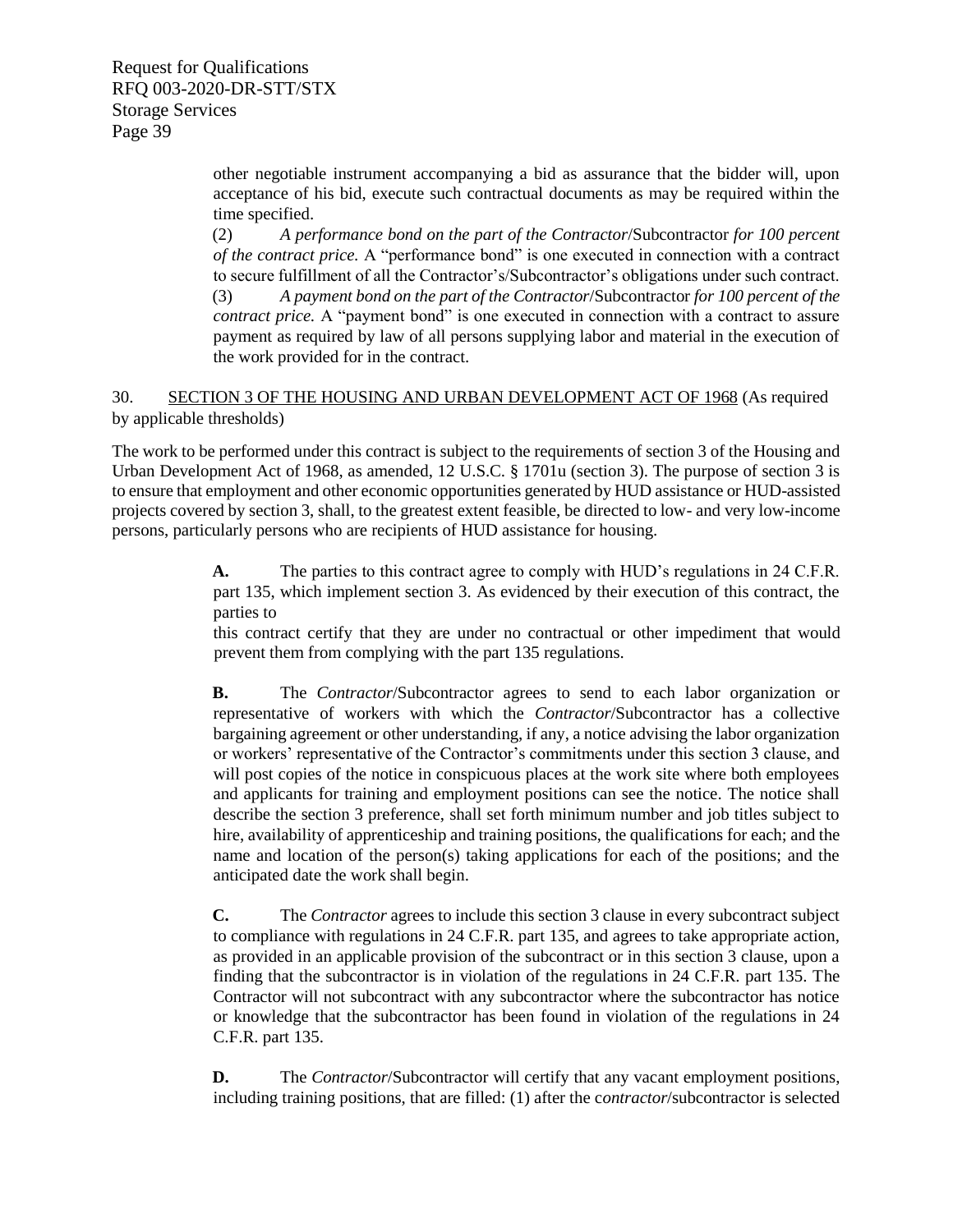but before the contract is executed, and (2) with persons other than those to whom the regulations of 24 C.F.R. part 135 require employment opportunities to be directed, were not filled to circumvent the *Contractor*/Subcontractor's obligations under 24 C.F.R. part 135.

**E.** Noncompliance with HUD's regulations in 24 C.F.R. part 135 may result in sanctions, termination of this contract for default, and debarment or suspension from future HUD assisted contracts.

**F.** With respect to work performed in connection with section 3 covered Indian housing assistance, section 7(b) of the Indian Self-Determination and Education Assistance Act (25 U.S.C. § 450e) also applies to the work to be performed under this contract. Section 7(b) requires that to the greatest extent feasible: (i) preference and opportunities for training and employment shall be given to Indians, and (ii) preference in the award of contracts and subcontracts shall be given to Indian organizations and Indian-owned Economic Enterprises. Parties to this contract that are subject to the provisions of section 3 and section 7(b) agree to comply with section 3 to the maximum extent feasible, but not in derogation of compliance with section 7(b).

#### 31. FAIR HOUSING ACT

*Contractor*/Subcontractor shall comply with the provisions of the Fair Housing Act of 1968 as amended. The act prohibits discrimination in the sale or rental of housing, the financing of housing or the provision of brokerage services against any person on the basis of race, color, religion, sex, national origin, handicap or familial status. The Equal Opportunity in Housing Act prohibits discrimination against individuals on the basis of race, color, religion, sex or national origin in the sale, rental, leasing or other disposition of residential property, or in the use or occupancy of housing assisted with Federal funds. Please visit [http://portal.hud.gov/hudportal/documents/huddoc?id=DOC\\_11868.pdf fo](http://portal.hud.gov/hudportal/documents/huddoc?id=DOC_11868.pdf%20)r more information.

#### 32. Federal Funding Accountability and Transparency Act (FFATA)

The Federal Funding Accountability and Transparency Act of 2006 (FFATA), as amended, was signed with the intent of reducing wasteful government spending and providing citizens with the ability to hold the government accountable for spending decisions. 2 C.F.R. § Part 170 outlines the requirements of recipients' in reporting information on subawards and executive total compensation under FFATA legislation. Any non-Federal entity that receives or administers Federal financial assistance in the form of: grants, loans, loan guarantees, subsidies, insurance, food commodities, direct appropriations, assessed and voluntary contributions; and/or other financial assistance transactions that authorize the non-Federal entities' expenditure of Federal fund, is subject to these requirements.

Prime contract awardees and prime grant awardees are required to report against subcontracts and subgrants awarded in the FFATA Subaward Reporting System (FSRS), the reporting tool for Federal prime awardees. This information reported will then by displayed on a public and searchable website:

[www.USASpending.gov.](http://www.usaspending.gov/)

#### 33. Procurement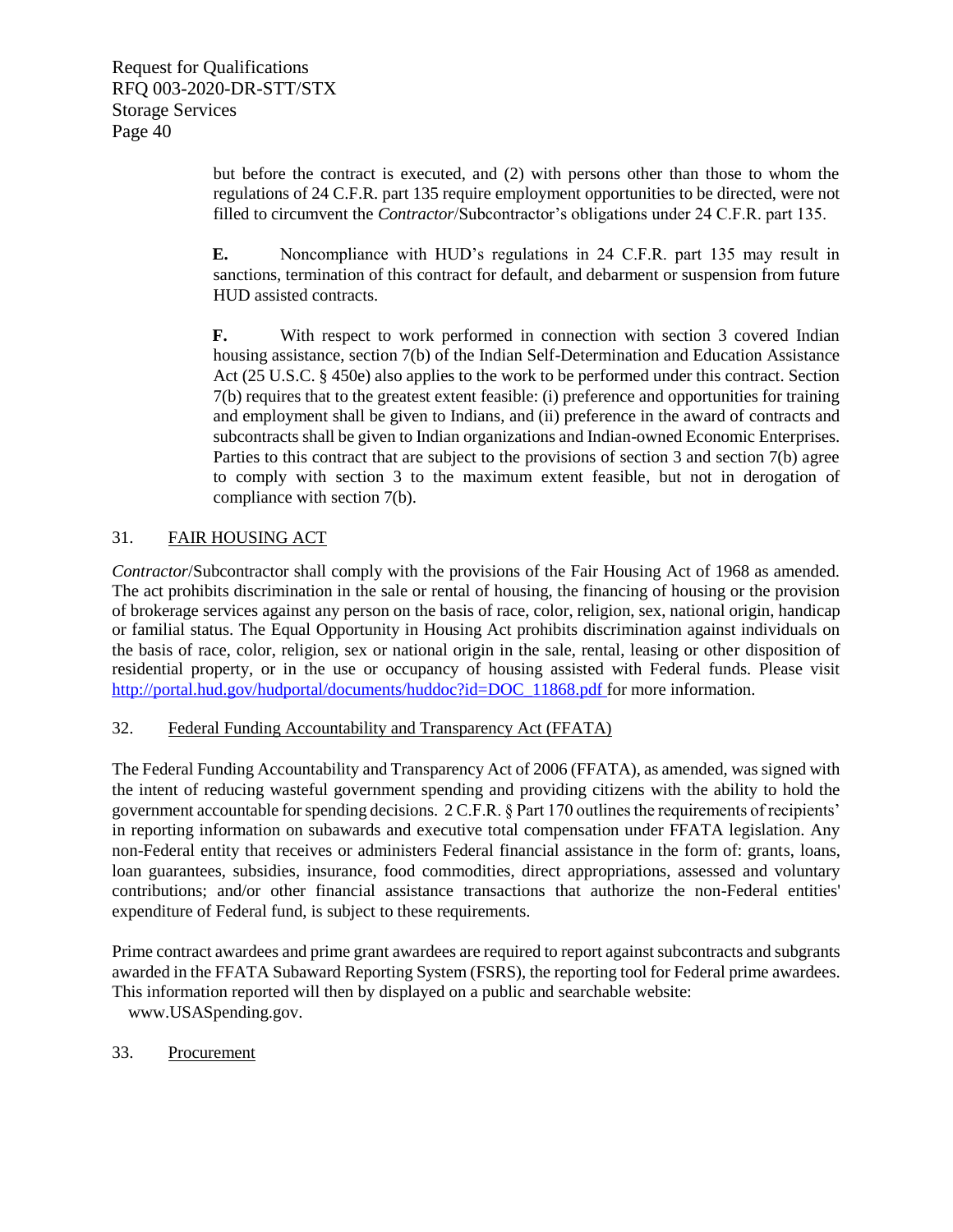The Uniform Guidance procurement requirements (2 C.F.R. § Part 200, Subpart D) went into effect on July 1, 2018. These requirements are applicable to CDBG-DR funded projects, or as provided by 83 Federal Register 5844 VI A(1)(b)(2) permits a state grantee to elect to follow its own procurement policy. These policies and procedures ensure that Federal dollars are spent fairly and encourage open competition at the best level of service and price.

### 34. Change Orders to Contracts

Change orders are issued when the initial agreed upon pricing or work to be completed requires modification. First, the contractor must complete a Change Order Request Form. This form and supporting documentation must be delivered to the Project Manager for review. Each change order must have a cost analysis. Once the Project Manager approves the change order, it is returned to the contractor for execution. Change orders are only invoiced on the final draw and categorized as "change order." The amount listed on the invoice must match the previously approved amount and must be cost reasonable. The Project Manager is responsible for verifying cost reasonableness. Verification documentation for cost reasonableness becomes an attachment to the change order.

#### 35. Environmental Review

Every project undertaken with Federal funds, and all activities related to that project, is subject to the provisions of the National Environmental Policy Act of 1969 (NEPA), as well as to the HUD environmental review regulations at 24 C.F.R. § Part 58- ENVIRONMENTAL REVIEW PROCEDURES FOR ENTITIES ASSUMING HUD ENVIRONMENTAL RESPONSIBILITIES. The primary purpose of this Act is to protect and enhance the quality of our natural environment. The HUD environmental review process must be completed before any Federal funds can be accessed for program‐eligible activities.

The primary objectives of the HUD environmental review are to identify specific environmental factors that may be encountered at potential project sites, and to develop procedures to ensure compliance with regulations pertaining to these factors. The HUD environmental review is designed to produce program specific environmental review procedures in a program that can vary greatly in terms of scope of work.

#### 36. Lead Based Paint

All housing units assisted using CDBG-DR funds must comply with the regulations regarding lead-based paint found at 24 C.F.R. § Part 35- LEAD-BASED PAINT POISONING PREVENTION IN CERTAIN RESIDENTIAL STRUCTURES.

#### 37. Environmental Review Record

The Environmental Officer is responsible for maintaining a written record of the environmental review process. The ERR for all programs contains all the governmental review documents, public notices and written determinations or environmental findings required by 24 C.F.R. § Part 58- ENVIRONMENTAL REVIEW PROCEDURES FOR ENTITIES ASSUMING HUD ENVIRONMENTAL RESPONSIBILITIES as evidence of review, decision making and actions pertaining to a project of a recipient.

#### 38. Flood Insurance Requirements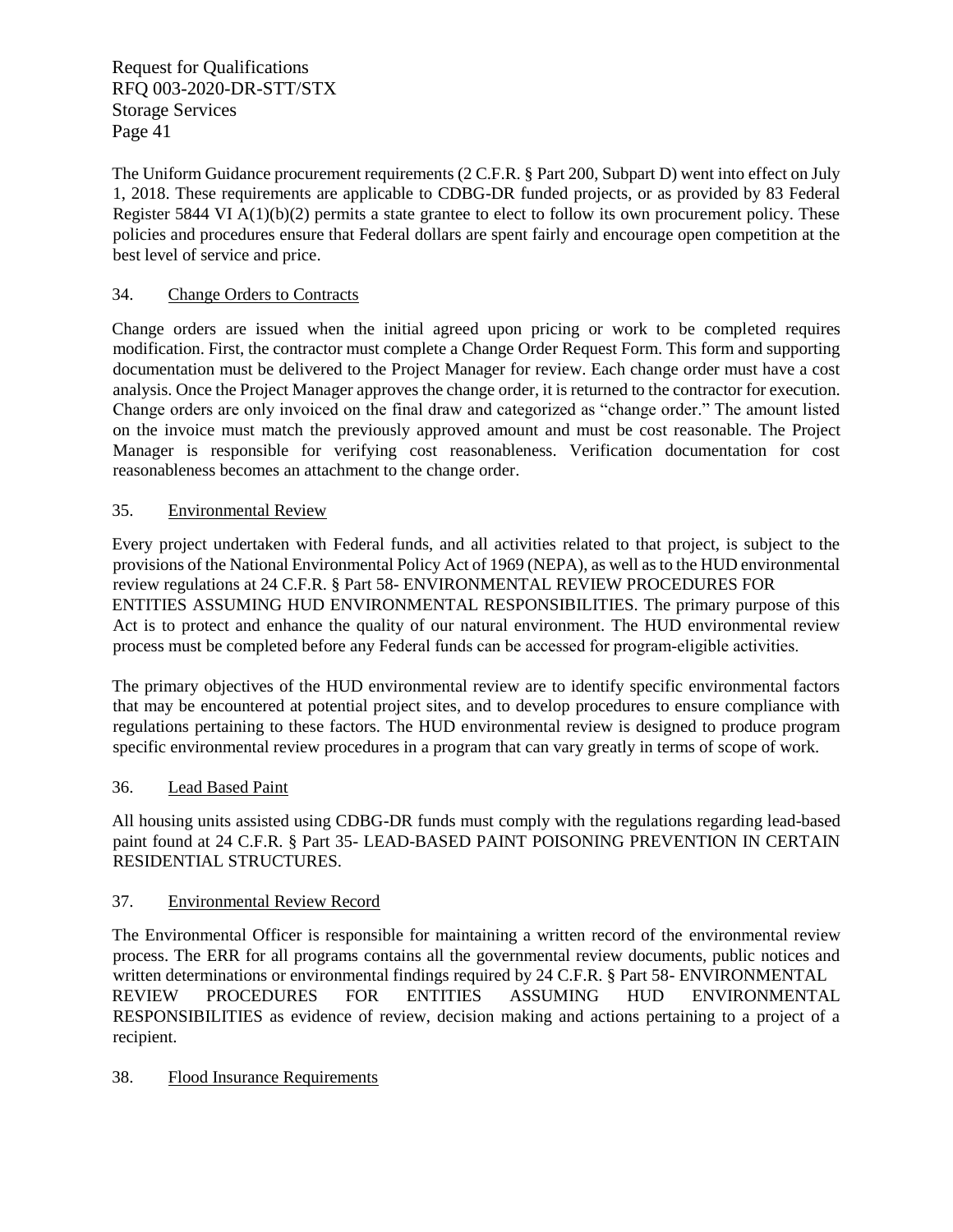Grantees and subrecipients of Federal funding must ensure that procedures and mechanisms are put into place to monitor compliance with all flood insurance requirements as found in the Flood Disaster Protection Act of 1973, 24 C.F.R. § 570.605- NATIONAL FLOOD INSURANCE PROGRAM and 24 C.F.R. § 570.202- ELIGIBLE REHABILITATION AND PRESERVATION ACTIVITIES.

#### 39. Duplication of Benefits

CDBG-DR funding intends to address the unmet needs of a community. The funds are supplemental to primary forms of assistance, including private insurance and FEMA funds. To avoid duplicative assistance and potential de-obligation of funding, Subrecipient must utilize all possible funding sources before applying CDBG-DR dollars to a project. CDBG-DR programs are typically implemented after temporary disaster assistance programs, such as FEMA Individual Assistance which are not intended to make someone whole.

The Stafford Disaster Relief and Emergency Assistance Act (Stafford Act), as amended, 42 U.S.C. §5121 et seq., established the requirements for Duplication of Benefits (DOB) analysis.

#### 40. Anti-Fraud, Waste and Abuse Checks

The Anti-Fraud, Waste and Abuse (AFWA) check is designed to identify discrepancies and risk-relevant issues in Applicant-provided information that may be indicative of fraud, waste, and/or abuse.

#### 41. Affirmatively Furthering Fair Housing

The Fair Housing Act of 1968, as amended, 42 U.S.C. §3601, et seq., dictates that grantees are required to administer all programs and activities related to housing and urban development in a manner to affirmatively further the policies of the Fair Housing Act. Per the regulations of 24 C.F.R. § 570.601 and in accordance with Section 104(b)(2) of the Housing and Community Development Act of 1974, as amended, 42 U.S.C. §5301 et seq., for each community receiving a grant under Subpart D of this part, the certification that the grantee will affirmatively further fair housing shall specifically require the grantee to take meaningful actions to further the goals identified in the grantee's Assessment of Fair Housing (AFH) plan, conducted in accordance with the requirements of 24 C.F.R. § §§5.150-5.180 (Affirmatively Furthering Fair Housing) and take no action that is materially inconsistent with its obligation to affirmatively further fair housing.

#### 42. Drug Free Workplace

The Drug-Free Workplace Act of 1988, as amended, 41 U.S.C. §81, as implemented by 24 C.F.R. § Part 24 Subpart F, §§983.251-983.262, requires that any grantee other than an individual must certify that it will provide a drug-free workplace. Any grantee found in violation of the requirements of this act may be subject to suspension of payments under the grant, suspension or termination of the grant or suspension or debarment of the grantee.

#### 43. Timely Distribution of Funds

The Supplemental Appropriations for Disaster Relief Requirements, 2017 (Pub. L. 115-56), approved September 8, 2017 (Appropriations Act), as amended, requires that funds provided under the Act be expended within two (2) years of the date that HUD obligates funds to a grantee unless otherwise authorized via waiver of this requirement by the Office of Management and Budget (OMB). The OMB waived the two (2) year expenditure requirement under 83 FR 40314; however, the provision to expend one hundred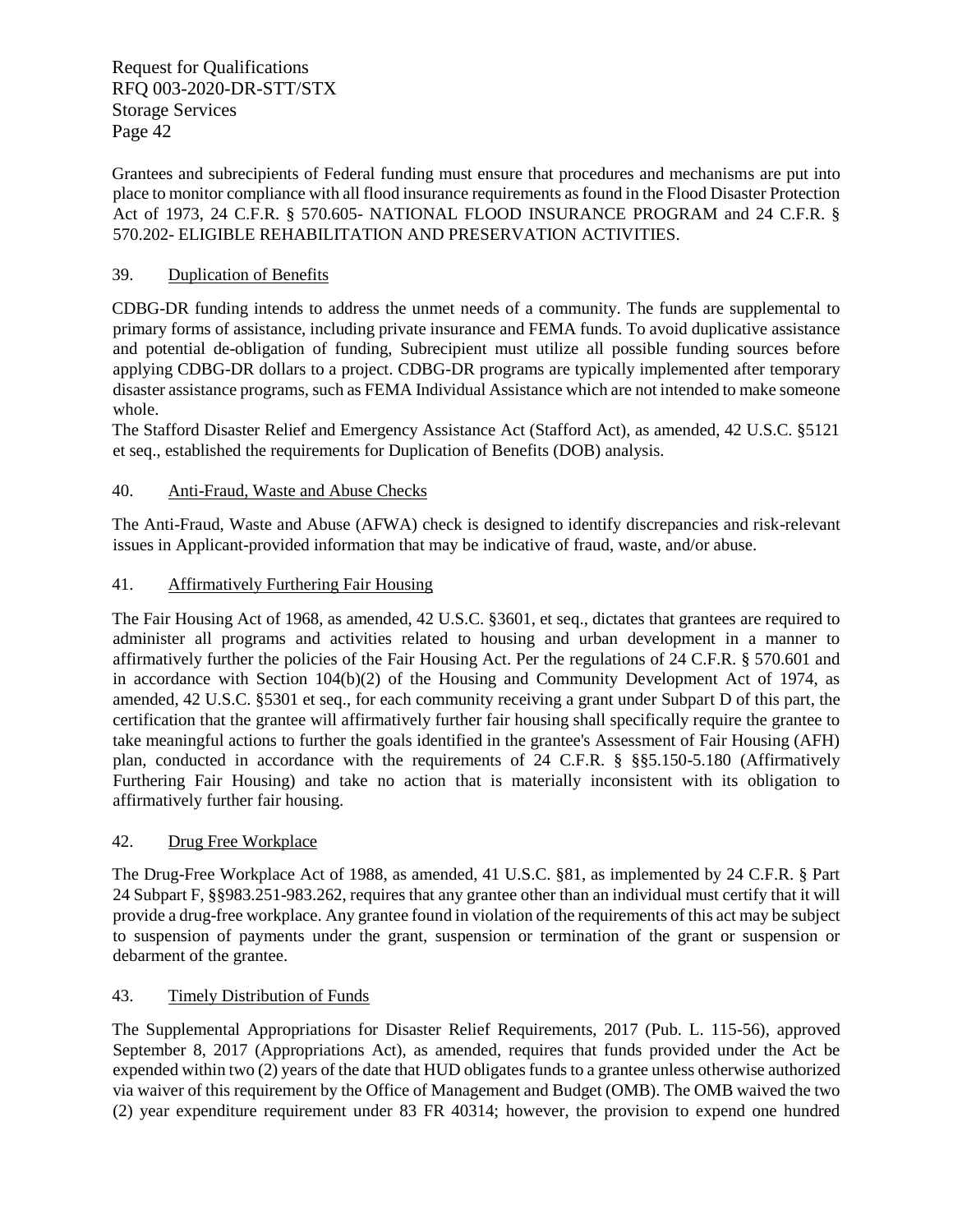percent (100%) of the total allocation of CDBG-DR funds on eligible activities within six (6) years of HUD's initial obligation of funds remains in effect. The six (6) year expenditure period commences with the initial obligation of funds provided under 83 FR 5844. Additionally, per 83 FR 5844, the provisions at 24 C.F.R. § 570.494 and 24 C.F.R. § 570.902, regarding timely distribution and expenditure of funds, are waived and an alternative requirement was established.

Furthermore, consistent with 31 U.S.C §1555 and OMB Circular No. A–11 (2017), if the Secretary of HUD or the President of the United States determines that the purposes for which the appropriation was made have been carried out and no disbursement has been made against the appropriation for two (2) consecutive fiscal years, any remaining unobligated balance shall be canceled and will be made unavailable for obligation or expenditure for any purpose.

#### 44. Property Management and Distribution

Regulations governing property management and distribution of real property, equipment, financial obligations and return of un-obligated cash post program closeout can be found in 24 C.F.R. § 570.506, 2 C.F.R. § 200.310, 2 C.F.R. § 200.343 and 2 C.F.R. § 200.344(b). The standards of 24 C.F.R. § 570.506 apply to any real property under a CDBG award recipient's control acquired in whole or in part with CDBG funds in excess of \$25,000.00. The recipient may not change the use or planned use of the property without proper notification to affected citizens and allowable time for comment by them. If the property is not a building for general government conduct, the use of the property may be changed with citizen approval if it either meets one of the national objectives as defined in 24 C.F.R. § 570.208 or if not, the recipient may either retain or dispose of the property for the changed use if the recipient's CDBG program is reimbursed in the amount of the current fair market value of the property, less any portion of the value attributable to expenditures of non-CDBG funds for acquisition of, and improvements to, the property. Following such reimbursement, the property will no longer be subject to any CDBG requirements.

#### 45. Limited English Proficiency

Executive Order No. 13166, signed on August 11, 2000, requires programs, subrecipients, contractors, subcontractors, and/or developers funded in whole or in part with CDBG-DR financial assistance to ensure fair and meaningful access to programs and services for families and individuals with Limited English Proficiency (LEP) and/or deaf/hard of hearing. Fair access is ensured through the implementation of a Language Assistance Plan (LAP), which includes non-English-based outreach, translation services of vital documents, free language assistance services, and staff training. Vital documents are defined as depending on the importance of the program, information, encounter, or service involved, and the consequence to the LEP person if the information in question is not provided accurately or in a timely manner.

#### 46. Personally Identifiable Information

In accordance with 2 C.F.R. § 200.303, regarding internal controls of a non-Federal entity, a grantee must guarantee the protection of all Personally Identifiable Information (PII) obtained. The program will enact necessary measures to ensure PII of all applicants is safeguarded as to avoid release of private information. If a contractor or employee should experience any loss or potential loss of PII, the program shall be notified immediately of the breach or potential breach.

#### 47. Uniform Relocation Act